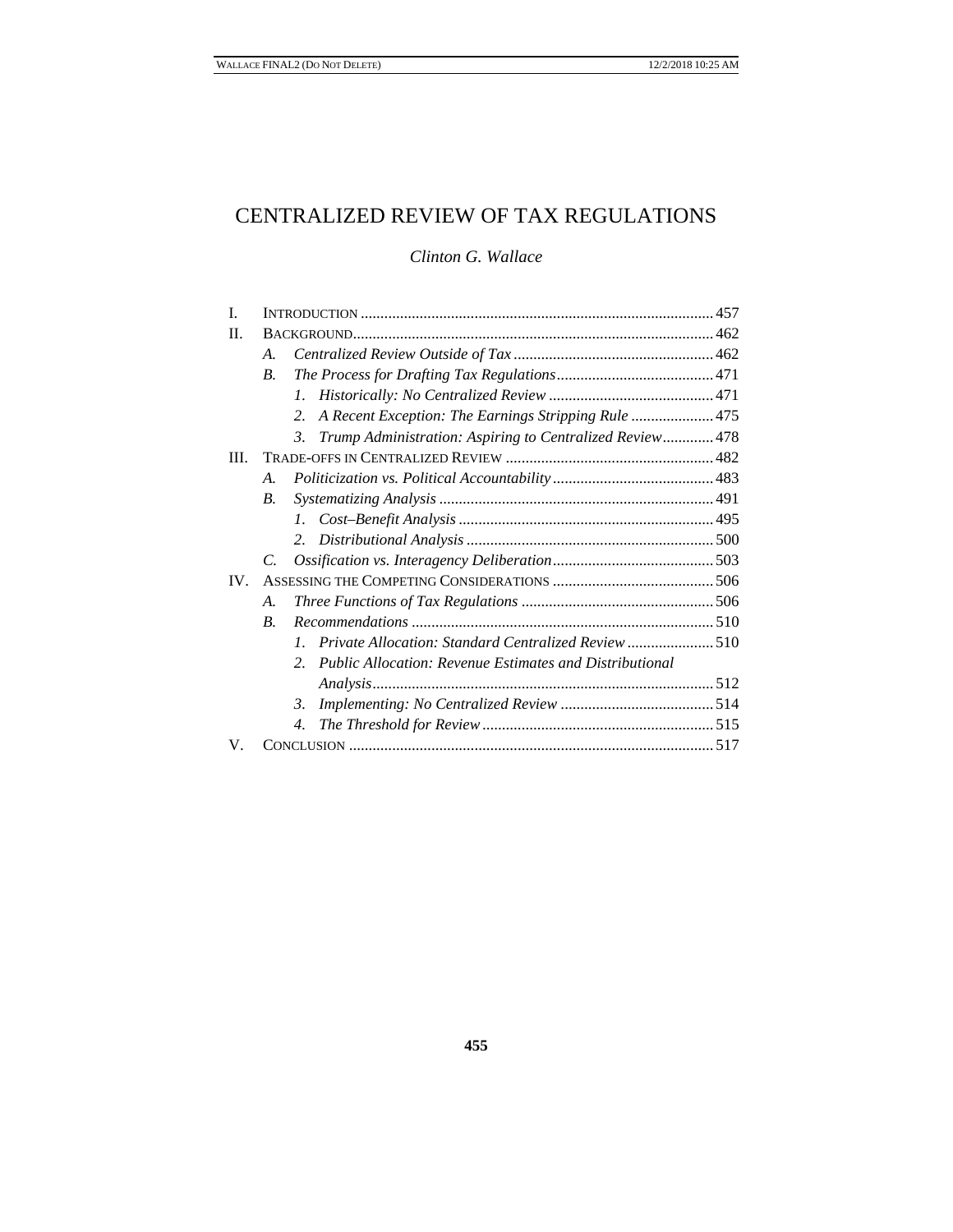# CENTRALIZED REVIEW OF TAX REGULATIONS

#### *Clinton G. Wallace*\*

*Centralized oversight of agency policymaking and spending by the President's Office of Management and Budget is a hallmark of the modern administrative state. But tax regulations have almost never been subject to centralized review. The Trump Administration recently proposed requiring centralized review of tax regulations, but it is unclear what regulations would be subject to such review or how it would be conducted.* 

*This Article examines the normative desirability of the longstanding approach of exempting tax regulations from centralized review, and the alternative of imposing such review. Scholars and policymakers have provided various incomplete justifications for excepting tax policy from centralized review, including concerns about politicizing tax administration, analytical challenges, and ossification. I conclude that none of the reasons offered in the past for a default rule of no review are sufficient in light of the potential normative benefits of centralized review. The analysis here brings to the fore multiple functions of tax regulations, including shaping private behavior, raising revenue, and implementing precise congressional directives. I make the case that, for some tax regulations, centralized review can facilitate productive coordination with other parts of government, increase political accountability, and introduce analytical rigor through quantified analysis. This Article outlines the limitations of current centralized review conventions and proposes some specific adjustments. These adjustments include setting a threshold for review based on revenue estimates and producing both revenue estimates and distributional analysis as part of the regulation-drafting process.* 

*The major tax legislation Congress enacted at the end of 2017 included numerous broad delegations. Thus, forthcoming tax regulations will reshape the tax system significantly, and the Trump Administration is poised to begin some version of centralized review of tax regulations, although many important issues remain unresolved. Recognizing the strengths and weaknesses of centralized review as applied to tax policy will help to establish consistent and productive oversight of the tax regulatory process.* 

<sup>\*</sup> Assistant Professor, University of South Carolina School of Law. Thanks to Ari Glogower, Lisa Heinzerling, Sally Katzen, Ricky Revesz, Scott Skinner-Thompson, participants in the New Administrative Law Scholarship Roundtable, and numerous colleagues at the University of South Carolina for reviewing and discussing drafts, as well as to Lily Batchelder, Josh Blank, David Kamin, and the New York University School of Law Lawyering Scholarship Colloquium for engaging in helpful discussions and providing feedback at early stages of this project. For excellent research assistance, thank you to Jeff Blaylock, Kevin Raus, Keith Taylor, and Christina Westervelt. All errors are my own.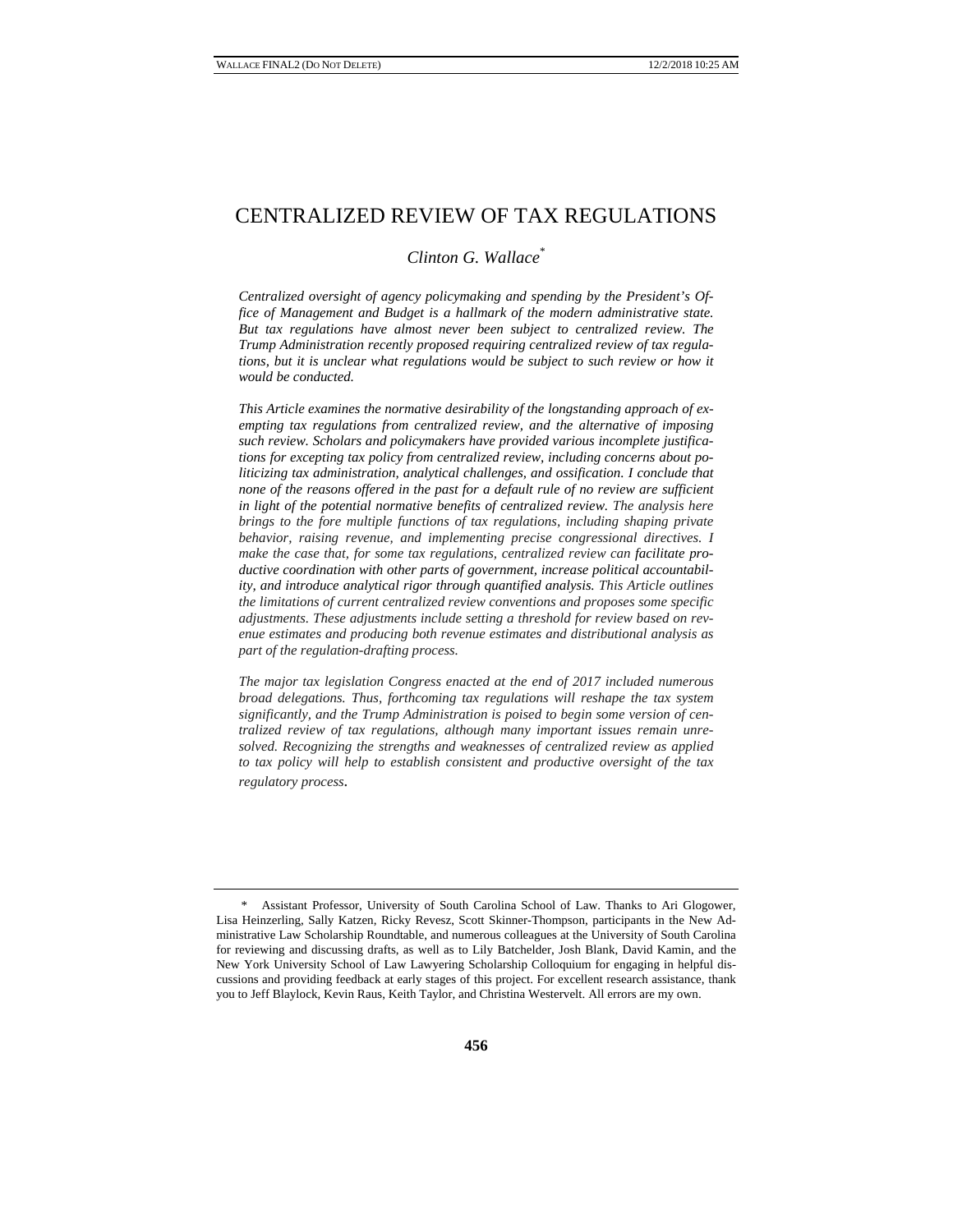#### I. INTRODUCTION

When Congress enacted major tax legislation late in  $2017$ ,<sup>1</sup> reworking significant portions of the tax code, they did something unusual for tax legislation: they acted quickly. Whereas the legislative process that culminated in the major tax reform of 1986 played out over almost two years, the 2017 legislation was written and enacted in just four months.<sup>2</sup> Congress's haste has placed special pressure on the Department of the Treasury and the Internal Revenue Service (the IRS or the Service) to implement the new tax provisions. Often, in the past, when Congress has worked more ponderously, they have enacted highly detailed tax legislation that has delegated very little policymaking authority to the Executive Branch. But the 2017 Tax Act is different: Congress is relying on Treasury and the Service to develop regulations and guidance without which the new law simply will not work—and Treasury and the Service must deal with myriad issues that Congress did not have time to confront themselves and thus delegated in broad strokes.<sup>3</sup> The pressure is on for the Executive Branch, as many of the new provisions are effective immediately for tax year 2018.

Often when Congress delegates broad authority to an agency, they do so knowing that the President will have a substantial role in overseeing subsequent agency actions. $4$  A key mechanism for this oversight is the "centralized review" process overseen by the Office of Management and Budget (OMB).<sup>5</sup> This centralized review often includes an interagency process whereby subject-matter experts from other departments and agencies

<sup>1.</sup> The legislation, referred to throughout as the "2017 Tax Act," was enacted in December 2017 and is often referred to as the Tax Cuts and Jobs Act, although its official name—because of partisan wrangling in the U.S. Senate—is the "Act [t]o provide for reconciliation pursuant to titles II and V of the concurrent resolution on the budget for fiscal year 2018." Act of Dec. 22, 2017, Pub. L. No. 115-97, 131 Stat. 2054.

<sup>2.</sup> The main part of the legislative process leading to the Tax Reform Act of 1986 took twentyone months, beginning in early 1985 and extending through most of the year, as legislating Committees and Subcommittees in each house held hearings and markups. A Conference Committee spent a month reconciling the bills from each house, and staff from each house and the Joint Committee on Taxation worked for another month after that to draft the Conference Committee Report and the final legislation that Congress enacted. *See generally* JEFFREY H. BIRNBAUM & ALAN S. MURRAY, SHOWDOWN AT GUCCI GULCH: LAWMAKERS, LOBBYISTS, AND THE UNLIKELY TRIUMPH OF TAX REFORM (1988) (detailing the legislative process from start to finish).

<sup>3.</sup> One example is the pass-through deduction, 26 U.S.C. § 199A (West Supp. 2018), discussed *infra* notes 189–92 and accompanying text. *See also infra* note 128 (providing other examples).

<sup>4.</sup> *See* Elena Kagan, *Presidential Administration*, 114 HARV. L. REV. 2245, 2331–32 (2001).

<sup>5.</sup> *See* Memorandum from OMB Director Leon E. Panetta for Heads of Executive Departments and Agencies, And Independent Regulatory Agencies, Guidance for Implementing E.O. 12866 (Oct. 12, 1993), https://www.whitehouse.gov/sites/whitehouse.gov/files/omb/assets/inforeg/eo12866\_implementa tion\_guidance.pdf (referring to OMB's oversight of regulatory actions as "centralized review"); Nicholas Bagley & Richard L. Revesz, *Centralized Oversight of the Regulatory State*, 106 COLUM. L. REV. 1260, 1260–61 (2006).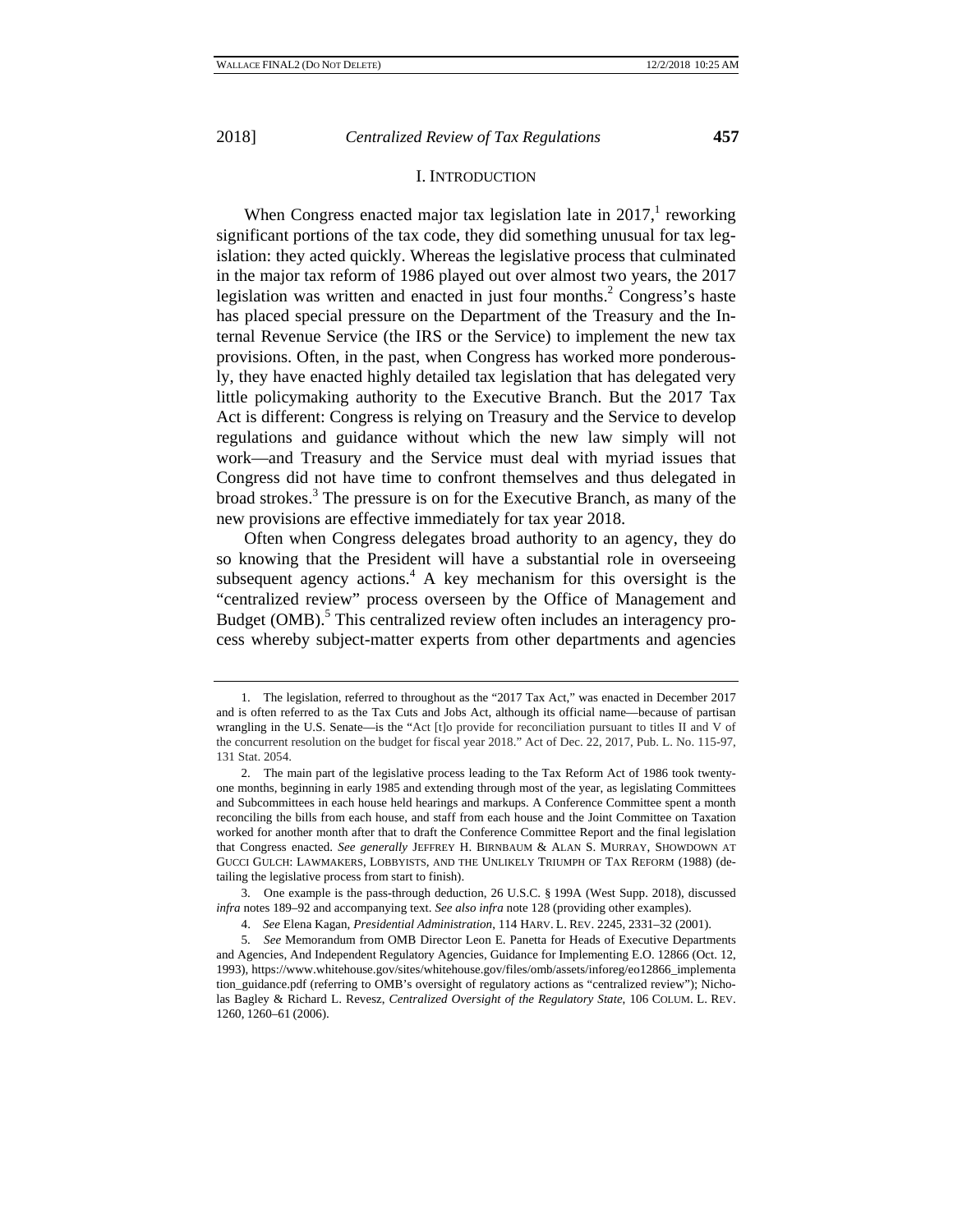are given a chance to review a proposed regulatory action, and OMB often requires the rulemaking agency to prepare cost–benefit analysis, whereby the agency undertakes a quantitative and qualitative analysis of the effects of a proposed rule, following OIRA guidelines on how this analysis should proceed.<sup>6</sup>

But this OMB oversight has, dating back to the Reagan Administration, left out an essential piece of the federal government's regulatory and fiscal policy apparatus: the tax system. Indeed, there has been practically no centralized review of tax policy in the past. Since 2011, just one tax regulation has been subject to plenary centralized review.<sup>7</sup> This lack of review came even as Treasury has produced hundreds of regulations, including many that appear to meet the usual requirements for centralized review, as "significant" or "economically significant," meaning that they raise "novel" policy issues or will have an annual effect on the economy of \$100 million or more.<sup>8</sup> Meanwhile, thousands of regulations produced by other departments and agencies were subject to centralized review. <sup>9</sup> Treasury has avoided such review by regularly asserting that its tax regulations are exempt.<sup>10</sup> OMB has accepted this assertion, $1\overline{1}$  and has generally been content to view tax regulations as addressing "transfer payments," a category of

8. Exec. Order No. 12,866, § 3(f), 3 C.F.R. §§ 638, 641 (1993), *reprinted in* 5 U.S.C. § 601 (2012); *see infra* notes 48–51 and accompanying text.

9. U.S. GOV'T ACCOUNTABILITY OFFICE, GAO-16-720, REGULATORY GUIDANCE PROCESSES: TREASURY AND OMB NEED TO REEVALUATE LONG-STANDING EXEMPTIONS OF TAX REGULATIONS AND GUIDANCE 18 (2016) [hereinafter GAO REPORT]. From 2011 to 2013, more than 350 regulations proposed across the Executive Branch were determined to be "economically significant" and were subject to centralized review as such; of those 350, just one was a tax-related regulation, and that one did not arise from the tax code. *Id.* OMB reviews in excess of 400 proposed and final regulations each year from other (non-tax) departments and agencies.

<sup>6.</sup> *See* OFFICE OF MGMT. & BUDGET, EXEC. OFFICE OF THE PRESIDENT, CIRCULAR A-4, REGULATORY ANALYSIS (2003) [hereinafter CIRCULAR A-4]; OFFICE OF INFO. & REGULATORY AFFAIRS, REGULATORY IMPACT ANALYSIS: A PRIMER (2011) [hereinafter OIRA PRIMER].

<sup>7.</sup> The regulation sought to limit the U.S. tax benefits of corporate inversion transactions. T.D. 9790, 2016-45 I.R.B. 540; *see infra* Section II.B.2. The Obama Administration proposed the Regulation only after years of urging Congress to enact legislation to accomplish the same thing; as explained *infra*, the Obama Administration was exceedingly cautious in pushing this Regulation, but nonetheless, the White House's involvement in the tax regulatory process broke with various decades-old norms against direct White House involvement in Treasury's tax regulations. Another set of tax-related rules was subject to centralized review during the Obama Administration, but that Regulation did not address any substantive tax law and was promulgated under statutory authority outside of the tax code. *See infra*  note 104 and accompanying text.

<sup>10.</sup> *E.g.*, *infra* note 22 (example of the exemption claim).

<sup>11.</sup> Under a long-standing agreement dating back to 1983, OMB generally does not review tax regulations, although this exemption did not include economically significant regulations. Memorandum of Agreement, Treasury and OMB Implementation of Executive Order 12291 (Apr. 29, 1983) [hereinafter 1983 Treasury–OMB Memorandum]. *See supra* note 9; *infra* notes 45, 97, 104 and accompanying text.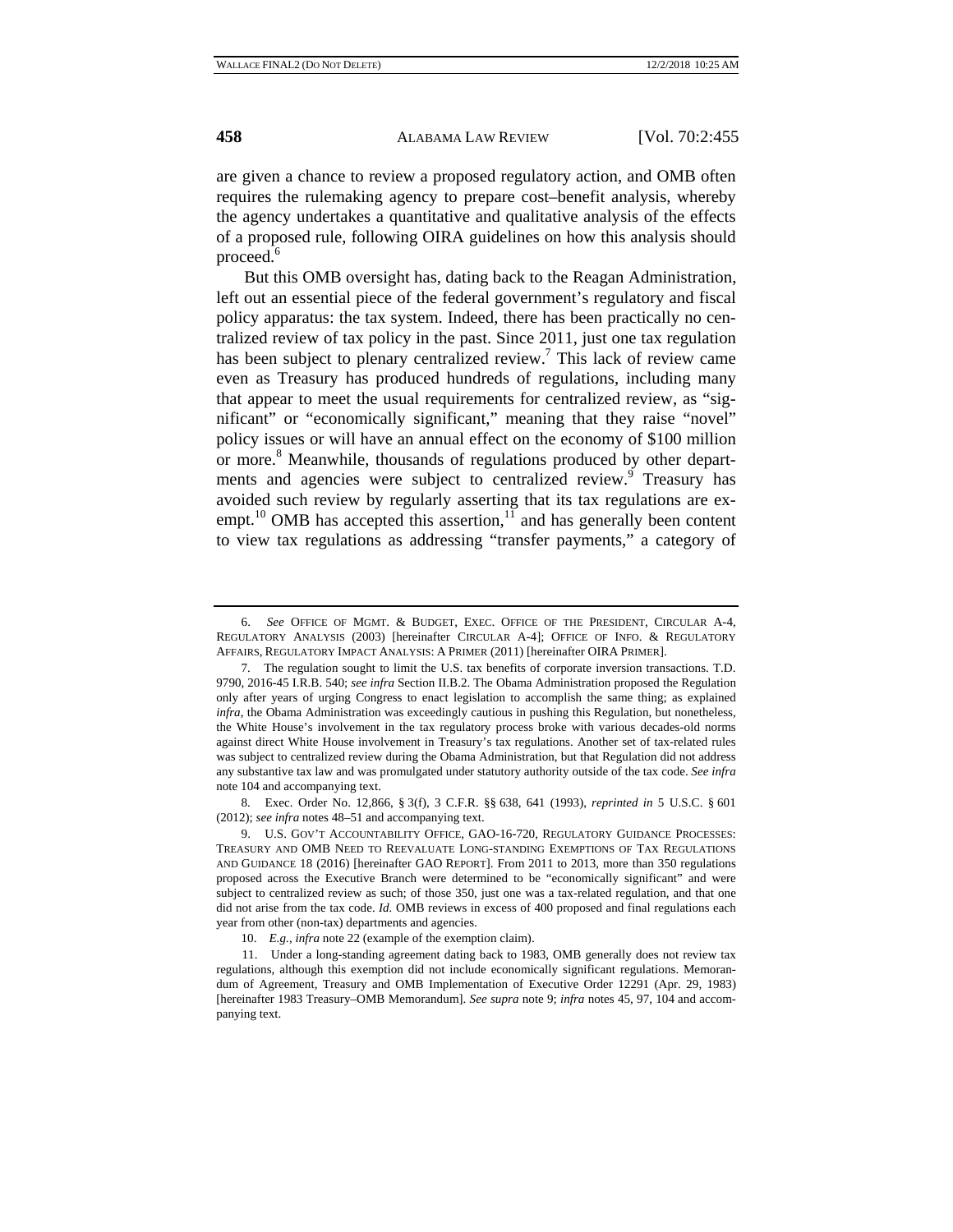government action that OMB's oversight framework exempts from cost– benefit analysis. $^{12}$ 

But now, centralized review of tax regulations is fast becoming a reality. The issue gained attention in political circles around 2016 when the Obama Administration subjected a tax regulation to centralized review.<sup>13</sup> In 2017, the Trump Administration began to formally reconsider the tax regulation exemption.14 In early 2018, OMB and Treasury agreed to dispense with the exemption and gave themselves one year to set parameters for ongoing centralized review of certain tax regulations.<sup>15</sup>

This Article examines the normative desirability of the longstanding approach of exempting tax regulations from centralized review and the alternative of imposing such review. First, I chart as a descriptive matter how tax regulations are produced outside of the well-developed system of centralized review and challenge several justifications for this omission that have been offered by scholars and policymakers. I argue that none of the proffered reasons for distinct treatment of tax regulations is sufficient to justify categorically foregoing centralized review of tax regulations in light of the normative justifications for centralized review.

Rather, I make the case that centralized review can have salutary effects on some tax regulations, but realizing any benefits depends on the substance of each particular tax regulation.<sup>16</sup> First, more specifically, centralized review is appropriate and would be beneficial (with some modifications) in the development of tax regulations that have incentive effects that, in turn, affect private behavior—what I call the *private-allocation function* of tax regulations. On the other hand, I argue that centralized review can be used to elicit and make public useful information that Treasury is already capable of producing on tax regulations that primarily raise revenue—what I call the *public-allocation function* of tax regulations. That is, OMB should require Treasury to produce revenue estimates and distributional analysis when the public-allocation function features prominently. I argue that centralized review does not offer benefits for tax regulations that simply implement clear congressional directives—what I call the *imple-*

16. *See infra* Part IV.

<sup>12.</sup> *See infra* notes 52, 196–99 and accompanying text.

<sup>13.</sup> *See supra* note 7 and accompanying text.

<sup>14.</sup> *See* Exec. Order No. 13,789, 82 Fed. Reg. 19,317 (Apr. 21, 2017) (directing Treasury and OMB to reconsider the exemption for tax regulations); GAO REPORT, *supra* note 9; *supra* notes 6–13 and accompany text; *infra* notes 15–33, 115–16, 120–22 and accompanying text; *infra* Section II.B.3.

<sup>15.</sup> *See* Memorandum of Agreement from the Dep't of the Treasury and the Office of Mgmt. & Budget on Review of Tax Regulations under Exec. Order 12866 (Apr. 11, 2018), https://home.treasury .gov/sites/default/files/2018-04/04-11%20Signed%20Treasury%20OIRA%20MOA.pdf; Press Release, U.S. Dep't of the Treasury, Treasury, OMB Update Tax Regulatory Review Process (Apr. 12, 2018), https://home.treasury.gov/news/press-releases/sm0345.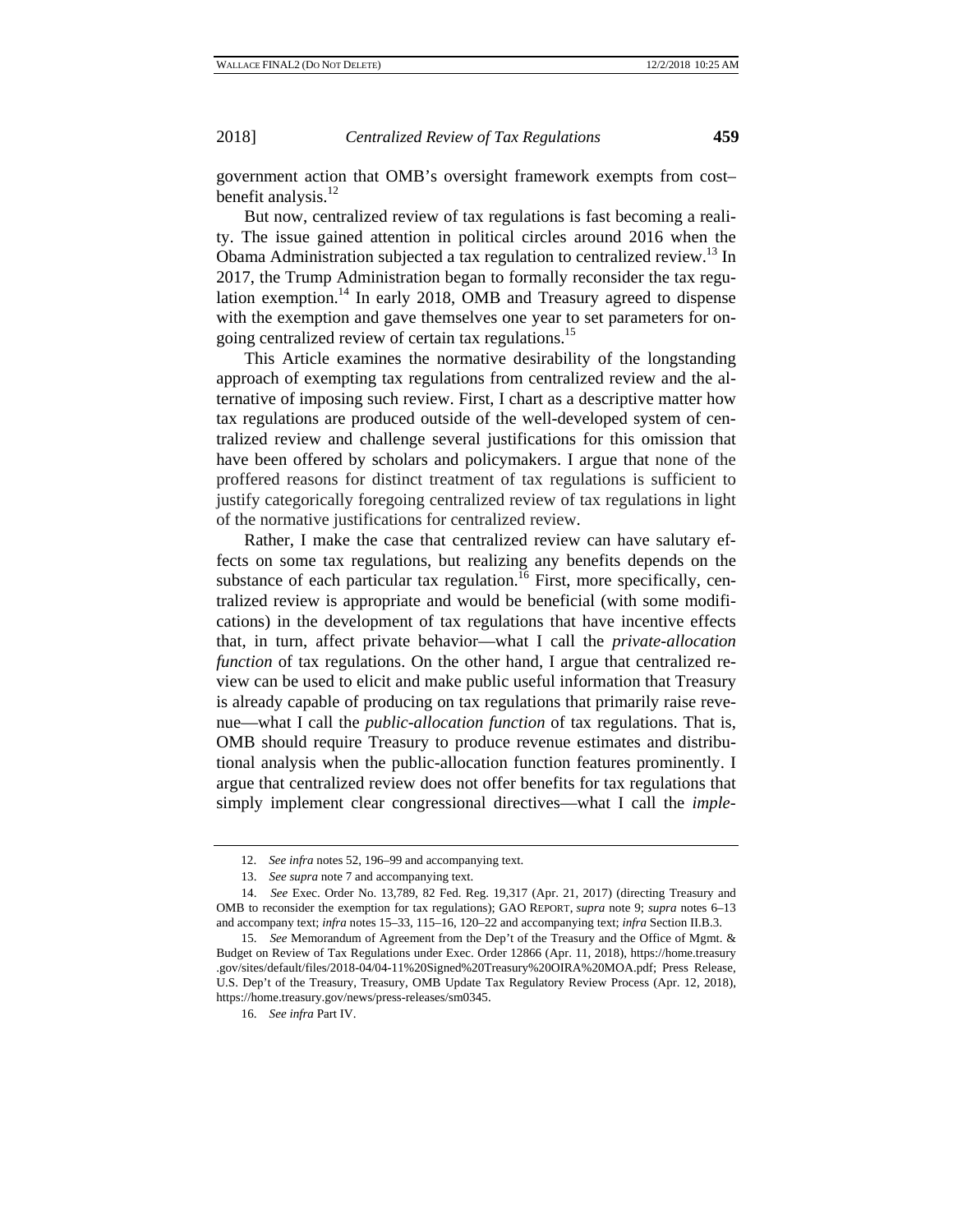*menting function*. Thus, the standard practice of abstaining from centralized review is, indeed, justified on normative grounds for a broad swath of tax regulations that are highly prescribed by Congress.17 Finally, I question the Trump Administration's proposal to use the same trigger for OMB review of tax regulations as it does for other types of regulations and to disregard transfer payments in determining whether a tax regulation warrants review.

Congress's broad delegations in the 2017 Tax Act mean more opportunities for Executive Branch tax policymaking—and the questions of who will determine that policy and how are important. In popular debates, centralized review is associated with presidential control, which has spurred some critical reactions in the current political environment. But absent centralized review, there are very few formal protections to insulate taxregulation writing from political influence. I argue that systematic, as opposed to ad hoc, centralized review can be beneficial, especially when there are acute concerns about politicizing tax administration, because centralized review fosters transparency and analytical rigor.

The typical presidential tax-policy blind spot has led to the Executive Branch treating similar sorts of policy decisions in bizarrely different ways. This variation is particularly striking in the case of the private-allocation function. Consider one example<sup>18</sup>: regulatory policy addressing health care is largely devised and implemented by the Department of Health and Human Services (HHS). Thus, when HHS recently conceived of a regulation to promote tobacco-cessation incentives in health insurance policies, that regulation was subject to direct review by OMB, including an OMB-run interagency coordination process.19 OMB required that HHS assess the costs and benefits of the proposal, and of alternative proposals, to maxim-

<sup>17.</sup> *See* Clinton G. Wallace, *Congressional Control of Tax Rulemaking*, 71 TAX L. REV. 179, 182 (2017). That article examines the institutions and practices in Congress that give rise to what I identify in this Article as the implementing function, making the case that Congress is uniquely able to enact detailed and precise tax statutes that leave little if any policymaking discretion to Treasury. *Id.* This process includes making use of the expertise of the staff of the Joint Committee on Taxation and producing voluminous "[s]pecific and illuminating legislative history." Comm'r v. Duberstein, 363 U.S. 278, 284 (1960). As such, in some instances, the substantive content of regulations is determined by Congress, leaving little policymaking discretion to the agency—i.e., the "merits of the regulation" may be "strongly determined by a statute." *See* John C. Coates IV, *Towards Better Cost-Benefit Analysis: An Essay on Regulatory Management*, 78(3) LAW & CONTEMP. PROBS. 1, 5 (2015). This Article focuses on centralized review of regulations that result from broader delegations, leading to regulations that carry out the private-allocation and public-allocation functions.

<sup>18.</sup> *See infra* notes 202–10 and accompanying text (describing this example in further detail).

<sup>19.</sup> Incentives for Nondiscriminatory Wellness Programs in Group Health Plans: Final Rule, 78 Fed. Reg. 33,158 (June 3, 2013) (to be codified at 26 C.F.R. pt. 54, 29 C.F.R. pt. 2950, 45 C.F.R. pts. 146 & 147). Technically, this is a joint regulation issued under the Health Insurance Portability and Accountability Act of 1996 by HHS, DOL, and Treasury together. *Id.* Treasury claimed that its regulation (which duplicates the HHS and DOL regulations) was exempt from the requirements of Executive Order 12,866, but this exemption did not extend to HHS and DOL. So, the regulation went through those departments' standard review processes and was subject to centralized review.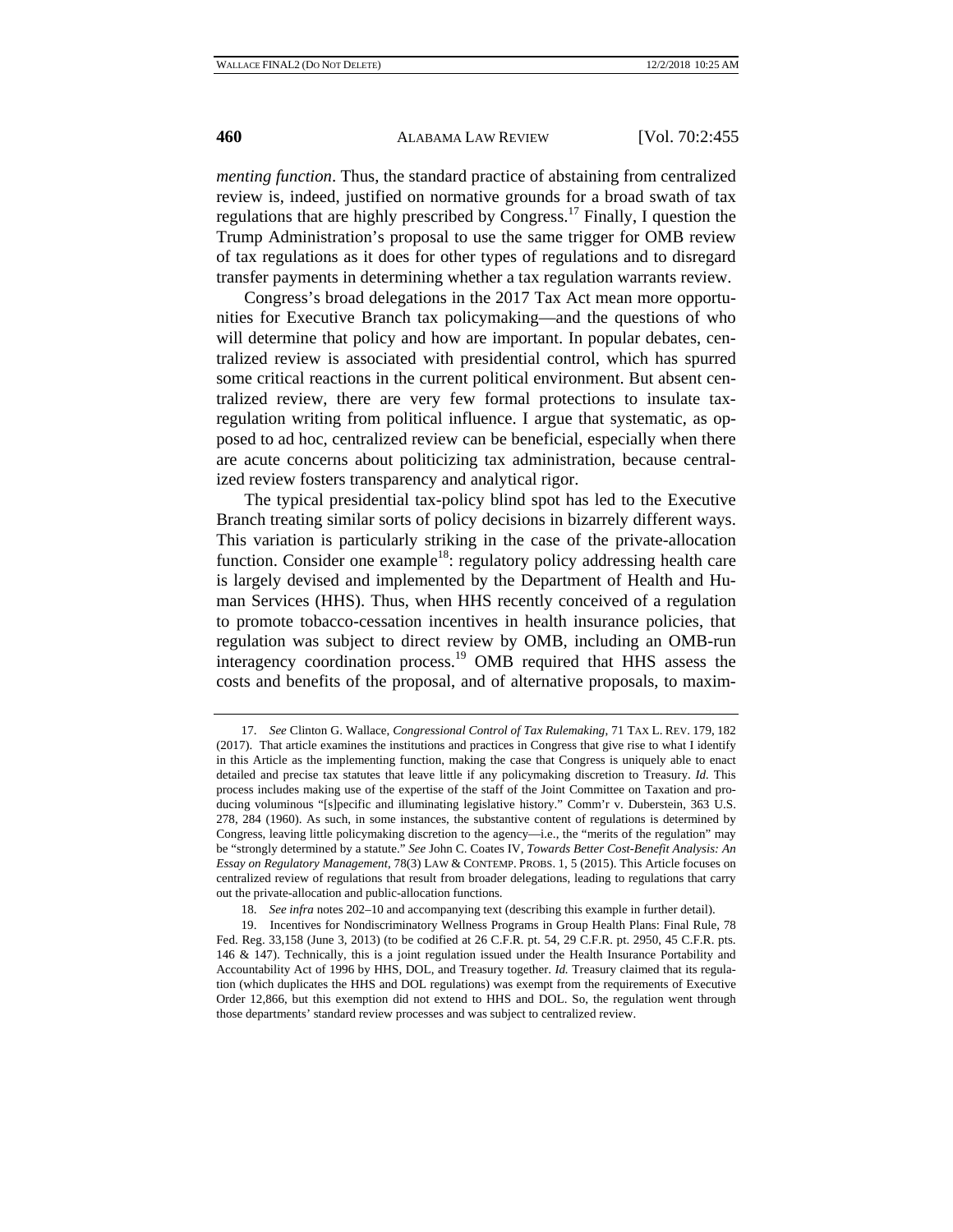ize net benefits, introducing rigorous analytical requirements to HHS's decision-making process. $20$ 

But HHS is not the only department that deals with smoking-cessation programs—surprisingly enough, Treasury's tax regulations have also addressed smoking-cessation incentives in employer health insurance policies.21 In contrast to the HHS rule, when Treasury devised a *tax* regulation that dealt with tobacco cessation, that rule was not subject to OMB review of any sort. Rather, Treasury stated in the preamble to its proposed and final regulations that centralized review was not required, and no such review was carried out.22 As a result, regulation-writers at Treasury were not subject to OMB oversight, and the proposed rule was not subject to any interagency review process, even though Treasury personnel were addressing an issue that appeared to be far outside of the realm of Treasury expertise. Further, with no cost–benefit analysis, the proposal was treated like other transfer payments that receive reduced OMB scrutiny as compared to other regulatory proposals $^{23}$ —even though the stated purpose of the provision is to disincentivize smoking, which is precisely the sort of behaviorchanging policy that standard cost–benefit analysis can illuminate. Nonetheless, the final regulation was not a product of any cost–benefit analysis or explicit consideration of policy alternatives that OMB generally requires. In the end, the final Treasury Regulation was subject to less analytical rigor than the HHS Regulation, but not for any stated or apparently deliberate reason.

The varied treatment—centralized review or not—has oddly hinged on whether Congress has delegated authority to Treasury and the Service or to another department or agency. And these regulations on smoking-cessation incentives—and the distinct, and in some instances counterintuitive, treatment of tax regulations as compared to other regulations with similar policy objectives—are not an anomaly. Treasury produces reams of tax regulations and guidance documents prescribing how the tax system operates and how it carries out and affects a wide variety of social and economic policies. These regulations establish policies related to raising revenue to fund

<sup>20.</sup> *Id.* at 33,168, tbl.1 (summarizing analysis of quantitative and qualitative costs and benefits).

<sup>21.</sup> Minimum Essential Coverage and Other Rules Regarding Shared Responsibility Payment for Individuals, 79 Fed. Reg. 4302, 4306 (proposed Jan. 27, 2014) (to be codified at 26 C.F.R. pt. 1); *see infra* notes 202–10 and accompanying text.

<sup>22.</sup> The proposed regulation states: "It has been determined that this notice of proposed rulemaking is not a significant regulatory action as defined in Executive Order 12866, as supplemented by Executive Order 13563. Therefore, a regulatory assessment is not required. It also has been determined that section 553(b) of the Administrative Procedure Act (5 U.S.C. chapter 5) does not apply to the proposed regulations." Shared Responsibility Payment for Not Maintaining Minimum Essential Coverage, 78 Fed. Reg. 7314, 7322 (proposed Feb. 1, 2013) (to be codified at 26 C.F.R. pt. 1).

<sup>23.</sup> *See* CIRCULAR A-4, *supra* note 6, at 38.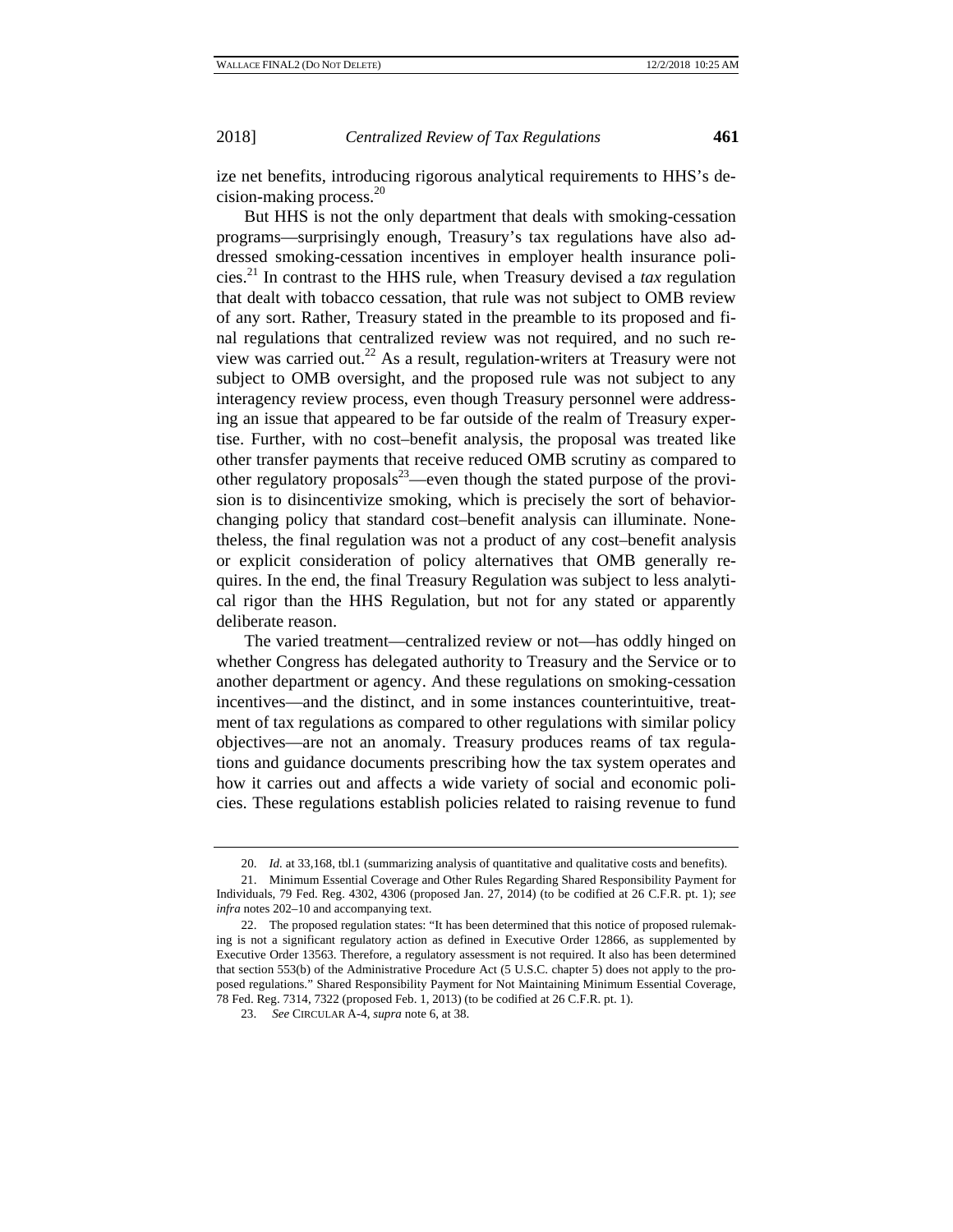federal government operations, healthcare, education, labor, the environment, and other important policy areas, often shaping private behavior.

This Article proceeds as follows. Part II provides an overview of the mechanics and purposes of centralized review, including the roles of cost– benefit analysis and interagency review, and how that analysis and review is typically carried out. It also describes the process Treasury has used until recently to produce tax regulations, and reviews recent moves towards centralized review, initially by the Obama Administration and more formally by the Trump Administration. Part III analyzes the potential advantages, disadvantages, and challenges of centralized review of tax regulations: Political accountability must be balanced against the potential harms of politicization; quantified analysis is potentially illuminating but presents myriad practical obstacles; and the interagency review process can yield more thoughtful policy, but at the risk of ossification. Part IV seeks a way forward, proposing that different functions of tax regulations receive different treatment for centralized review purposes. This Part also responds to the Trump Administration framework. Part V concludes.

#### II. BACKGROUND

#### *A. Centralized Review Outside of Tax*

This Part provides an overview of the centralized review process and sets out the normative underpinnings of centralized review. Centralized review is generally—outside of the tax context—carried out in one of two ways. For regulatory activity, OMB's Office of Information and Regulatory Affairs (OIRA) supervises Executive Branch-agency<sup>24</sup> policy development. Agencies are required to disclose to OIRA any planned regulatory and guidance actions; OIRA then helps ensure that those actions are consistent with presidential priorities and are carefully considered—including shepherding the proposal through an interagency review process and quantifying costs and benefits.25 For fiscal policy, personnel within OMB closely monitor each agency's ongoing spending and shape budget priorities for future spending within agencies as well as appropriations requests made to

<sup>24.</sup> Executive Branch agencies are distinguished from independent regulatory agencies, which produce regulations that are not necessarily subject to centralized review. *See, e.g.*, Lisa Schultz Bressman & Robert B. Thompson, *The Future of Agency Independence*, 63 VAND. L. REV. 599, 600–01 (2010).

<sup>25.</sup> *See* Exec. Order No. 12,866, § 6, 3 C.F.R. §§ 638, 644–48 (1993), *reprinted in* 5 U.S.C. § 601 (2012) (describing "centralized review" of agency regulations).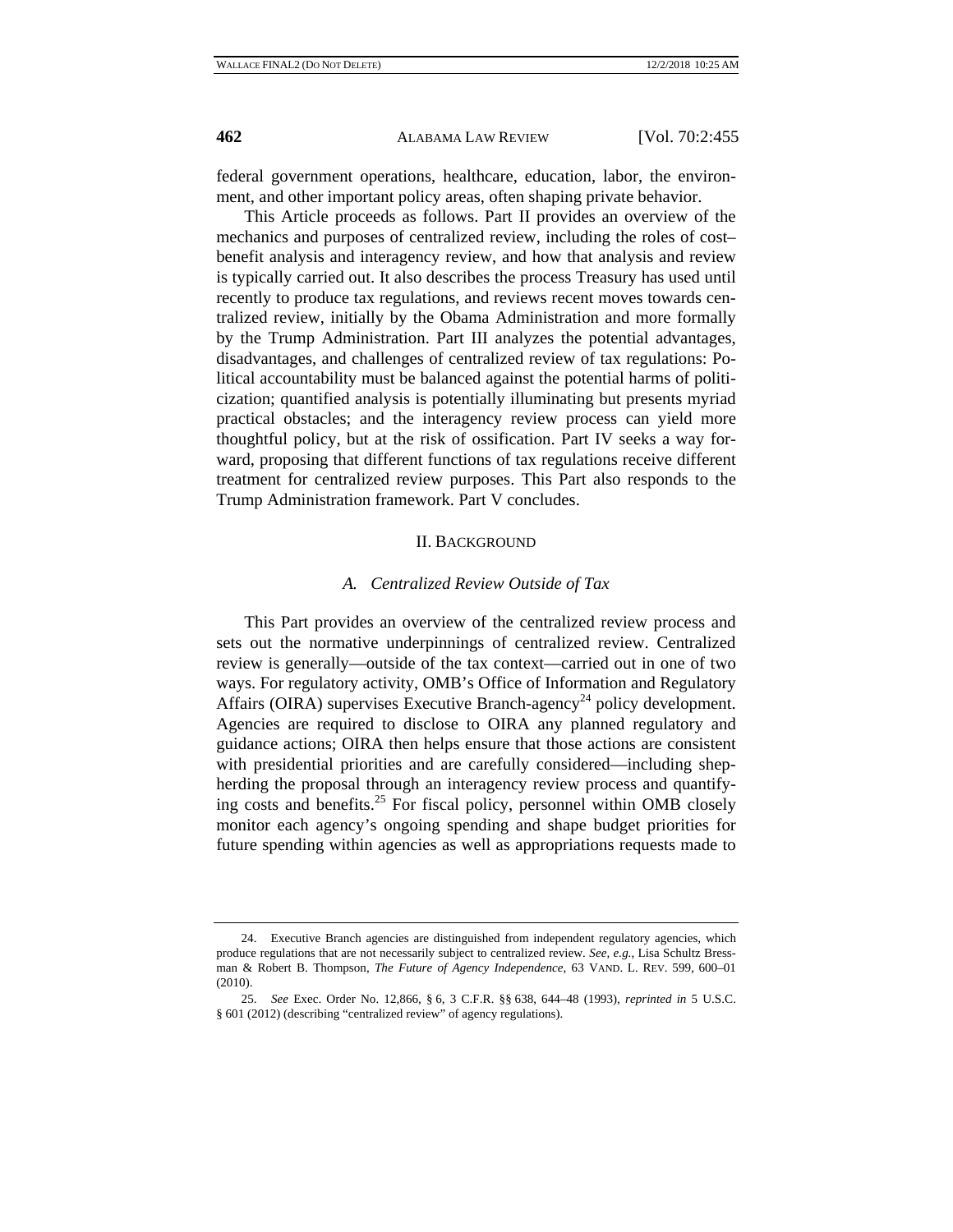Congress.<sup>26</sup> In other words, Congress receives spending requests only once they have been filtered through OMB, and the use of agency funds that have been appropriated by Congress but without precise earmarking is subject to review—and can be influenced—by OMB. Thus, OMB's role in overseeing and managing both regulatory policy and fiscal policy on behalf of the President is expansive.

The focus here is on the regulatory side (as opposed to spending).<sup>27</sup> OIRA is charged with overseeing all "regulatory actions" taken by any Executive Branch department or agency (but not independent agencies), and thus, OIRA can review all variety of agency guidance, including regulations that are finalized through the notice-and-comment process and subregulatory material, such as policy statements, that are not subject to notice and comment.<sup>28</sup>

Many scholars and policymakers view centralized review of proposed regulations—at least, nontax regulations—as an essential element of the federal rulemaking process for Executive Branch agencies.<sup>29</sup> This centralized review often relies on cost–benefit analysis carried out by the rulemaking agency, following OIRA guidelines on how this analysis should proceed.30 OIRA also subjects draft regulations to an interagency review process whereby experts in parts of the government who did not draft the regulation can weigh in on the substance and analysis of a regulation.<sup>31</sup> Over the past thirty-plus years, centralized review has been embraced by Republican and Democratic Administrations alike, and cost–benefit analysis has proliferated in the development of a wide range of regulatory policies, including environmental regulation, public health regulation, and financial regulation, among other areas.

There are many potential benefits of centralized review. The process is thought to foster political accountability for agency action by way of the

<sup>26.</sup> *See* 31 U.S.C. §§ 1101–26 (2012); OFFICE OF MGMT. & BUDGET, EXEC. OFFICE OF THE PRESIDENT, CIRCULAR NO. A-11, PREPARATION, SUBMISSION, AND EXECUTION OF THE BUDGET § 10 (2016); Eloise Pasachoff, *The President's Budget as a Source of Agency Policy Control*, 125 YALE L.J. 2182, 2186–88 (2016)*.*

<sup>27.</sup> While the tax system is certainly central to fiscal policy, this Article is limited to considering how tax regulations might fit into the existing OMB architecture for oversight of regulatory policy. Like other departments and agencies, Treasury and the IRS carry out congressional mandates through regulations, so distinct treatment of tax regulations by OMB deserves scrutiny. Further consideration of OMB's tools for oversight of spending is necessary to determine whether such tools are relevant to other aspects of the tax system and tax administration.

<sup>28.</sup> *See infra* notes 45–47 and accompanying text.

<sup>29.</sup> Again, Executive Branch agencies are distinguished from independent agencies, which generally are not subject to OIRA oversight. *See supra* note 24; *infra* note 167 (describing the IRS's place in the Executive Branch as featuring some hallmarks of agency independence).

<sup>30.</sup> *See* CIRCULAR A-4, *supra* note 6.

<sup>31.</sup> *See FAQ, Regulations and the Rulemaking Process*, REGINFO.GOV, https://www.reginfo .gov/public/jsp/Utilities/faq.jsp (last visited Sept. 30, 2018).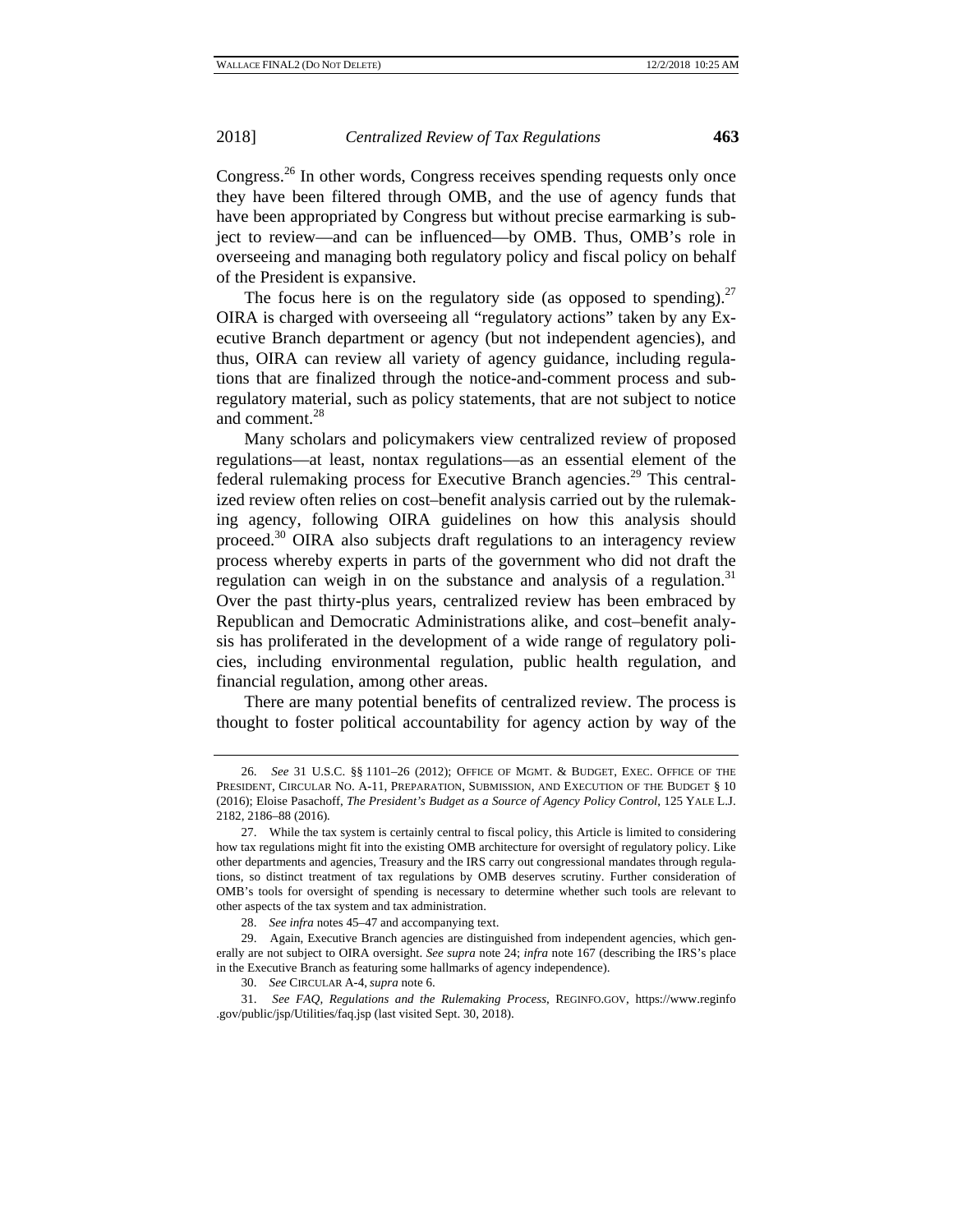President; $^{32}$  it can stave off overregulation; $^{33}$  and it can help prevent interest-group capture. $34$  Scholars also credit centralized review as a mechanism for interagency coordination, which results in more effective and consistent regulatory policies.<sup>35</sup> Recently, scholars have recognized that OMB's role in the budget process provides similar benefits in terms of aligning spending with presidential priorities.<sup>36</sup> Likewise, many scholars laud cost–benefit analysis as an indispensable tool for comparing alternative regulatory options.37 This consideration allows policymakers to maximize the extent to which the benefits of each regulation exceed total costs (direct and indirect, private and social) with the goal of improving social welfare.<sup>38</sup> Early skep-

<sup>32.</sup> Joseph Cooper & William F. West, *Presidential Power and Republican Government: The Theory and Practice of OMB Review of Agency Rules*, 50 J. POL. 864, 882–83 (1988); Christopher C. DeMuth & Douglas H. Ginsburg, *White House Review of Agency Rulemaking*, 99 HARV. L. REV. 1075, 1081 (1986); Kagan, *supra* note 4, at 2331–32; Richard H. Pildes & Cass R. Sunstein, *Reinventing the Regulatory State*, 62 U. CHI. L. REV. 1, 3–4 (1995).

<sup>33.</sup> Bagley & Revesz, *supra* note 5, at 1262; *See* RICHARD L. REVESZ & MICHAEL A. LIVERMORE, RETAKING RATIONALITY: HOW COST-BENEFIT ANALYSIS CAN BETTER PROTECT THE ENVIRONMENT AND OUR HEALTH 175–79 (2008).

<sup>34.</sup> *See* Michael E. Levine & Jennifer L. Forrence, *Regulatory Capture, Public Interest, and the Public Agenda: Toward a Synthesis*, 6 J.L. ECON. & ORG. (SPECIAL ISSUE) 167, 178 (1990); Michael A. Livermore & Richard L. Revesz, *Regulatory Review, Capture, and Agency Inaction*, 101 GEO. L.J. 1337, 1340–41 (2013); Richard L. Revesz, *Specialized Courts and the Administrative Lawmaking System*, 138 U. PA. L. REV. 1111, 1150 (1990) (noting that capture is less likely when an entity reviews a wide range of issues); Susan Webb Yackee, *Reconsidering Agency Capture During Regulatory Policymaking*, *in* PREVENTING REGULATORY CAPTURE: SPECIAL INTEREST INFLUENCE AND HOW TO LIMIT IT 320, 323 (Daniel Carpenter & David A. Moss eds., 2014) [hereinafter PREVENTING REGULATORY CAPTURE].

<sup>35.</sup> *See, e.g.*, Rachel E. Barkow, *Insulating Agencies: Avoiding Capture Through Institutional Design*, 89 TEX. L. REV. 15, 31 (2010); Julie E. Cohen, *The Regulatory State in the Information Age*, 17 THEORETICAL INQUIRIES IN L. 369, 374–75 (2016); Jody Freeman & Jim Rossi, *Agency Coordination in Shared Regulatory Space*, 125 HARV. L. REV. 1131, 1184, 1209–10 (2012) ("Coordination tools can help agencies to manage overlapping agency functions or related jurisdictional assignments in ways that improve both cumulative expertise and the quality of the final agency decision."); Cass R. Sunstein, Commentary, *The Office of Information and Regulatory Affairs: Myths and Realities*, 126 HARV. L. REV. 1838, 1847–48 (2013).

<sup>36.</sup> *See* Pasachoff, *supra* note 26, at 2188; Mila Sohoni, *On Dollars and Deference: Agencies, Spending, and Economic Rights*, 66 DUKE L.J. 1677, 1720–21 (2017).

<sup>37.</sup> *E.g.*, Coats, *supra* note 17, at 5 (stating that cost–benefit analysis is "the best available overarching conceptual framework for organizing and communicating the pros and cons of a proposed regulation"); *accord* Ryan Bubb, Comment, *The OIRA Model for Institutionalizing CBA of Financial Regulation*, 78(3) LAW & CONTEMP. PROBS. 47, 47–48 (2015) (responding to Coates's declaration with "[a]men to that").

<sup>38.</sup> *E.g.*, Jean Drèze & Nicholas Stern, *The Theory of Cost-Benefit Analysis*, *in* 2 HANDBOOK OF PUB. ECON. 909 (Alan J. Auerbach & Martin Feldstein eds., 1987). Widespread use of cost–benefit analysis of proposed regulations across a broad range of policies (i.e., across many different proposed regulations) helps to ensure that the "estimated social benefits of all rules exceed the estimated social costs." Richard J. Pierce, Jr., *The Regulatory Budget Debate*, 19 N.Y.U. J. LEGIS. & PUB. POL'Y 249, 250 (2016); Cass R. Sunstein, *The Most Knowledgeable Branch*, 164 U. PA. L. REV. 1607, 1638 (2016) ("[T]he whole point of cost-benefit analysis is to provide information about the effects on social welfare . . . ."). The Trump Administration has attempted to reframe the popular debate and use the term "regulatory budget" to focus solely on the estimated costs of regulations and disregard anticipated bene-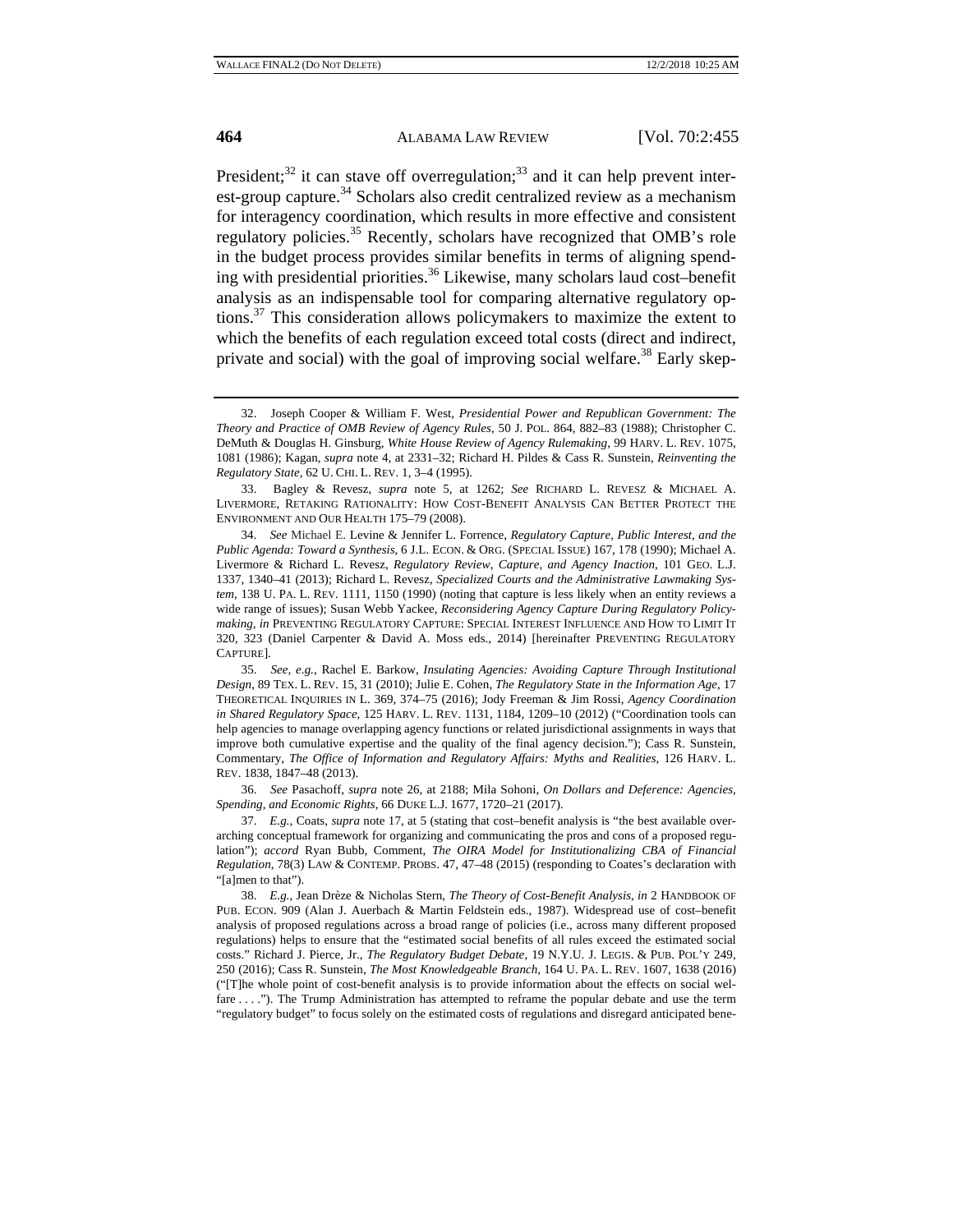ticism from public-interest-oriented scholars about reliance on centralized review and cost–benefit analysis—in particular, because costs were perceived to be more readily quantifiable than benefits, potentially creating a bias against regulation—has largely given way to debates about how to conduct centralized review and cost–benefit analysis,<sup>39</sup> not whether to do  $\,$  so.  $^{40}$ 

Centralized review, including in some cases cost–benefit analysis, is overseen by OIRA.<sup>41</sup> OIRA has a broad mandate to oversee the development of rules, interpretations of law, policy determinations, and other guidance produced by Executive Branch departments and agencies. For each regulatory proposal, each agency is required to identify for OIRA "the problem that it intends to address" and to "assess the significance of that problem."42 The agency is instructed to "tailor its regulations to impose the least burden on society . . . consistent with obtaining the regulatory objectives."<sup>43</sup> OIRA, in turn, reviews each proposal (to varying degrees), and in some instances, oversees an interagency review and coordination process.<sup>44</sup>

The wellspring of OIRA's authority is Executive Order 12,866.<sup>45</sup> It calls for centralized review of any "regulatory action," defined as any "sub-

39. This is a heated debated in itself, and has made "centralized review" something of a moving target—its reach and form are continually shifting. *See* Sunstein, *supra* note 35, at 1847–48.

40. *But see* Rena Steinzor, *The Case for Abolishing Centralized White House Regulatory Review*, 1 MICH. J. ENVTL. & ADMIN. L. 209, 214–15 (2012). *See generally* FRANK ACKERMAN & LISA HEINZERLING, PRICELESS: ON KNOWING THE PRICE OF EVERYTHING AND THE VALUE OF NOTHING (2004); THOMAS O. MCGARITY, REINVENTING RATIONALITY: THE ROLE OF REGULATORY ANALYSIS IN THE FEDERAL BUREAUCRACY (1991).

41. The paragraphs that follow summarize the centralized review process carried out by OIRA. For a more-detailed description that includes helpful commentary on the sorts of issues and considerations that OIRA regularly confronts during the process, and OIRA's internal procedures and practices during the course of the review, see Sunstein, *supra* note 35, at 1844–63.

42. Exec. Order No. 12,866, § 1(b)(1), 3 C.F.R. § 639 (1993), *reprinted in* 5 U.S.C. § 601 (2012).

43. *Id*. (directing OIRA to provide "meaningful guidance and oversight so that each agency's regulatory actions are consistent with applicable law, [and] the President's priorities").

44*. Id*.

45. Exec. Order No. 12,866, § 1, 3 C.F.R. §§ 638–40; Exec. Order No. 13,563, 3 C.F.R. § 215 (2011), *reprinted in* 5 U.S.C. § 601 (2012). This followed and updated Exec. Order No. 12,866, 3 C.F.R. § 638, and Exec. Order No. 12,291, 3 C.F.R. § 127 (1981), *reprinted in* 5 U.S.C. § 601 (2012).

fits. *See* OFFICE OF INFO. & REGULATORY AFFAIRS, EXEC. OFFICE OF THE PRESIDENT, 2016 DRAFT REPORT TO CONGRESS ON THE BENEFITS AND COSTS OF FEDERAL REGULATIONS AND AGENCY COMPLIANCE WITH THE UNFUNDED MANDATES REFORM ACT 5–33 (2016) [hereinafter 2016 OIRA Draft Report] (showing the overall increases in estimated benefits and costs over a ten-year period); Glenn Kessler, *Fact Checker: The White House Claim that Obama-era Regulations Have Cost \$890 Billion*, WASH. POST (Feb. 21, 2017), https://www.washingtonpost.com/news/fact-checker/wp/2017/02/ 21/the-white-house-claim-that-obama-era-regulations-have-cost-890-billion/?utm\_term=.6772bfbf2141. *See generally* MATTHEW D. ADLER & ERIC A. POSNER, NEW FOUNDATIONS OF COST-BENEFIT ANALYSIS (2006) (describing the "traditional" view of cost–benefit analysis, and describing theoretical challenges with measuring changes in welfare); John D. Graham, *Saving Lives Through Administrative Law and Economics*, 157 U. PA. L. REV. 395 (2008).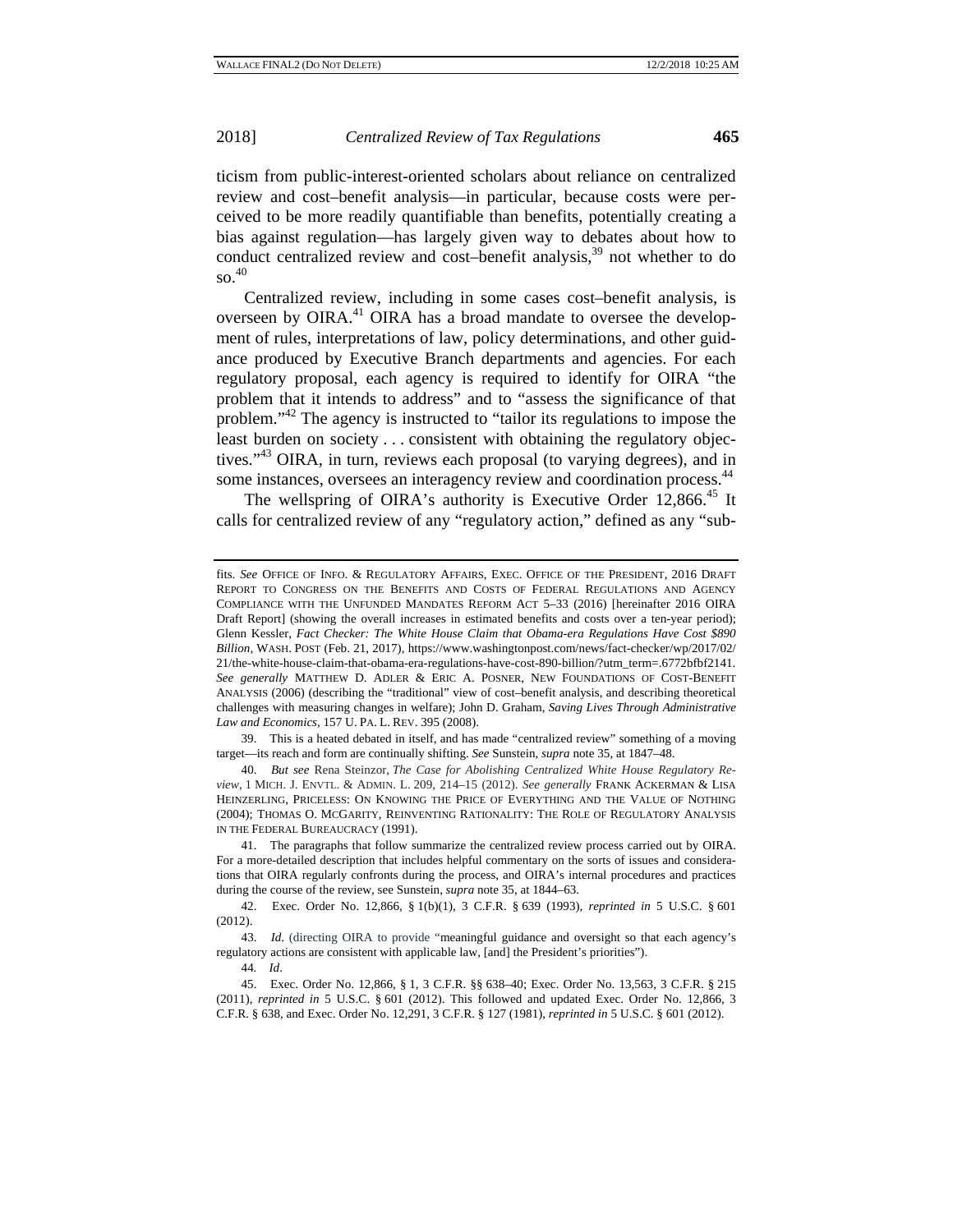stantive action" related to the eventual promulgation of a final rule, whether or not the action is published in the Federal Register, by Executive Branch departments, agencies, and other parts of the federal government.<sup>46</sup> In practice, this allows OIRA to oversee all variety of agency guidance, including sub-regulatory material, such as policy statements, that are not subject to notice and comment.<sup>47</sup> Centralized review under Executive Order 12,866 does not apply to certain specified independent agencies and "agencies specifically exempted by the Administrator of OIRA."<sup>48</sup>

In accordance with the Executive Order, agencies must regularly disclose to OIRA any planned regulatory actions and must designate any actions that it believes to be significant or economically significant.<sup>49</sup> A significant regulatory action includes any action that might be in conflict with an action taken by another agency, any action that might "[m]aterially alter the budgetary impact of entitlements" or certain other government fiscal programs, or that might "[r]aise [a] novel legal or policy issue."<sup>50</sup> An economically significant regulatory action is an action that would have "an annual effect on the economy of \$100 million or more," as well as any other regulation that is expected to "adversely affect in a material way" some aspect of "the economy, a sector of the economy, productivity, competition, jobs, the environment, public health or safety, or State, local, or tribal governments or communities."51 The \$100 million threshold includes

- 48. Exec. Order No. 12,866, § 6, 3 C.F.R. §§ 644–48; *see supra* note 24.
- 49. *Id.* § 6(a)(3)(A), 3 C.F.R. § 645.
- 50. *Id.* § 3(f)(4), 3 C.F.R. § 642.

<sup>46.</sup> *See* Exec. Order No. 12,866, § 3(e), 3 C.F.R. § 640.

<sup>47.</sup> Centralized review could also apply to sub-regulatory guidance. In a 2007 bulletin, OMB established a threshold for centralized review of guidance documents similar to the economically significant designation used for regulations, but OMB and subsequent Treasury guidance exempted the IRS from the requirements in the Bulletin. Treas. Dir. 28-04 (July 10, 2015), https://www.treasury.gov/about /role-of-treasury-orders-directives/Pages/td28-04.aspx; GAO REPORT, *supra* note 9, at 28. Nonetheless, it is clear that some sub-regulatory tax guidance documents fall within the standards provided in the OMB Bulletin, and so excluding these documents from centralized review raises issues similar to the exclusion of regulations that is the central focus here. For example, in 2016, the IRS issued a new "noruling" policy indicating that it would no longer offer advanced approval of certain spin-off transactions. Rev. Proc. 2016-1, 2016-1 I.R.B. 1 (addressing the "active trade or business" requirement under section 355). The immediate (and predictable) effect of this guidance was that Yahoo's planned \$10 billion spinoff of its Alibaba stock holdings was abandoned—this transaction alone would seem to exceed the \$100 million threshold. *See infra* note 51 and accompanying text (describing "economically significant" regulatory actions, which have an economic effect of \$100 million or more, as subject to centralized review under the applicable Executive Orders).

<sup>51.</sup> *Id.* § 3(f), 3 C.F.R. §§ 641–42. Previously, Executive Order 12,291 established a category of "major" rules that invoked the same \$100 million threshold, applying to rules with an "annual effect on the economy of \$100 million or more." Exec. Order No. 12,291, § 1(b), 3 C.F.R. §§ 127–28 (1981). Similarly, the Congressional Review Act defines "major" rules, which can be revoked through the legislative process, as rules that the OIRA administrator determines has had or will likely have an annual effect on the economy of \$100 million or more; will likely result in a "major" increase in prices for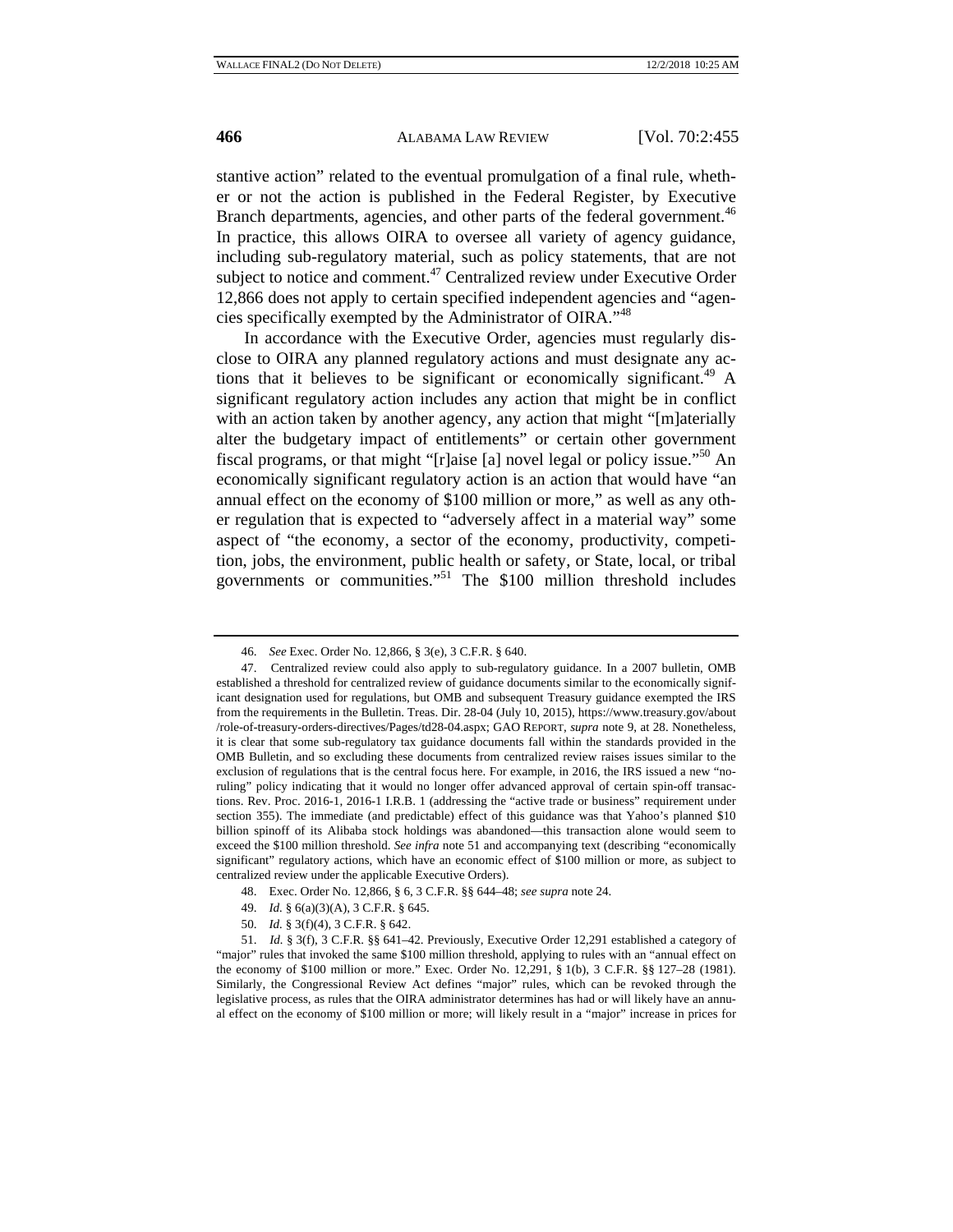amounts of any "transfer" payments.<sup>52</sup> If the agency fails to identify a regulation as significant or economically significant, OIRA can make such a designation.<sup>53</sup> Any draft rule that is not designated as significant is not subject to OIRA review beyond the agency providing notification to OIRA that it has determined a planned action will not be significant.

For each significant regulatory action, the agency must provide OIRA with an advance draft of the proposed action as well as some analysis of the proposal.<sup>54</sup> The draft must be accompanied by a statement of need explaining why the action is necessary and how and why the action will achieve the desired results.55 Additionally, the agency must explain how the proposal fulfills any statutory mandate and how it addresses or is consistent with the President's priorities.<sup>56</sup> And the agency must identify "potential

53. OIRA has ten days to review the designation and can make a determination that a proposed rule is significant or request more information from the agency; otherwise, the rule is not subject to further OIRA review. Exec. Order No. 12,866, § 6(a)(3)(A), 3 C.F.R. § 645.

individuals or for particular groups, industries, or regions; or will have "significant adverse effects on competition, employment, investment, productivity, [or] innovation." 5 U.S.C. § 804(2) (2012).

<sup>52.</sup> This point is not explicit in the Executive Order, but in recent years, OIRA has reported that many "economically significant" regulations are categorized as such because they carry out a transfer, in most cases a transfer from the government (for example, in the form of a subsidy payment). *See, e.g.*, OIRA DRAFT 2016 REPORT 8 n.15, https://obamawhitehouse.archives.gov/sites/default/files/omb/assets/ legislative\_reports/draft\_2016\_cost\_benefit\_report\_12\_14\_2016\_2.pdf; Sunstein, *supra* note 35, at 1868–69 (describing OIRA practices for providing oversight of transfer payments in excess of \$100 million, which does not include cost–benefit analysis). This \$100 million transfer standard is not currently applied to trigger OIRA review of tax regulations. *See infra* Part III.

<sup>54.</sup> *Id.* § 6(a)(3)(B)(i), 3 C.F.R. § 645.

<sup>55.</sup> *Id.* The statement of need explains the problem that the regulation is intended to address and lays out the authority for the agency to address it via regulation, as well as detailing the "extent of discretion" Congress has granted to the agency. OIRA PRIMER, *supra* note 6, at 2. Executive Order 12,866 directs that a regulation should only be pursued if it is "required by law, [is] necessary to interpret the law, or [is] made necessary by compelling public need, such as material failures of private markets to protect or improve the health and safety of the public, the environment, or the well-being of the American people." Exec. Order No. 12,866, § 1(a), 3 C.F.R. § 638. The statement can be as simple as a single sentence citing a statutory mandate, *e.g.*, OFFICE OF INFO. & REGULATORY AFFAIRS, EXEC. OFFICE OF THE PRESIDENT, RIN: 0910-AG57, Food Labeling: Nutrition Labeling of Standard Menu Items in Restaurants and Similar Retail Food Establishments (2013), https://www.reginfo.gov/public/do/eAgenda ViewRule?pubId=201310&RIN=0910-AG57 (requiring nutrition labeling in chain restaurants as mandated by section 4205 of the Patient Protection and Affordable Care Act), or the statement can provide a comprehensive explanation of the role of the proposal in a broader regulatory or statutory scheme and how it connects to broader policy initiatives, *e.g.*, OFFICE OF INFO. & REGULATORY AFFAIRS, EXEC. OFFICE OF THE PRESIDENT, RIN: 2060-AS47, Model Trading Rules for Greenhouse Gas Emissions from Electric Utility Generating Units Constructed on or Before January 8, 2014 (2016), https://www.reginfo.gov/public/do/eAgendaViewRule?pubId=201510&RIN=2060-AS47 (providing a broad explanation of the EPA's notice of final rulemaking for model rules in greenhouse-gas-emission guidelines, as part of a President Obama's Climate Action Plan). OIRA suggests some categories of reasons for action, including market failures (for example, externalities or asymmetric information in the market) and "[o]ther [s]ocial [p]urposes," such as preventing discrimination, protecting privacy, and promoting "other democratic aspirations." CIRCULAR A-4, *supra* note 6, at 5.

<sup>56.</sup> Exec. Order No. 12,866, § 6(a)(3)(B)(ii), 3 C.F.R. § 645.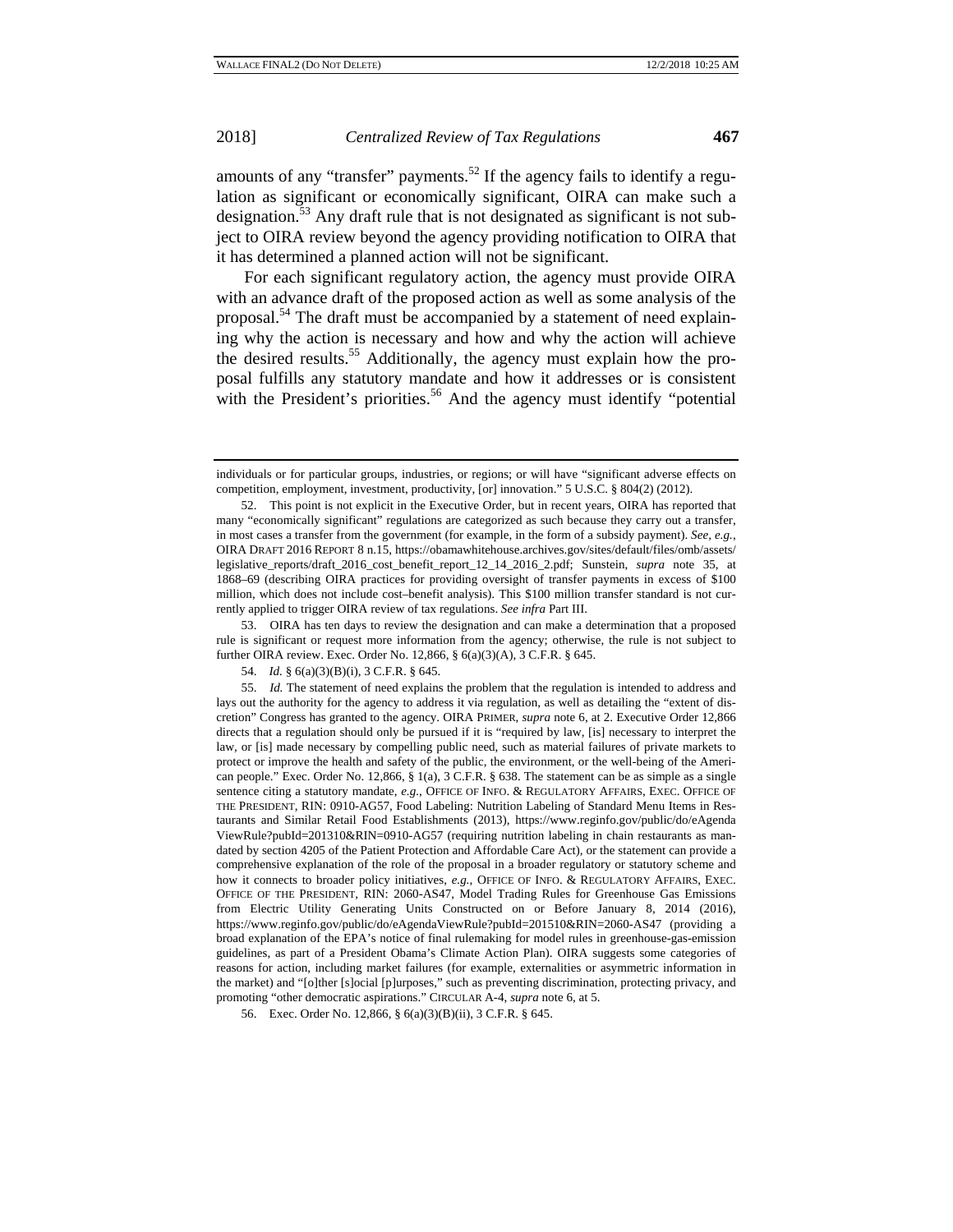costs and benefits" of the action<sup>57</sup> and "avoid[] undue interference" with nonfederal government bodies.<sup>58</sup>

For any economically significant action, the drafting agency must go a step further. In addition to the information and analysis required for significant actions, as described in the preceding paragraphs, the agency must also undertake a "Regulatory Impact Analysis"—i.e., qualitative cost–benefit analysis, quantitative cost–benefit analysis, or both—and provide that analysis to OIRA.<sup>59</sup> The agency is directed to select the regulatory approach that will "maximize net benefits" and will "impose the least burden on society, consistent with obtaining regulatory objectives."60 The purpose of the analysis is to "learn if the benefits of an action are likely to justify the costs" or to "discover which of various possible alternatives would be the most cost-effective."<sup>61</sup> There are several audiences for this analysis: OIRA and the executive office of the President, other agencies, and the public ideally all should be informed and given an opportunity to react to the analysis.<sup>62</sup>

The analysis should also include identification and analysis of alternatives to the agency's preferred regulatory approach.<sup>63</sup> For example, the agency might consider regulation at the state or local level, as well as voluntary action or the alternative of not regulating at all.<sup>64</sup> The agency should also consider particular design alternatives, such as different default rules, different types of communication plans, or other alternative mechanisms that might affect the efficacy and impact of the regulation.<sup>65</sup> OIRA advises that agencies should use this requirement to "specify performance objectives" rather than locking into a specific action or "manner of compliance that regulated entities must adopt."66 That is, agency personnel should think creatively about what they are trying to accomplish and how to accomplish it.

OIRA provides direction on the types of costs and benefits that agencies should take into account and on the best methods for quantifying and

<sup>57.</sup> *Id.* This assessment of costs and benefits is not necessarily quantified. For these noneconomically significant regulations, the agency is not required to compare costs and benefits to potential alternative policy options; thus, this mandate results in only rudimentary consideration of costs and benefits.

<sup>58.</sup> *Id.*

<sup>59.</sup> *See* OIRA PRIMER, *supra* note 6, at 2.

<sup>60.</sup> Exec. Order No. 13,563, 3 C.F.R. § 215 (2011), *reprinted in* 5 U.S.C. § 601 (2012).

<sup>61.</sup> CIRCULAR A-4, *supra* note 6, at 2.

<sup>62.</sup> *See id.* 

<sup>63.</sup> *Id.*

<sup>64.</sup> OIRA PRIMER, *supra* note 6, at 2.

<sup>65.</sup> *Id.* 

<sup>66.</sup> *Id.* at 3.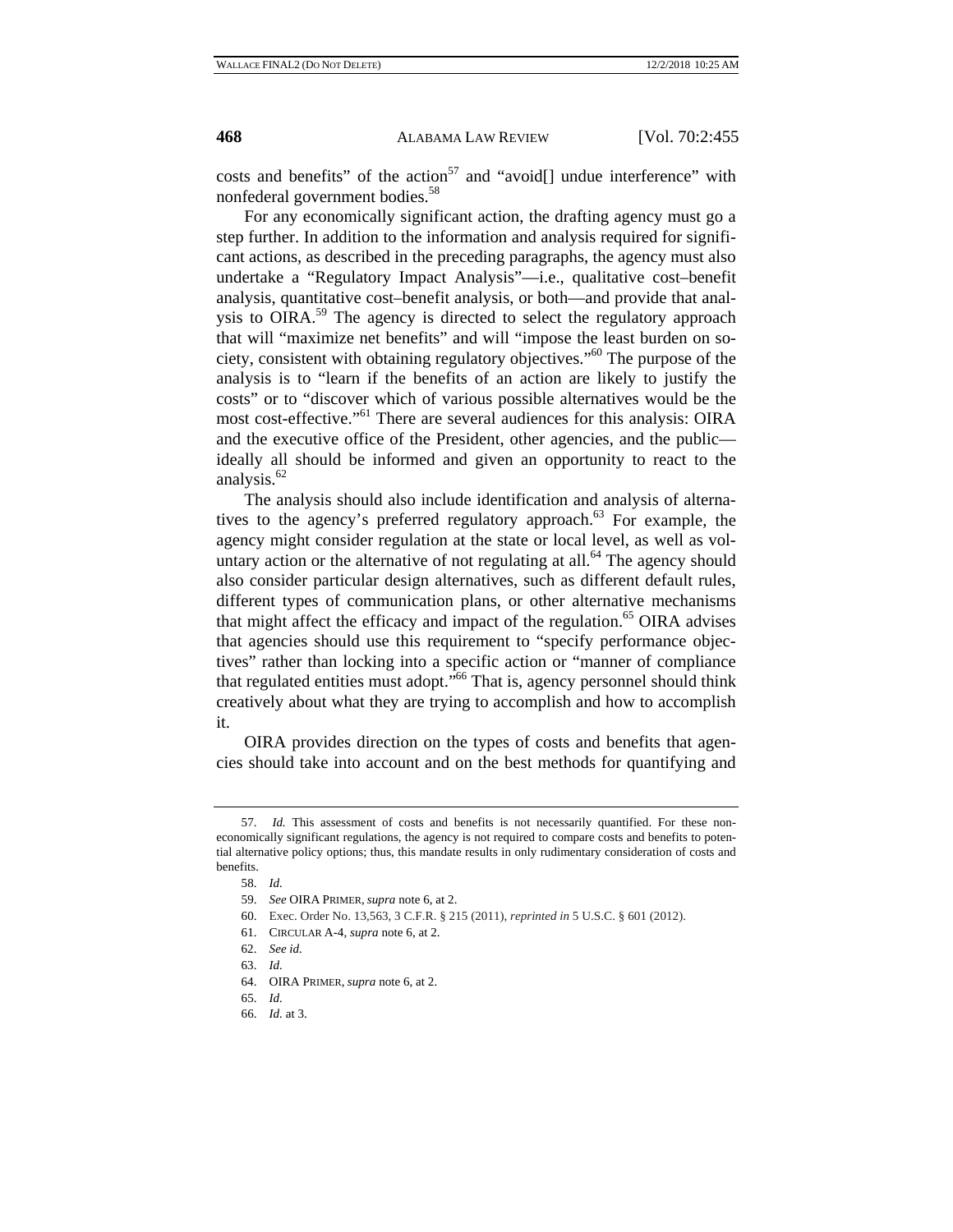monetizing these costs and benefits.<sup>67</sup> The basic analysis calls for agencies to define a baseline that identifies "what the world would be like absent" the proposed regulatory action.<sup>68</sup> Agencies are directed to "use the best reasonably obtainable scientific, technical, economic, and other information to quantify the likely benefits and costs of each regulatory alternative.<sup>"69</sup> OIRA provides direction on the types of costs and benefits agencies should take into account—for example, "[p]rivate-sector compliance costs" and "[g]ains or losses in consumers' or producers' surpluses."<sup>70</sup> Agencies are directed to distinguish between those costs and benefits that can be monetized, those that can be quantified but not monetized, and those that cannot be quantified and to identify the timing of each category of costs and benefits. $\frac{71}{1}$  And OIRA provides guidance on how agencies should quantify and monetize the effects of a rule, including relying on empirical studies of individual "willingness to pay" or "willingness to accept" a regulatory alternative and discounting of future benefits and costs.<sup>72</sup>

OIRA's guidance also calls for agencies to "provide a separate description of distributional effects . . . so that decision makers can properly consider them *along with* the effects on economic efficiency."<sup>73</sup> That is, distributional analysis is not to be included as part of the cost–benefit analysis, but such analysis is encouraged as an addendum to the proposed regulation. OIRA does provide that "[w]here distributive effects are thought to be important, the effects of various regulatory alternatives should be described quantitatively to the extent possible, including the magnitude, likelihood, and severity of impacts on particular groups."74 And it provides examples of some distributional effects that could be quantified—for example, "[r]eductions in well-being for some consumers that are matched by increases for others."75 But the directive to include distributional analysis is very often disregarded, and scholars and policymakers have lamented the scant attention paid to distribution in regulatory analysis.<sup>76</sup>

<sup>67.</sup> *Id.* (listing nine steps for agencies to undertake in preparing a "[r]egulatory impact analysis").

<sup>68.</sup> *Id.* at 4*.*

<sup>69.</sup> *Id.* at 9.

<sup>70.</sup> *Id.* at 10.

<sup>71.</sup> *Id.* at 7.

<sup>72.</sup> *Id.* at 9, 11.

<sup>73.</sup> *Id.* at 7 (emphasis added).

<sup>74.</sup> *Id.*

<sup>75.</sup> *Id.* at 8.

<sup>76.</sup> *See* Bagley & Revesz, *supra* note 5, at 1324–29 (arguing that analysis of distributional consequences should be central to regulatory policymaking).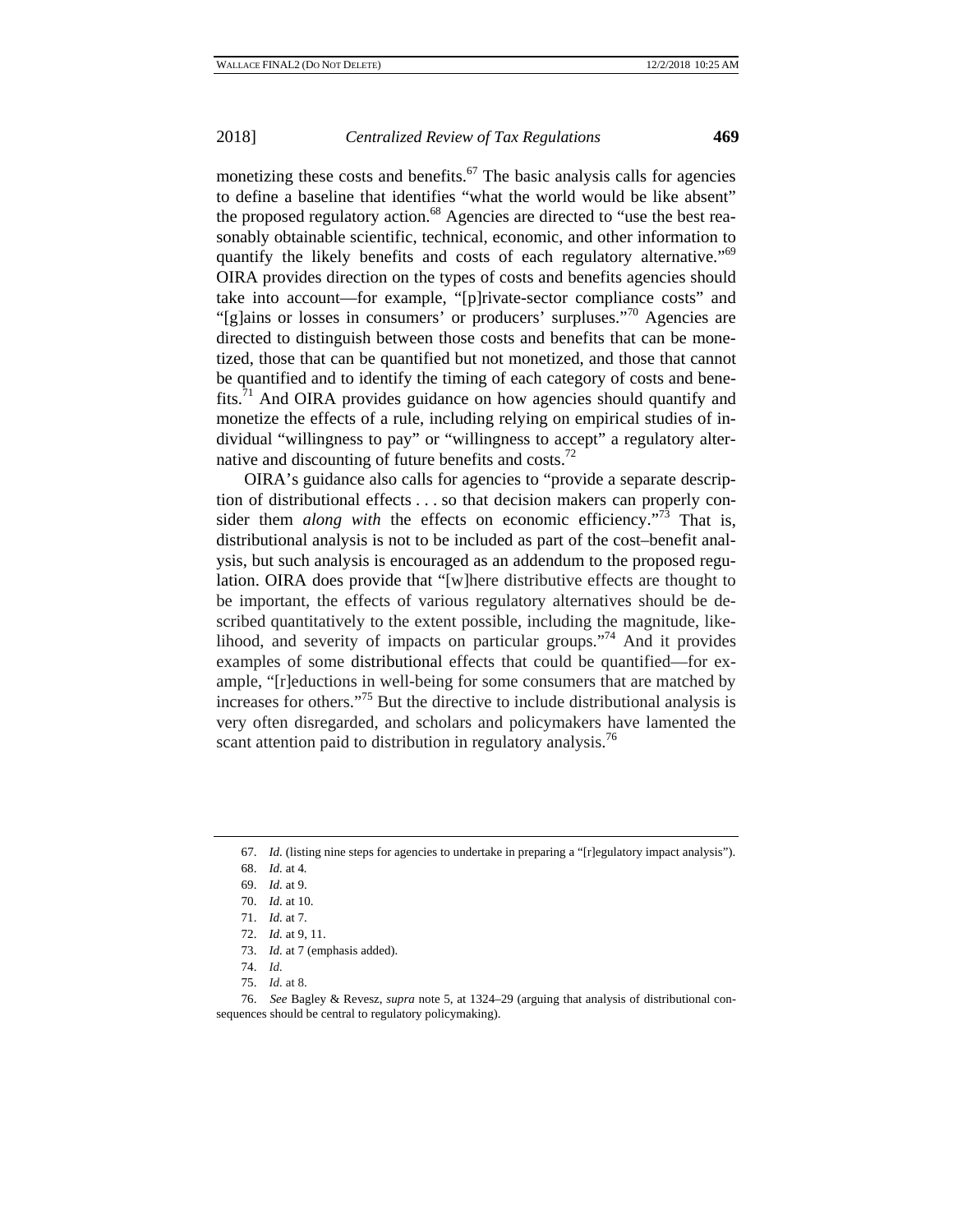Once the drafting agency submits the requisite information to OIRA, OIRA personnel generally have ninety days to conduct a review.<sup>77</sup> The review can result in OIRA accepting the regulatory action "as is" or returning the action to the drafting agency for "further consideration," in which case OIRA prepares a written explanation of particular issues the agency should address in a subsequent draft.78 OIRA engages with the substance of the proposal to ensure that it is consistent with "the President's priorities."<sup>79</sup>

This review includes assessing whether the proposal conflicts with any policies or actions undertaken by another agency, which is accomplished through an interagency review process that OIRA convenes.<sup>80</sup> In that process, OIRA personnel seek to "identify and convey interagency views and to seek a reasonable consensus."<sup>81</sup> The Obama Administration's addendum to Executive Order 12,866 emphasized the importance of interagency review.<sup>82</sup>

Agencies other than the drafting agency may have an interest in the regulatory action at issue or may have jurisdiction over some aspect of the issue.<sup>83</sup> Often, the nature of this interagency review is "highly technical," calling on experts from different departments and agencies to provide information that informs policy decisions made by other departments and agencies.<sup>84</sup> A former head of OIRA, Cass Sunstein, explained:

OIRA may seek, for example, to ensure careful consideration of the views of the Department of Justice on a legal issue, or the views of the United States Trade Representative on an issue that involves international trade, or the views of the Department of Homeland Security and the National Security Council on an issue with national security implications, or the views of the Department of Energy on the effects of a rule on the energy supply. In such cases, career officials with technical expertise are frequently the central actors.<sup>85</sup>

Additionally, the interagency review process has put particular emphasis on procedural issues: "OIRA also engages lawyers throughout the executive branch to help resolve questions of law, including questions of administrative procedure. As noted, OIRA considers itself a guardian of appropriate

<sup>77.</sup> Exec. Order No. 12,866, § 6(b)(2)(B), 3 C.F.R. § 647 (1993), *reprinted in* 5 U.S.C. § 601 (2012).

<sup>78.</sup> *Id.* § 6(b)(3), 3 C.F.R. § 647.

<sup>79.</sup> *Id.* § 6(b), 3 C.F.R. §§ 646–48.

<sup>80.</sup> Sunstein, *supra* note 35, at 1841; *see generally* Freeman & Rossi, *supra* note 35, at 1174–80.

<sup>81.</sup> Sunstein, *supra* note 35, at 1841.

<sup>82</sup>*. See generally* Exec. Order No. 13,563, 3 C.F.R. § 215 (2011).

<sup>83.</sup> Freeman & Rossi, *supra* note 35, at 1179.

<sup>84.</sup> Sunstein, *supra* note 35, at 1842.

<sup>85.</sup> *Id.* at 1843.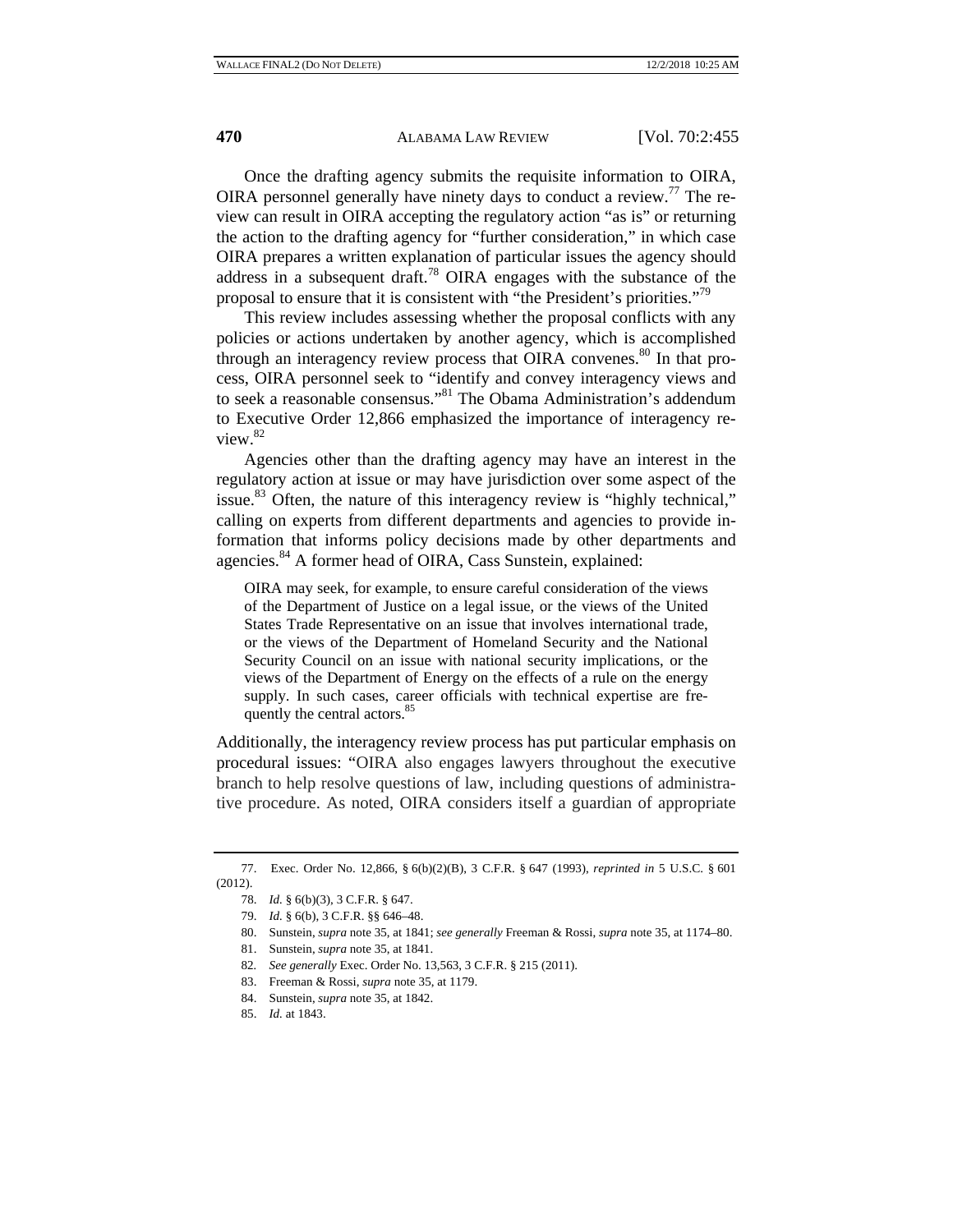procedure, and much of its role is associated with that guardianship (including the promotion of public comments)."<sup>86</sup>

#### *B. The Process for Drafting Tax Regulations*

This Subpart describes the process for formulating tax regulations, starting with the process as it has generally been carried out before 2018 (a process which does not involve centralized review). It then describes one regulation that was subject to centralized review toward the conclusion of the Obama Administration. Finally, it details the Trump Administration's plans to impose some form of centralized review following the enactment of the 2017 Tax Act.

#### *1. Historically: No Centralized Review*

In some ways, the process for drafting tax regulations has been similar to the process that OIRA oversees for regulations produced by other departments and agencies, as described in the prior Subpart. The major distinction is that that there is almost never substantive OIRA review of draft tax regulations and, thus, no cost–benefit analysis and no interagency process for most tax regulations.<sup>87</sup>

The regulation-drafting process is carried out by both IRS and Treasury personnel and is overseen by political appointees at both the IRS and Treasury—thus, the lines of authority are more blurred than in the more typical single-agency-head structure.<sup>88</sup> Regulations are produced by the IRS Chief Counsel's office in coordination with Treasury's Office of Tax Policy. Some regulations are drafted solely by attorneys in the Chief Counsel's office and submitted for review by the attorneys in the Office of Tax Policy; for some regulations, the Office of Tax Policy is involved throughout the drafting process. Once drafted, prior to publication in the Federal Register, regulations are subject to review and approval by the IRS Chief Counsel, the IRS Commissioner, the Assistant Secretary of the Treasury for Tax Policy, and Treasury's General Counsel.<sup>89</sup>

89. In order to be published in the Federal Register, proposed or final regulations must carry the signature of both the IRS Deputy Commissioner for Services and Enforcement and the Assistant Secre-

<sup>86.</sup> *Id.* at 1842–43.

<sup>87.</sup> *See supra* note 47 and accompanying text.

<sup>88.</sup> The six Senate-confirmed posts with responsibility for tax administration and policy are the Secretary of the Treasury, the Assistant Secretary of the Treasury for Tax Policy, the General Counsel of the Department of the Treasury, the Inspector General for Tax Administration, the IRS Chief Counsel, and the Commissioner of the IRS (who serves a five-year term). *See* CHRISTOPHER M. DAVIS & MICHAEL GREENE, CONG. RESEARCH SERV., RL30959, PRESIDENTIAL APPOINTEE POSITIONS REQUIRING SENATE CONFIRMATION AND COMMITTEES HANDLING NOMINATIONS 23–24 (2017).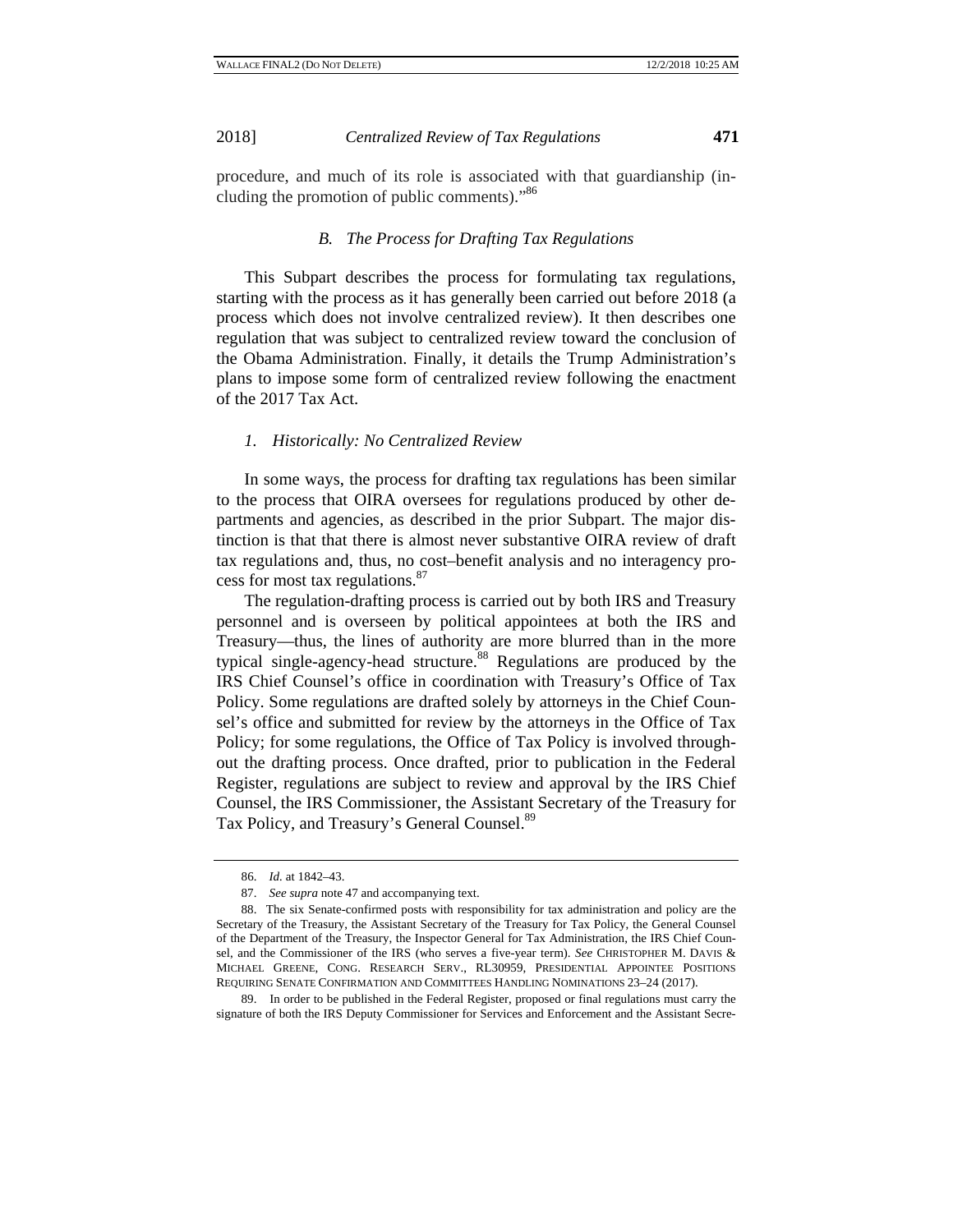There is a long-standing understanding among Treasury's Tax Policy personnel and the IRS Chief Counsel's office that, unlike regulations produced by other departments and agencies that are subject to centralized review, most tax regulations do not carry the force of law, but this position is congruous with the practice of not seeking OMB review.<sup>90</sup> Until 2011, there was wide agreement among Treasury attorneys, IRS personnel, and the tax-practitioner community that "general authority" regulations were "interpretive" regulations. This category included all regulations promulgated under authority provided in Code section 7805(a), which provides general authority for Treasury to "prescribe all needful rules and regulations."<sup>91</sup> On the other hand, only a small handful of regulations are issued under "specific" delegations from Congress, and these delegations give express direction to issue regulations. These regulations were understood to be the only potentially "legislative" regulations.<sup>92</sup> Thus, there is a statutory justification for this position, but it does not hold up under scrutiny.

Under nontax precedent, an "interpretive" regulation does not carry the force of law and is not subject to the same stringent requirements for deference as "legislative" regulations, which do carry the force of law. However, while the distinction between interpretive and legislative is familiar outside of the tax context, the basis for making this distinction among tax regulations is not. Under *Mead*, whether regulations are interpretive or legislative is based on the content of the regulation and the nature of the delegation made by Congress. $93$  But tax jurisprudence never made these sorts of distinctions until very recently—the Supreme Court's 2011 opinion in *Mayo Foundation* made clear for the first time that the *Mead* framework applies to tax regulations, $94$  and the Tax Court has subsequently followed this lead.<sup>95</sup> Nonetheless, the Internal Revenue Manual, which prescribes the tax regulation drafting process, still directs that

95. Altera Corp. v. Comm'r, 145 T.C. 91, 114–15 (2015).

tary of the Treasury for Tax Policy. INTERNAL REVENUE SERV., PINK SIGNATURE PACKAGE IRM § 32.1.6.8 (2018), https://www.irs.gov/irm/part32/irm\_32-001-006#idm139647525701984. In contrast, sub-regulatory guidance is produced by the IRS Chief Counsel's office and approved by the IRS Chief Counsel. INTERNAL REVENUE SERV., REVIEW AND APPROVAL, IRM § 32.1.1.4.6 (2011), https://www.irs.gov/irm/part32/irm\_32-001-001#idm139647505234736.

<sup>90.</sup> *See generally* Kristin E. Hickman, *The Need for* Mead*: Rejecting Tax Exceptionalism in Judicial Deference*, 90 MINN. L. REV. 1537 (2006).

<sup>91. 26</sup> U.S.C. § 7805(a) (2012).

<sup>92.</sup> *See* Mitchell Rogovin & Donald L. Korb, *The Four R's Revisited: Regulations, Rulings, Reliance, and Retroactivity in the 21<sup>st</sup> Century: A View from Within, TAXES: THE TAX MAGAZINE, Aug.* 2009, at 21, 22*–*23 (the authors are former Chief Counsels of the Internal Revenue Service). Some scholars, however, have long pointed out that this reasoning is problematic. *See, e.g.*, Kristin E. Hickman, *Coloring Outside the Lines: Examining Treasury's (Lack of) Compliance with Administrative Procedure Act Rulemaking Requirements*, 82 NOTRE DAME L. REV. 1727, 1762*–*63 (2007).

<sup>93.</sup> United States v. Mead Corp., 533 U.S. 218, 227–31 (2001).

<sup>94.</sup> Mayo Found. for Med. Educ. & Research v. United States, 562 U.S. 44, 57 (2011).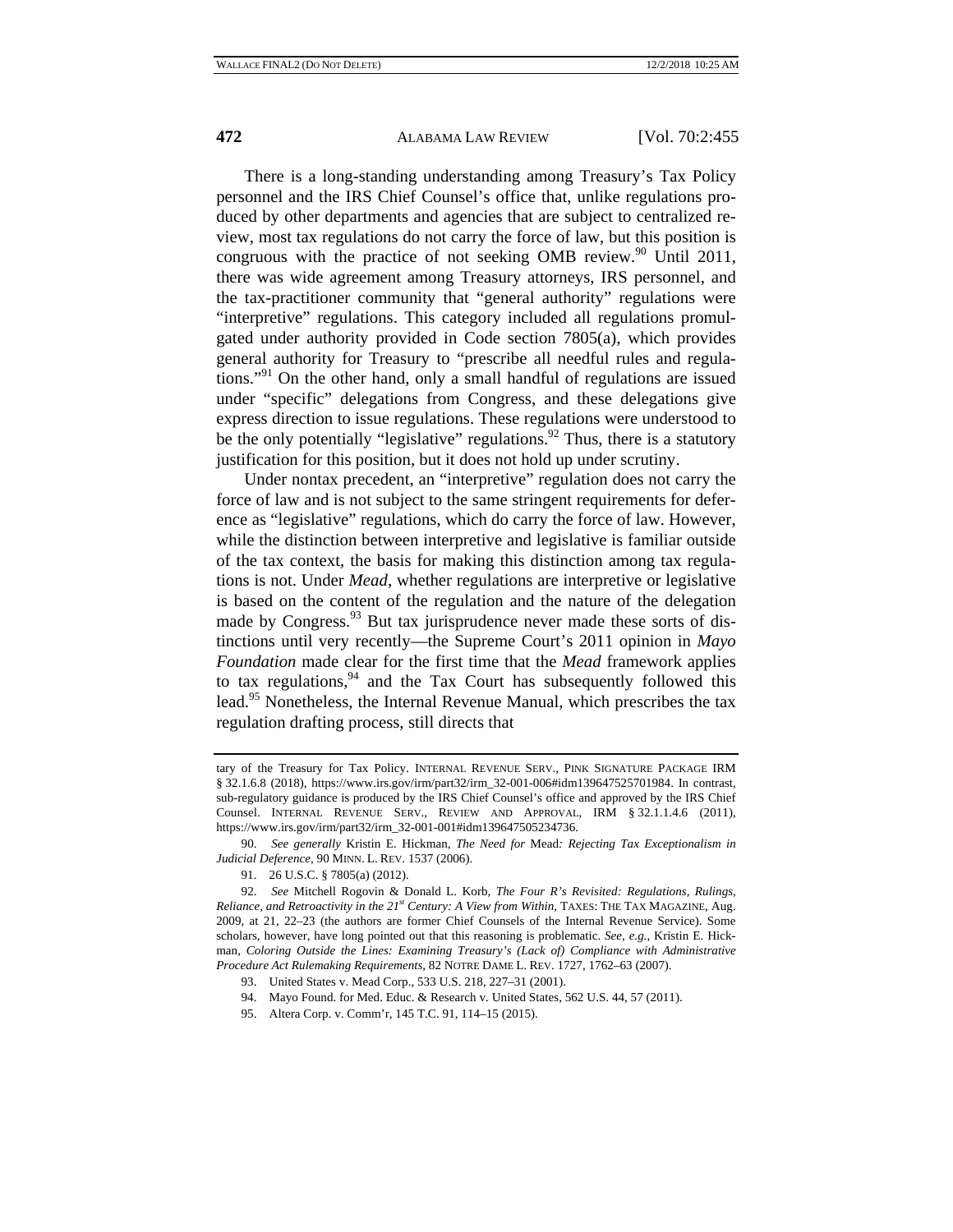most IRS/Treasury regulations merely implement a statute. The underlying statute provides adequate legal authority to impose or collect a tax, or issue a payment to a taxpayer. IRS/Treasury regulations provide a mechanism for the tax to be satisfied or collected, or payment to be issued to the taxpayer. The effect from a rule in most IRS/Treasury regulations is almost always a result of the underlying statute, rather than the regulation itself.<sup>96</sup>

A 1983 Memorandum of Agreement between Treasury and OMB suggested that this justification held currency at the dawn of the centralizedreview era. $\frac{97}{10}$  The memorandum provided that, under the predecessor to Executive Orders 12,866 and 13,563,<sup>98</sup> the "review procedures of the Executive order are waived with respect to all regulations [issued by the Service and Treasury] except legislative regulations that are 'major' as defined in the Executive order."99 Treasury and Service officials seem to have combined this directive with their understanding that most tax regulations are "interpretive" to conclude that essentially no tax regulations are subject to centralized review. OMB has rarely questioned Treasury's determinations.<sup>100</sup>

Senator Orrin Hatch, the Chairman of the Senate Finance Committee, and a few other members of Congress prompted the Government Accountability Office (GAO) to examine the issue.<sup>101</sup> GAO recommended that Treasury and OMB "reevaluate their long-standing agreement,"102 and it highlighted the rarity of centralized review of tax regulations: from 2011 until midway through 2016, just two of Treasury's tax-related regulations were determined to be significant or economically significant. (One of those two is discussed below; $^{103}$  the other is disregarded in this discussion because it is not at all a typical tax regulation—it arose under statutory authority outside of the tax code and had nothing to do with substantive tax law.<sup>104</sup>) Those same regulations were the only ones issued solely by Treas-

- 99. 1983 Treasury–OMB Memorandum, *supra* note 10, at 1.
- 100. The one recent exception to this is described *infra* note 104.

- 102. GAO REPORT, *supra* note 9.
- 103. *See infra* Section II.B.2.

<sup>96.</sup> INTERNAL REVENUE SERV., EXECUTIVE ORDER 12,866, SUPPLEMENTED BY EXECUTIVE ORDER 13,563, IRM § 32.1.5.4.7.5.3 (2018), https://www.irs.gov/irm/part32/irm\_32-001-005#idm1407 12272190672.

<sup>97. 1983</sup> Treasury–OMB Memorandum, *supra* note 10. The memorandum of agreement (MOA) was made public for the first time in 2016. *See* Alison Bennett, *New Tax Rule Challenges May Follow Memorandum Release*, BNA: DAILY TAX REPORT (Sept. 27, 2016), https://www.bna.com/new-tax-rulen57982077591/.

<sup>98.</sup> *See supra* note 45 and accompanying text.

<sup>101.</sup> Letter from Orrin G. Hatch, Chairman, Senate Fin. Comm., to Jacob Lew, Sec'y, Dep't of the Treasury (Oct. 11, 2016) (following up after GAO released the 1983 memorandum).

<sup>104.</sup> GAO REPORT, *supra* note 9, at 18. Those two regulations were actually two takes at the same set of rules, which provided for the nationwide regulation of tax return preparers, covering any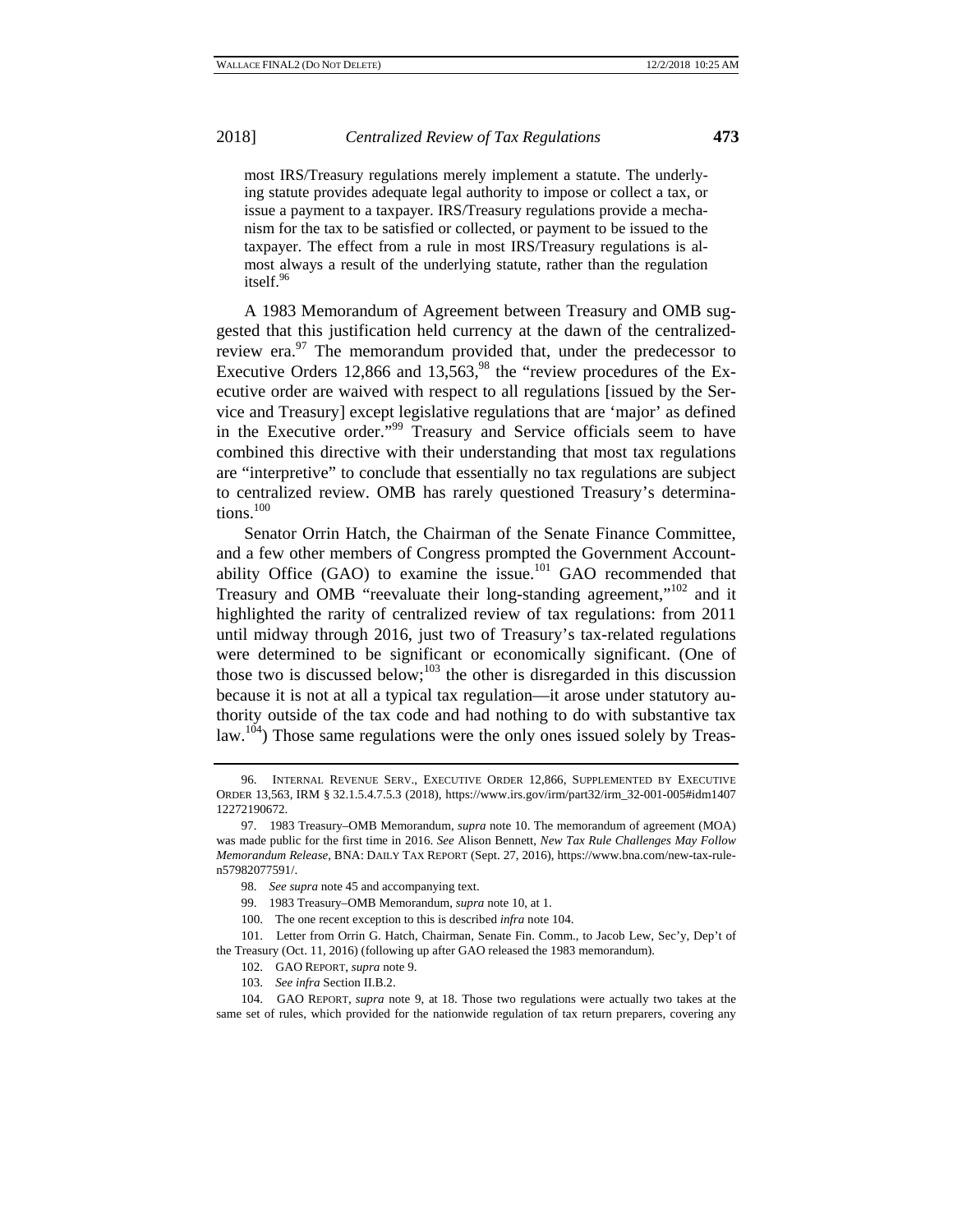ury that were identified as "major" tax regulations for purposes of the Congressional Review Act.<sup>105</sup>

Yet, a high-level review shows that dozens of tax regulations from this period appear to be significant or economically significant, especially given OIRA's general standard of considering transfers as part of the economic effect for purposes of the \$100 million threshold. Based on titles and summaries of proposed tax regulations over the last several years, dozens of tax regulations appear to meet the \$100 million threshold, while just one was so designated.<sup>106</sup> Frequently, Treasury's designations of not-significant have defied logic: a recent regulation issued under the Affordable Care Act was designated as significant (but not economically significant) by the Department of Labor and  $HHS$ ,<sup>107</sup> but when Treasury promulgated the regulation, it stated that

[n]otwithstanding the determinations of the Department of Labor and Department of Health and Human Services, for purposes of the Department of the Treasury, it has been determined that this Treasury decision is not a significant regulatory action for purposes of Executive Order 12866. Therefore, a regulatory assessment is not required.<sup>108</sup>

GAO found that from 2013 to 2015 Treasury issued fifteen joint regulations that were *not* designated as significant or economically significant

105. 5 U.S.C. § 801(a)(1)(A) (2012); GAO REPORT, *supra* note 9, at 18–19; *see supra* note 51.

107. *See* Treas. Reg. § 54.9815-2713T (as amended by T.D. 9541, 2011-39 I.R.B. 438); *see also* 29 C.F.R. § 2590.715-2713(a)(1)(iv) (2018) (containing amending language from Treasury Decision 9541); 45 C.F.R. § 147.130(a)(1)(iv) (2018) (containing language identical to the language amended by the final tax regulation in Treasury Decision 9541).

person who prepares any tax return or refund request. T.D. 9527, 2011-27 I.R.B. 1, 7. This Regulation was not at all a typical Treasury–IRS tax regulation in that it did not arise from the tax code. *Id.*; *see* 31 U.S.C. § 330(a)(1) (2012). The rules required every preparer to pass a competency exam, register with and pay an annual fee to the IRS, and complete continuing education each year. T.D. 9527, 2011-27 I.R.B. at 7. It was designated as economically significant (initially, in 2011 by OIRA; Treasury did not designate it as such) and subject to centralized review. GAO REPORT, *supra* note 9, at 18. But the rules were ultimately struck down by the D.C. Circuit as exceeding Treasury's statutory authority. Loving v. Internal Revenue Serv., 742 F.3d 1013, 1021–22 (D.C. Cir. 2014).

<sup>106.</sup> For example, in 2016 and 2017 there were fifteen proposed, finalized, or temporary regulations that potentially could have triggered OIRA review as "economically significant," and just onediscussed below, *see infra* Section II.B.2—that was designated as such. GAO REPORT, *supra* note 9, at 20. These regulations addressed topics ranging from the exemption from the ACA's employer mandate for contraceptive coverage for private employers who object to such coverage based on their religious beliefs, T.D. 9827, 2017-44 I.R.B. 382, and withholding requirements for gambling winnings from bingo and slot machine games, T.D. 9807, 2017-5 I.R.B. 573, to reporting requirements for charitable contributions, a measure which was withdrawn but was expected to have a significant effect on claimed charitable deductions (though the total revenue effect was undetermined—there was no quantitative analysis undertaken in connection with the rule). *Substantiation Requirements for Certain Contributions; Withdrawal*, 81 Fed. Reg. 882 (Jan. 8, 2016).

<sup>108.</sup> T.D. 9541, 2011-39 I.R.B. 438.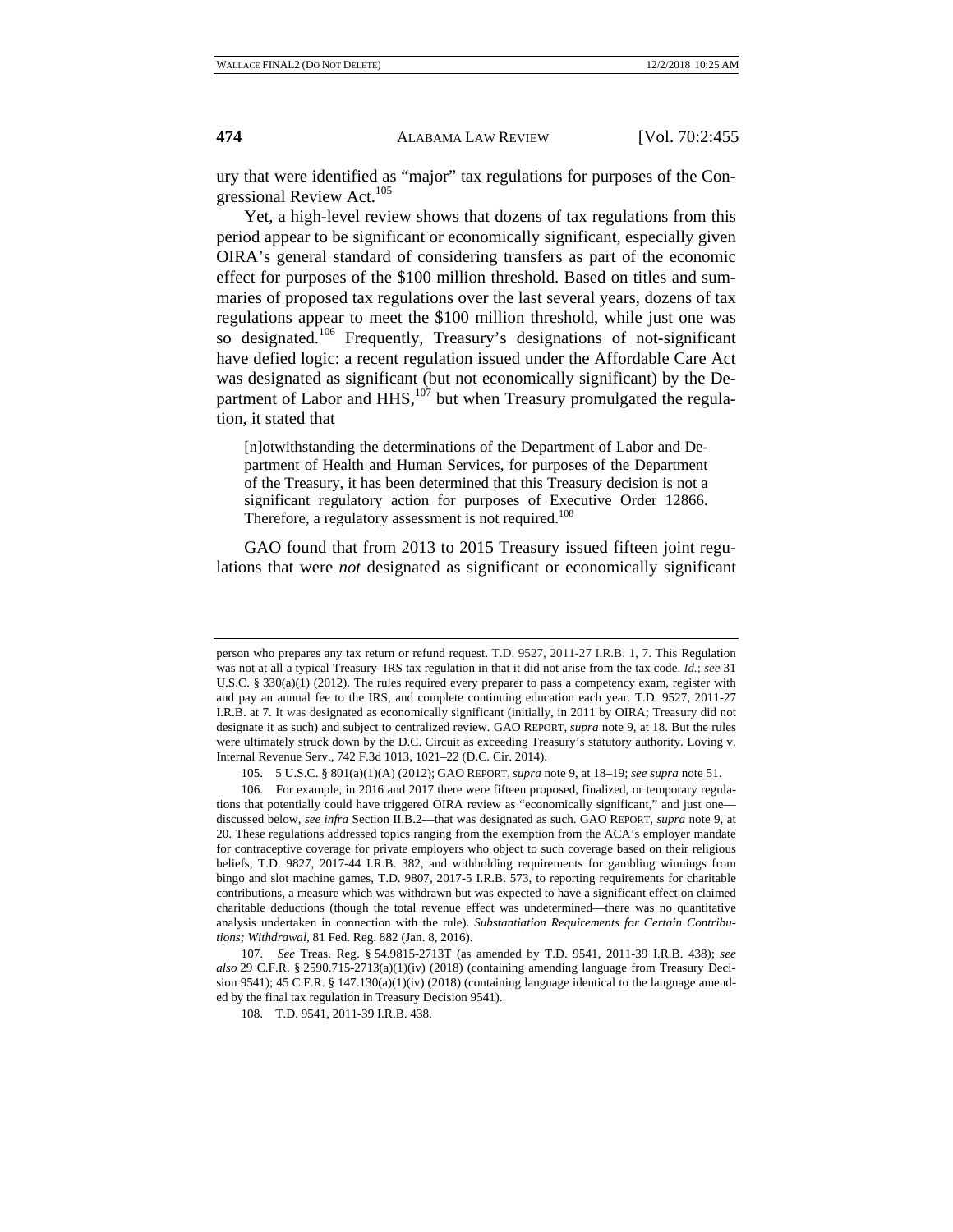#### *2. A Recent Exception: The Earnings Stripping Rule*

The only recent Treasury Regulation that was designated as economically significant and subject to OIRA review was a highly politicized Obama Administration rule to limit the tax benefits of corporate inversions.<sup>110</sup> Inversions are tax-driven transactions that involve a U.S.headquartered corporation merging with a foreign corporation, causing the foreign corporation to become the parent of the entire corporate structure. This inverted structure allows the corporation then to use various mechanisms to prevent some income from being subject to U.S. taxation, reducing the corporation's effective tax rates. The 2016 Regulation seeks to stem one of the mechanisms used by inverted corporations, reducing the extent to which a foreign parent corporation can issue debt to its U.S. subsidi $arv.<sup>111</sup>$ 

President Obama repeatedly urged Congress to act to address the problem of tax inversions.<sup>112</sup> Only after Congress stalled for nearly two years did Treasury draft and propose regulations.<sup>113</sup> Although the President did not issue a directive to Treasury to act, it appeared that the rules were prompted by President Obama's publicly expressed concerns.<sup>114</sup> Nonethe-

112. DEP'T OF THE TREASURY, GENERAL EXPLANATIONS OF THE ADMINISTRATION'S FISCAL YEAR 2017 REVENUE PROPOSALS 27–28 (2016) (proposing legislation to limit inversions); DEP'T OF THE TREASURY, GENERAL EXPLANATIONS OF THE ADMINISTRATION'S FISCAL YEAR 2016 REVENUE PROPOSALS 37–38 (2015) (same); DEP'T OF THE TREASURY, GENERAL EXPLANATIONS OF THE ADMINISTRATION'S FISCAL YEAR 2015 REVENUE PROPOSALS 64–65 (2014) (same); *see* David Jackson, *Obama: Congress Should End 'Tax Inversions*,*'* USA TODAY (Aug. 6, 2014, 10:13 PM), https://www.u satoday.com/story/money/business/2014/08/06/obama-tax-inversions/13697661/.

113. Despite failing to act legislatively, members of Congress were engaged in the rulemaking process, although the effects of this engagement are unclear. *See* Naomi Jagoda, *Treasury Officials to Meet with Lawmakers on Inversion Rules*, THE HILL (June 29, 2016, 4:59 PM), http://thehill.com/policy /finance /286033-treasury-officials-to-meet-with-lawmakers-on-inversion-rules (describing a meeting among presidential appointees and staff from Treasury, staff of the Joint Committee on Taxation, and members of the House and Senate tax Committees to discuss the proposed rule).

114. The President's statements on Treasury's actions to combat inversions are conspicuously deferential, indicating that President Obama supports Treasury but has not initiated or directed Treasury's work. *See, e.g.*, Press Release, Office of the Press Sec'y, The White House, Statement by the President (Sep. 22, 2014) ("[M]y Administration will act wherever we can to protect the progress the

<sup>109.</sup> GAO REPORT, *supra* note 9, at 20.

<sup>110.</sup> *See supra* note 106. *See generally* Daniel J. Hemel, *The President's Power to Tax*, 102 CORNELL L. REV. 633, 635 (2017).

<sup>111.</sup> Before the enactment of the 2017 tax legislation, this sort of debt allowed the U.S. subsidiary to make deductible interest payments that reduced U.S. tax liability and that often flowed into lowtax jurisdictions, thus reducing U.S. income, reducing the corporation's tax liability, and reducing revenue collected by corporate income tax. *See* Treatment of Certain Interests in Corporations as Stock or Indebtedness, 81 Fed. Reg. 20,912 (proposed Apr. 8, 2016) (to be codified in 26 C.F.R. pt. 1).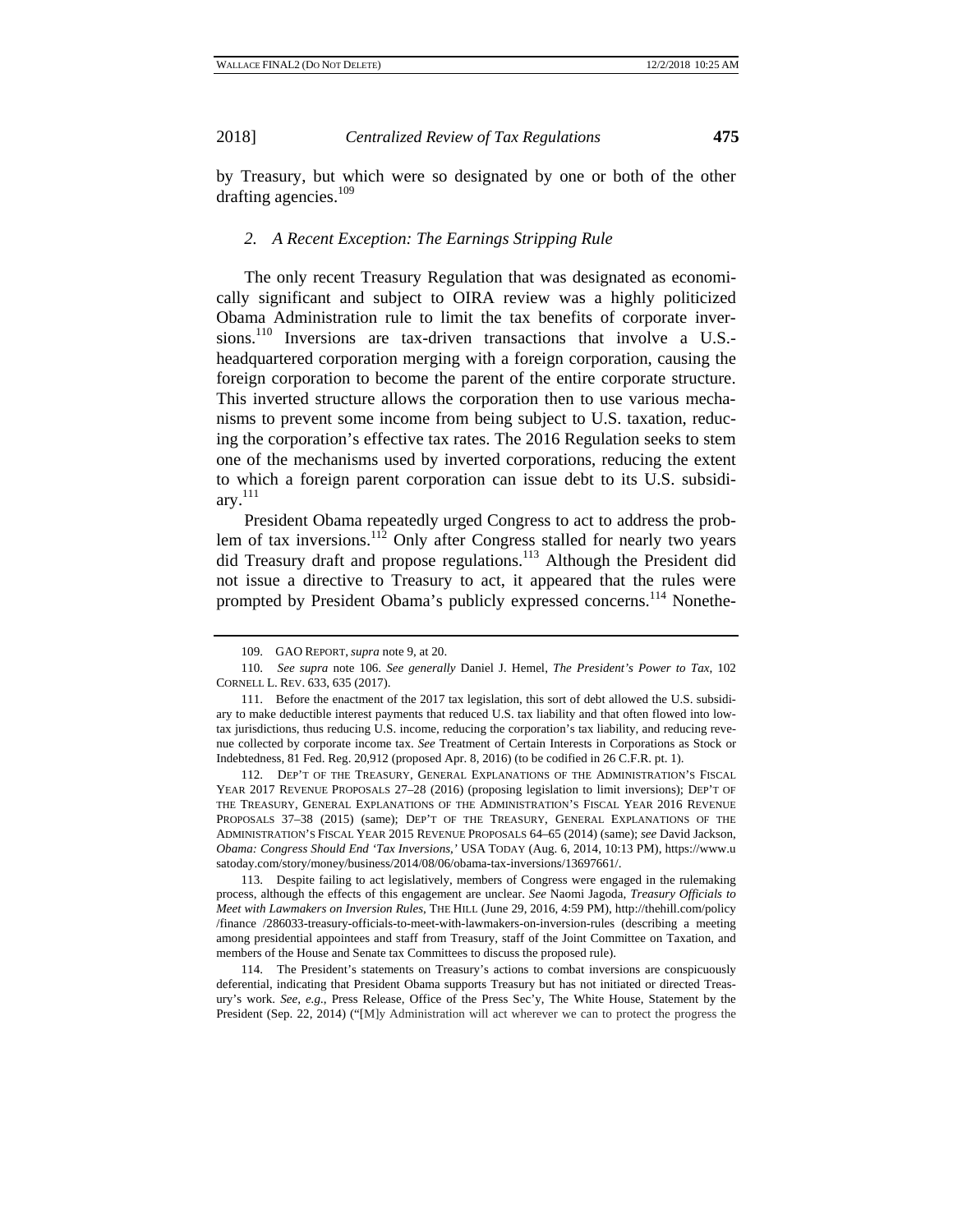less, President Obama went to significant lengths to peg the proposed regulation as the independent work of Treasury and the Service, even as that seemed far-fetched.<sup>115</sup>

Perhaps because the policy seemed to originate from the White House and was especially politically salient, the rule was subject to centralized review as economically significant. But that review appeared rudimentary. Treasury conducted a cost–benefit analysis of the rule, but this analysis only compared the anticipated revenue the rule would raise (\$843 million over 10 years) with the anticipated costs to taxpayers of complying with the rules (\$13 million over 10 years).116 In accordance with Circular A-4, anticipated revenue was not accounted for as a cost to taxpayers.<sup>117</sup> The analysis also did not attempt to estimate any potential benefits flowing from government expenditure of the money collected. Despite OIRA's general instruction that distributional considerations should be addressed qualitatively, Treasury provided no indication of the incidence of the \$843 million in revenue, nor did Treasury otherwise address, even in broad strokes, how it might affect distribution. And, in spite of Circular A-4, the analysis involved no contemplation of potential behavioral effects of the proposed policy, let alone quantification of those effects. As such, the regulatory impact analysis bears little resemblance to the robust quantified analysis prescribed by Circular  $A-4$ .<sup>118</sup>

Other aspects of centralized review were incomplete as well. For example, the statement of need submitted to OMB along with the draft regulation cast the proposal as a technical response to a technical problem.<sup>119</sup> But some alternative rationales were provided during the public relations effort surrounding the legislative effort that preceded the regulation and in the administrative public commentary on the proposed and final regulation. Both President Obama and Secretary of the Treasury Jacob Lew suggested

- 118. *See supra* notes 6–33 and accompanying text.
- 119. EARNINGS STRIPPING RIA, *supra* note 116.

American people have worked so hard to bring about. As part of this effort, Secretary Lew briefed me today on the first steps the Treasury Department is taking to discourage companies from taking advantage of corporate inversions . . . . I'm glad that Secretary Lew is exploring additional actions to help reverse this trend.").

<sup>115.</sup> President Barack Obama, Remarks on Tax Code Reform and an Exchange with Reporters (Apr. 5, 2016) ("So I am very pleased that the Treasury Department has taken new action to prevent more corporations from taking advantage of one of the most insidious tax loopholes out there and fleeing the country just to get out of paying their taxes. This got some attention in the business press yesterday, but I wanted to make sure that we highlighted the importance of Treasury's action and why it did what it did.").

<sup>116.</sup> OFFICE OF MGMT. & BUDGET, E.O. 13563 AND 12866 REGULATORY IMPACT ANALYSIS (2016) [hereinafter EARNINGS STRIPPING RIA], http://www.regulations.gov/document?D=IRS-2016- 0014-001 (follow "View Document").

<sup>117.</sup> CIRCULAR A-4, *supra* note 6.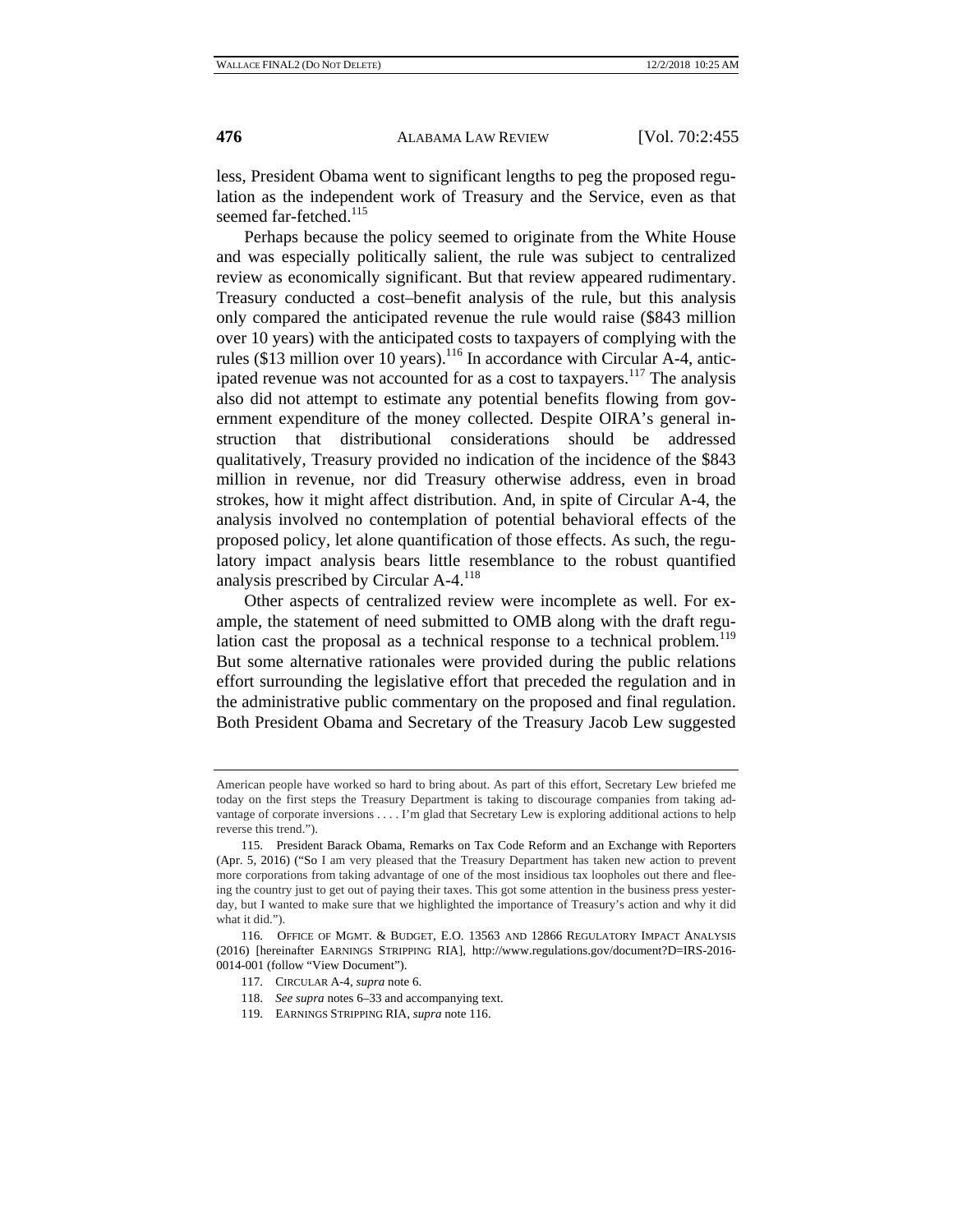that the policy was motivated by a desire to protect the fisc from lost revenue.<sup>120</sup> They also underscored concerns about fairness because large multinational corporations were using inversion transactions and earnings stripping in a way that was perceived to allow them to avoid paying taxes that they *should* owe—maneuvers that were not available to wholly domestic corporations or to individuals.<sup>121</sup> The statement of need did not address these concerns directly, although it did include a citation to a 2007 Treasury report that estimated that earnings stripping cost Treasury more than \$700 million of revenue in 2002 and 2003.<sup>122</sup> By focusing on the technical issue, Treasury appeared not entirely forthcoming in its formal justification for the rule.

This omission shaped the regulatory analysis that followed. The regulatory impact analysis did not specify what, if any, alternative policies Treasury considered. For example, one part of the rule applied only to corporations with more than \$50 million of outstanding related-party debt; another part applied only to corporations with more than \$100 million of assets or \$50 million of revenue.<sup>123</sup> Presumably, Treasury could have considered alternatives that made the rule apply either more broadly or more narrowly. And other parts of the rule could have been altered to create a menu of different options that would cover different types of debt arrangements in varying quantities and applying to different types of taxpayers. But it is unclear whether the rule as adopted was shaped in consideration of the revenue effects, fairness implications, or only based on more technical considerations, so it is not clear what sort of alternatives Treasury might have wanted to consider.

This incomplete version of centralized review of the anti-inversion rule was perhaps the first sign that centralized review of tax regulations would soon garner increased interest.

<sup>120.</sup> Press Release, Dep't of the Treasury, Remarks by Treasury Secretary Jacob J. Lew on a Press Conference Call Regarding Announcement of Earnings Stripping (Oct. 13, 2016), https://www.treasury.gov/press-center/press-releases/Pages/jl0577.aspx ("Earnings stripping is . . . a contributing factor to the erosion of the U.S. corporate tax base.").

<sup>121.</sup> Press Release, Office of the Press Sec'y, The White House, Remarks by President Obama on the Economy (Apr. 5, 2016), https://obamawhitehouse.archives.gov/the-press-office/2016/04/05/ remarks-president-economy-0 (discussing the proposed regulations and describing inversion transactions as allowing "big corporations" to "get out of paying their fair share of taxes here at home").

<sup>122.</sup> DEPARTMENT OF THE TREASURY, REPORT TO THE CONGRESS ON EARNINGS STRIPPING, TRANSFER PRICING AND U.S. INCOME TAX TREATIES 26 (2007).

<sup>123.</sup> EARNINGS STRIPPING RIA, *supra* note 116, at 2.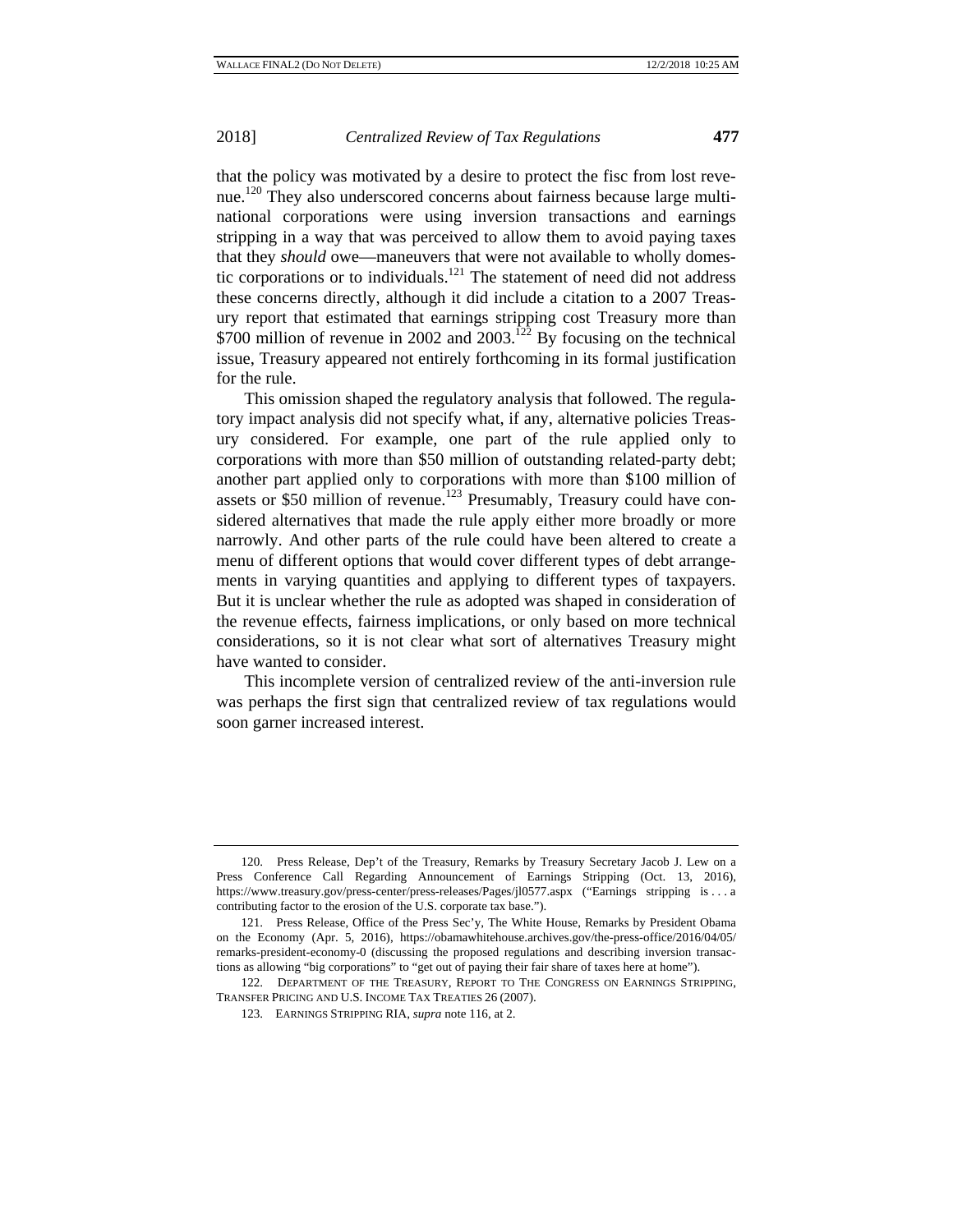#### *3. Trump Administration: Aspiring to Centralized Review*

The Trump Administration, from the outset, adopted a more heavyhanded approach to directing tax regulatory actions, with OMB including tax regulations in its early anti-regulatory directives.124 President Trump used an executive order to instruct the Secretary of Treasury to "review" all significant tax regulations issued in the final year of the Obama Administration to determine if any of those regulations "impose(d) . . . financial burden(s) on United States taxpayers." $125$  In April 2017, President Trump directed the Secretary of Treasury and the Director of the OMB to "review and, if appropriate, reconsider" the exemption of tax regulations from centralized review.<sup>126</sup> Still, the Trump Administration's regulatory agenda for tax regulations, released publicly in summer 2017, did not designate any tax regulations as "economically significant," consistent with past practic $es<sup>127</sup>$ 

With the passage of the 2017 Tax Act, focus on centralized review began to sharpen, particularly as policymakers and the tax community digested the unusually broad delegations to the Executive Branch that were included in the new legislation.128 A conservative nonprofit issued a report

<sup>124.</sup> President Trump issued an Executive Order that called for two regulations to be revoked for every one new regulation finalized, and his Chief of Staff issued a directive to department heads that halts publication of new regulations and "guidance documents." Exec. Order 13,771, 82 Fed. Reg. 9,339 (Jan. 30, 2017); Reince Priebus, Memorandum from Reince Priebus, Assistant to the President & Chief of Staff, for Heads of Executive Departments and Agencies, Regulatory Freeze Pending Review (Jan. 20, 2017), https://www.whitehouse.gov/presidential-actions/memorandum-heads-executive-depart ments-agencies/. The IRS interpreted this to mean that it should cease publication of all but the most routine guidance (such as updating interest rates). Andrew Velarde & Emily L. Foster, *No Substantive IRS Guidance Coming for a While, Official Says*, TAX NOTES, (Feb. 27, 2017), www.taxnotes.com/edi tors-pick/no-substantive-irs-guidance-coming-while-official-says.

<sup>125.</sup> Exec. Order 13,789, § 2(a), 82 Fed. Reg. 19,317 (Apr. 21, 2017) (being titled "Identifying and Reducing Tax Regulatory Burdens"; directing that "earlier determinations of whether a regulation is significant pursuant to Executive Order 12866 of September 30, 1993, as amended (Regulatory Planning and Review), shall not be controlling").

<sup>126.</sup> *Id.* § 2(c).

<sup>127.</sup> Stephanie Cummings & Andrew Velarde, *Regulatory Agenda Doesn't Deem Any Tax Regs Significant*, TAX NOTES: TAX NOTES TODAY (July 21, 2017), https://www.taxnotes.com/tax-notes-to day/tax-system-administration/regulatory-agenda-doesnt-deem-any-tax-regs-significant/2017/07/21/1v x32.

<sup>128.</sup> Congress made some very broad express delegations of authority in the 2017 Tax Act. Examples include the pass-through provision, described *infra* notes 189–92 and accompanying text; a provision that directs Treasury to determine who qualifies for a new special tax break on beer, 26 U.S.C.A § 5051(a)(1) (West Supp. 2018); and a delegation of rulemaking authority to address how private equity partnerships can qualify for the long-term capital gains rate, 26 U.S.C.A. § 4061 (West Supp. 2018). Congress also left significant gaps that demand that Treasury exercise policymaking discretion. *See, e.g.*, Stephen E. Shay, *Treasury Can Close a Potential Loophole in the Treatment of Deferred Foreign Income in the Tax Cuts and Jobs Act: Will It Act?* (unpublished manuscript) (Dec. 26, 2017), https://papers.ssrn.com/sol3/papers.cfm?abstract\_id=3093379 (follow "Open PDF in Browser") (describing how a new provision imposing a tax on the deemed repatriation of deferred foreign income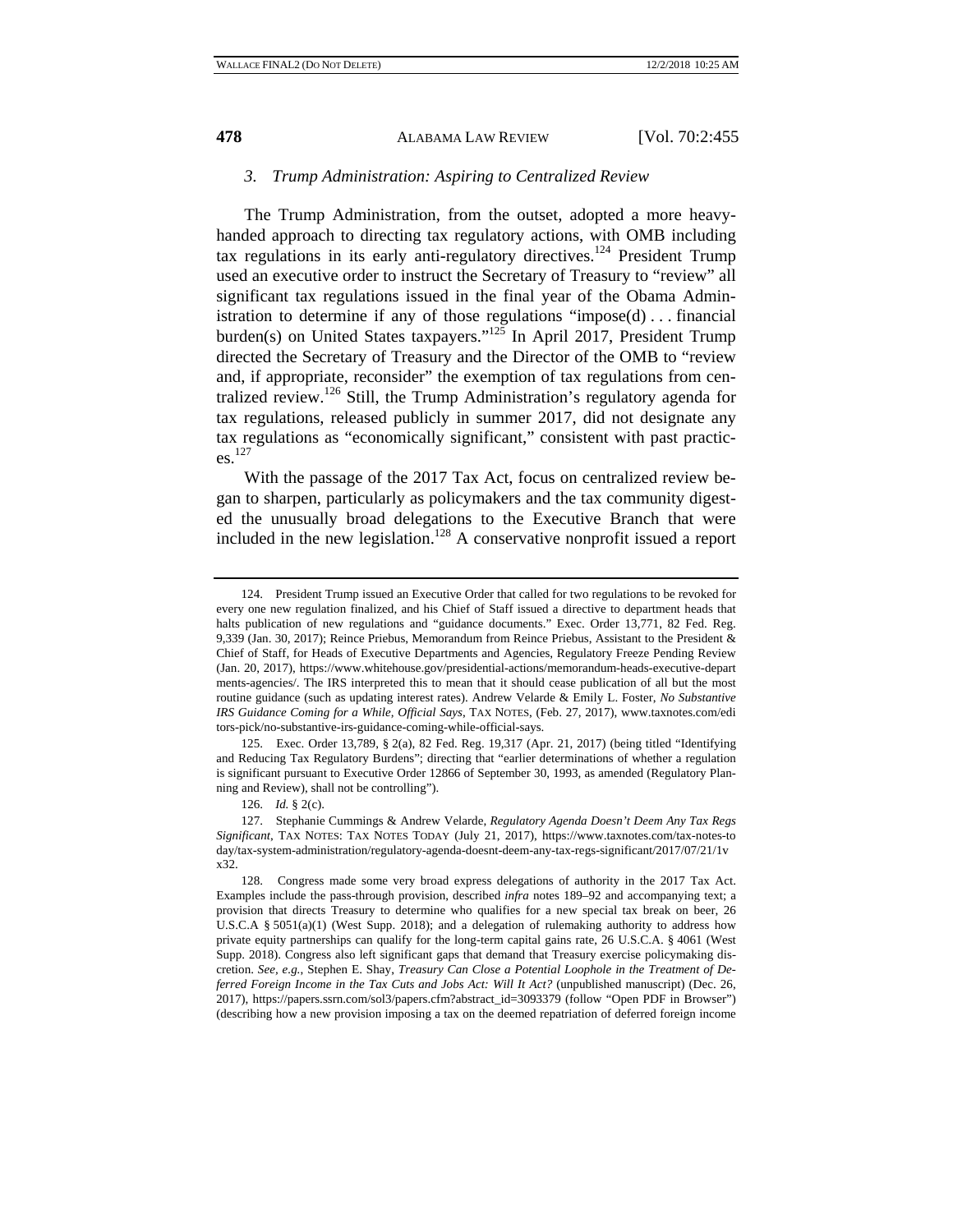criticizing the fact that tax regulations are not subject to centralized review.129 Various congressional Republicans and conservative interest groups pushed the issue as well. $^{130}$ 

In April 2018, the Trump Administration issued a "new framework" providing for centralized review of tax regulations in the near future.<sup>131</sup> The framework has three major components. First, it requires Treasury to keep OIRA abreast of its agenda by submitting quarterly "notices" of all "planned tax regulatory actions."<sup>132</sup> Second, it provides that OIRA will review any regulatory actions that "create a serious inconsistency or otherwise interfere with an action taken or planned by another agency," or that "raise novel legal or policy issues, such as by prescribing a rule of conduct backed by an assessable payment."<sup>133</sup> The treatment of this category of tax regulatory actions corresponds with the treatment of "significant" rules under Executive Order 12,866—these rulemaking projects are subject to centralized review, but the drafting agency is not required to prepare a regulatory impact analysis. $134$  Third, the framework requires that actions that have "an annual non-revenue effect on the economy of \$100 million or more," be subject to plenary review as is required for "economically significant" regulations under Executive Order 12,866.<sup>135</sup> This review calls for Treasury to produce quantified cost–benefit analysis of the proposed regulation and alternatives.<sup>136</sup>

132. *Id.* at 1.

133. *Id.*

is unclear as to how certain distributions from foreign income are to be accounted for, creating the possibility that multinational corporations could use such distributions to reduce tax liability, potentially by billions of dollars for a corporate taxpayer like Apple).

<sup>129.</sup> James Valvo, *Evading Oversight: The Origins and Implications of the IRS Claim That Its Rules Do Not Have an Economic Impact*, CAUSE OF ACTION INSTITUTE (2018), https://causeofacti on.org/evading-oversight-origins-implications-irs-claim-rules-not-economic-impact/; *see supra* note 14.

<sup>130.</sup> Letter from Ron Johnson, Chairman, Senate Comm. on Homeland Sec. & Gov't Affairs, and James Lankford, Chairman, Subcomm. on Regulatory Affairs & Fed. Mgmt., to Neomi Rao, Adm'r, Office of Info. & Regulatory Affairs (Feb. 1, 2018); Letter from Ron Johnson, Chairman, Senate Comm. on Homeland Sec. & Gov't Affairs, and James Lankford, Chairman, Subcomm. on Regulatory Affairs & Fed. Mgmt., to David Kautter, Comm'r, Internal Revenue Serv. (Feb. 13, 2018); Press Release, Cause of Action Inst., 17 Groups Urge Trump Administration to End Unlawful IRS Practice of Dodging Oversight (Feb. 27, 2018).

<sup>131.</sup> Memorandum of Agreement Between the Dep't of the Treasury and the Office of Mgmt. & Budget, Review of Tax Regulations under Executive Order 12866 (Apr. 11, 2018) [hereinafter 2018 Treasury–OMB MOA], https://home.treasury.gov/sites/default/files/2018-04/04-11%20Signed%20Trea sury%20OIRA%20MOA.pdf.

<sup>134.</sup> *Id.*; Exec. Order No. 12,866, § 6(a)(3)(B), 3 C.F.R. § 645 (1993), *reprinted in* 5 U.S.C. § 601 (2012); *see supra* notes 48, 54–58 and accompanying text.

<sup>135. 2018</sup> Treasury–OMB MOA, *supra* note 131, at 1.

<sup>136.</sup> *See* Exec. Order No. 12,866, § 6(a)(3)(C), 3 C.F.R. §§ 645–46; *supra* notes 53–68 and accompanying text (describing review of economically significant regulations under Executive Order 12,866).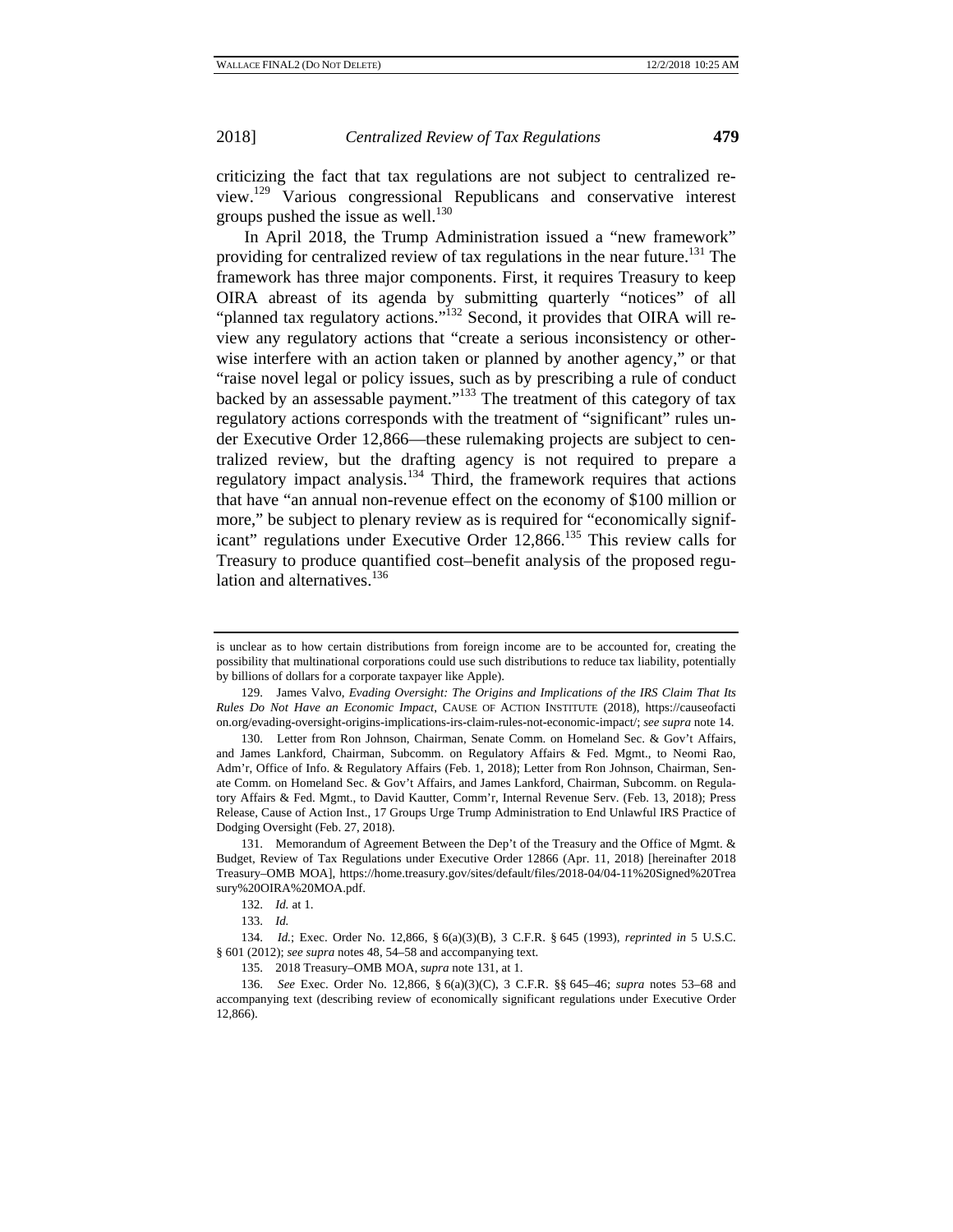Notably, the framework provides the agencies with up to a year from the date of the agreement (i.e., until April 12, 2019) to commence the full review that requires Treasury to produce quantified cost–benefit analysis (as part of the regulatory impact analysis). The expressed purpose of this delay is to allow Treasury and OIRA to "obtain[] reasonably sufficient resources  $\dots$  to perform the required analyses."<sup>137</sup>

Parts of the framework are novel and parts are not.<sup>138</sup> The regulatory agenda requirement does not mark a significant change from current Treasury and Service practices. Treasury and the Service already produce an annual "Priority Guidance Plan," which is a list of planned regulatory actions, and it already updates that plan three times throughout the year (i.e., it releases an updated priority list each quarter).<sup>139</sup> The Priority Guidance Plan and agenda-setting process for tax regulations are already particularly robust and useful versions of the sort of regulatory agenda-setting prescribed under Executive Order 12,866: Treasury is vigilant about soliciting public input on agenda items, makes fairly accurate predictions of its capacity, and follows through on the items it places on the agenda. In addition, regular quarterly updates provide transparency as to how the projects are proceeding.140 Thus, the new framework adds little substantively, but rather simply mandates that Treasury should provide the (already publicly available) agenda and updates directly to OIRA. The framework does not specify that the agenda should be provided to OIRA in advance of being made public. It specifies that, "[a]t the election of the OIRA Administrator, Treasury will engage in substantive consultation with OIRA regarding any" regulatory action that appears on the agenda.<sup>141</sup> It is not clear from the memorandum what such engagement might consist of; regardless, such engagement was not prohibited previously.

The other two elements of the framework, mandating review of all regulations and requiring cost–benefit analysis of certain significant regula-

<sup>137. 2018</sup> Treasury–OMB MOA, *supra* note 131, at 3.

<sup>138.</sup> In addition to the points described above, the framework provides OIRA with forty-five days to review each rule (as compared to ninety days provided for under Executive Order 12,866), with additional time provided as necessary, and allows Treasury to request an "expedited" ten-business-day review. *Id.* at 1–2.

<sup>139.</sup> *See Priority Guidance Plans*, INTERNAL REVENUE SERV., https://www.irs.gov/privacydisclosure/priority-guidance-plan (last visited Oct. 4, 2018) (listing priority guidance plans dating back to 2000). Prior to 2011, the plan was updated twice a year, and prior to 2009 it was released annually with no mid-year updates. *See id.* 

<sup>140.</sup> *Compare* INTERNAL REVENUE SERV., 2016–2017 PRIORITY GUIDANCE PLAN, https://www .irs.gov/pub/irs-utl/2016-2017\_pgp\_initial.pdf (last visited Oct. 1, 2018), *with* INTERNAL REVENUE SERV., 2015–2016 PRIORITY GUIDANCE PLAN, https://www.irs.gov/pub/irs-utl/2015-2016\_pgp\_ initial.pdf (last visited Oct. 1, 2018) (detailing progress made since the prior year, with updates on the status of specific regulatory projects).

<sup>141. 2018</sup> Treasury–OMB MOA, *supra* note 131, at 1.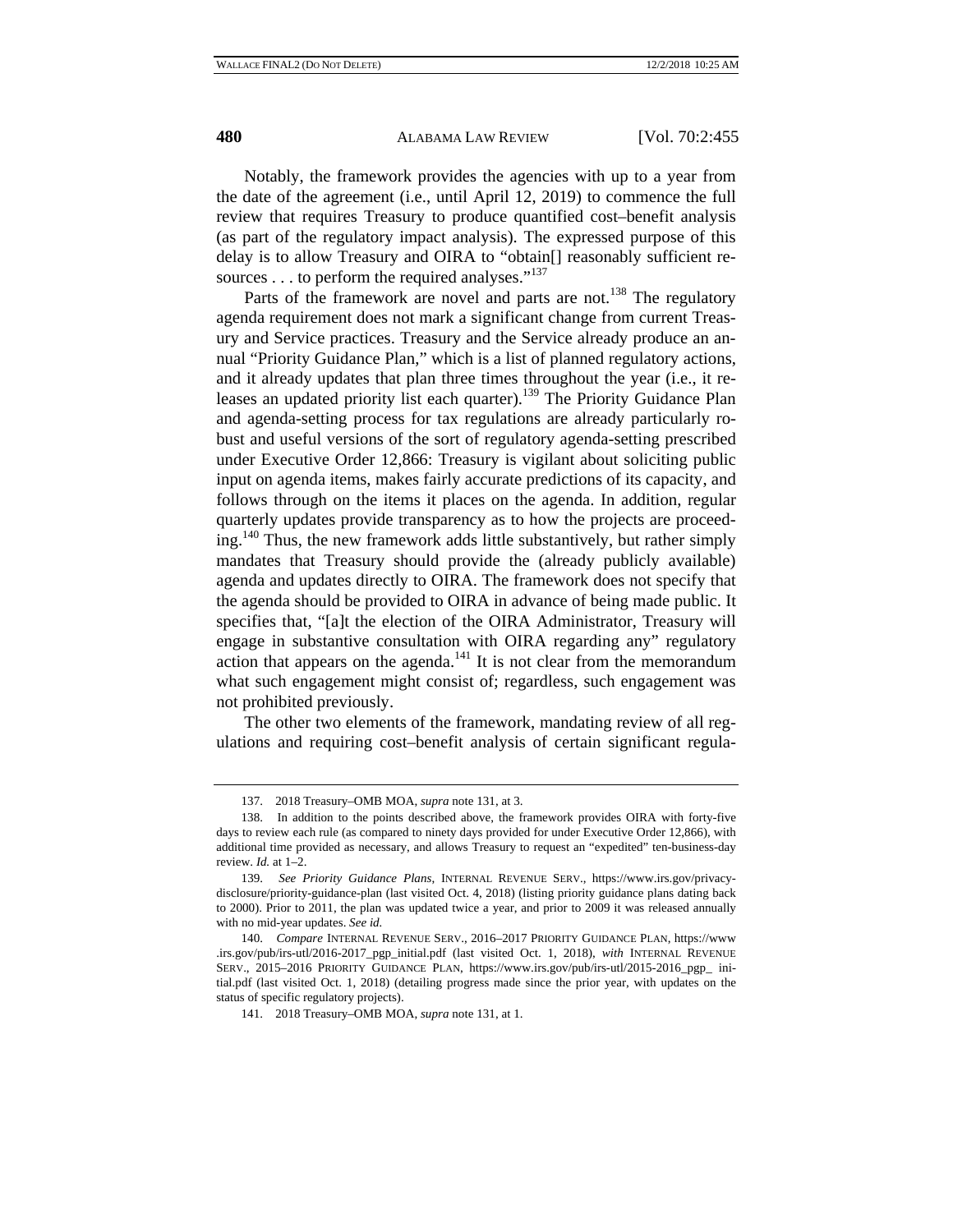tions, potentially mark a sea-change in the process for producing tax regulations. However, many important details—which could impact the effectiveness and significance of centralized review—remain to be determined.

The first category of tax regulations that OIRA plans to review is illdefined, although in broad strokes it appears reasonable: review is triggered if the drafted rule is inconsistent with or interferes with other policy, or raises a novel issue. A tax regulation could certainly produce policy results that are inconsistent with substantive policy overseen by other agencies.<sup>142</sup> However, the framework states that OIRA review applies if a proposed regulation presents a "serious inconsistency"; it is unclear how OIRA will distinguish between serious and minor potential inconsistencies. The second definitional prong is similarly vague: a "novel legal or policy issue[]" appears straightforward, but is then exemplified as a "rule of conduct backed by an assessable payment."<sup>143</sup> In tax administration, such a rule is not novel; it is a tax or a penalty. It is unclear whether OIRA intends to (or believes it is authorized by the framework to require) review of any rule that can affect the amount of tax or penalty owed, or if this is more limited. It is also unclear whether this category only applies to rules that *create* such an assessment, or if it applies to rules that *implement* an assessment established by Congress by statute. This play in the joints—serious versus minor, and what constitutes a novel tax rule—means that OIRA could conceivably use the new framework to impose centralized review on almost any tax regulation, or on almost none.

The second category of tax regulations subject to review, those that have a \$100 million effect on the economy, sounds familiar (because the number is drawn from Executive Order 12,866) but is perhaps even more undetermined. That category applies to rules that "have an annual nonrevenue effect on the economy of \$100 million or more, measured against a no-action baseline."144 The primary uncertainty here is how OIRA and Treasury define the "no action" baseline. Does that refer to a state of the world where Congress has not enacted a provision that requires regulatory action, or one where Congress has acted but Treasury provides no further guidance? If it is the latter, then the baseline will often be defined by partial compliance with a law as enacted.<sup>145</sup> On the other hand, a baseline that as-

<sup>142.</sup> *See, e.g.*, *infra* notes 202–10 and accompanying text.

<sup>143. 2018</sup> Treasury–OMB MOA, *supra* note 131, at 1.

<sup>144.</sup> *Id.*

<sup>145.</sup> For an example, see the discussion of the forthcoming pass-through deduction regulations, *infra* notes 189–94 and accompanying text. Congress enacted a detailed statute that leaves many questions unanswered. If, hypothetically, Treasury abstained from issuing regulations, some taxpayers would use the statute as authority to claim the deduction, but likely not nearly as many as would do so if Treasury issued regulations that made clear who qualifies.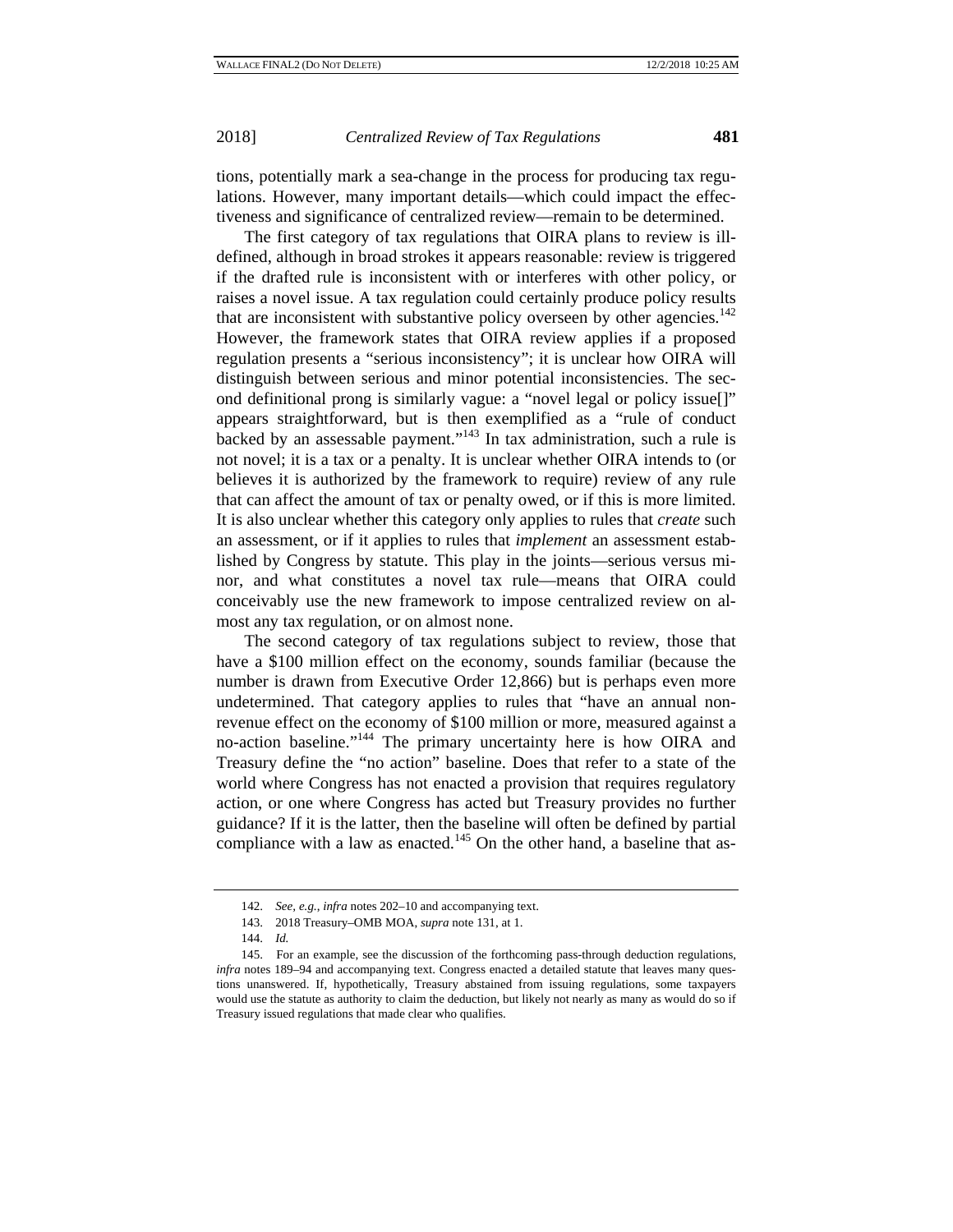sumes the former—no action by Congress—presents strange counterfactual assumptions that will overestimate the effect that each tax regulatory action will have on the economy.

Further confounding the question of what OIRA will review under this prong, OIRA and Treasury have entirely deferred the issue of how the "non-revenue effect on the economy of \$100 million or more" will be calculated.<sup>146</sup> The first descriptor, "non-revenue effect," makes clear that revenue estimates are not relevant.<sup>147</sup> Presumably, this means that Treasury will be focused on the costs and benefits of compliance and behavioral changes, and not on the amount of tax revenue collected. If Treasury relies on its existing compliance cost estimates, this requirement will simply weight review towards regulations that affect more taxpayers. Treasury calculates compliance costs by estimating time required and assigning varied values to different people, as well as to types of professionals who assist with tax return preparation (e.g., accountants versus lawyers).<sup>148</sup> A few extra minutes spent on Form 1040 will easily cost more than \$100 million, whereas a provision like the earnings stripping regulation—which is immensely complicated, but affects only corporations that already have the capacity to comply—may not.<sup>149</sup> Quantifying and monetizing behavioral changes presents its own set of challenges—discussed at length in Parts III and IV—that go far beyond simply ensuring that Treasury has enough time to hire the right people.

In summary, the Trump Administration plans to start imposing centralized review, but as of now, it is not clear to which regulations that review will apply; whether it will be imposed categorically or in an ad hoc manner; how the review will be conducted; or, as a result of these points of uncertainty, what potential effects centralized review might have on tax regulations, procedurally and substantively. These issues are explored in greater detail in the Parts that follow.

#### III. TRADE-OFFS IN CENTRALIZED REVIEW

Why is it that tax regulations have not been subject to centralized review, and how should such review proceed? The omission of tax regulations from OMB review is surprising, because the tax system is an essential element of each of the two components of the federal bureaucracy that OMB oversees: tax policy is an important tool for implementing regulatory

<sup>146. 2018</sup> Treasury–OMB MOA, *supra* note 131, at 1.

<sup>147.</sup> *See id.*

<sup>148.</sup> Adam M. Samaha, *Death and Paperwork Reduction*, 65 DUKE L.J. 279, 295 (2015).

<sup>149.</sup> *See supra* notes 111–16 and accompanying text. Treasury estimated compliance costs for that regulation of \$13 million. EARNINGS STRIPPING RIA, *supra* note 116.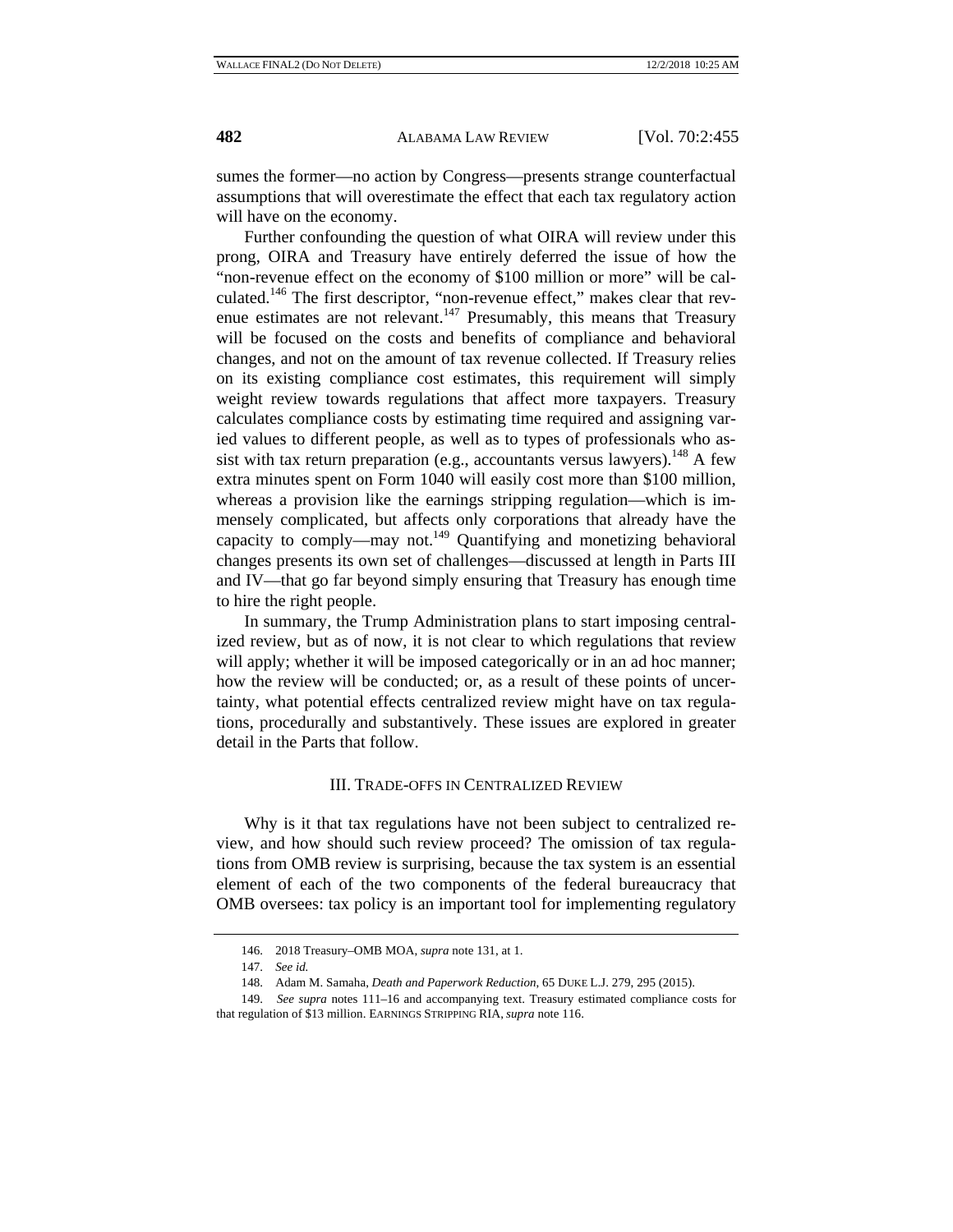policy, and raising revenue is central to the fiscal system. Although the lack of centralized review was occasionally acknowledged by scholars<sup>150</sup> and is now at least purportedly in the process of being reshaped,<sup>151</sup> the normative foundations for reviewing or not reviewing have not received close scrutiny.

This Part explores the potential advantages and disadvantages of imposing centralized review on tax regulations by reference to forthcoming rules addressing the new pass-through deduction<sup>152</sup> and the recently finalized smoking-cessation rule, each described below.<sup>153</sup>

#### *A. Politicization vs. Political Accountability*

The conventional explanation for why tax regulations are most often produced in a manner that diverges from standard administrative procedures relates to politicization. This term invokes negative connotations that make it distinct from the normative goal of political accountability, but as discussed below, politicization and political accountability are very much connected. Politicization of tax collection has long been a concern, whereas political accountability for regulatory tax policymaking may be desirable. Are tax regulations in the tax administration and enforcement domain where lessons from history about the perils of politicization are instructive? Or are tax regulations a form of policymaking that really should be politicized so as to make the President accountable for policy decisions?

The prospect of political accountability may actually keep presidents (and their closest political appointees) away from the tax policymaking process. From this view, perhaps the reason tax regulations have not previously been subject to centralized review is simply because presidential administrations prefer to stay separated from the unpopular work of raising revenue. Centralized review is credited with facilitating presidential "ownership" of regulatory policy and marking resultant policy with presidential approval.154 But when policies are unpopular, as is the case with at least

- 152. *See infra* notes 189–92 and accompanying text.
- 153. *See infra* notes 202–10 and accompanying text.

154. Sunstein, *supra* note 150, at 269–70 (considering presidential oversight in financial regulations, many of which are promulgated by independent agencies and thus are exempt from OIRA over-

<sup>150.</sup> *E.g.*, Susan Cleary Morse, *The How and Why of the New Public Corporation Tax Shelter Compliance Norm*, 75 FORDHAM L. REV. 961, 1016 n.320 ("The IRS does not typically engage in the cost-benefit analysis required of some other agencies under Executive Order 12,866, typically taking the position that the rulemaking is not a 'significant regulatory action,' meaning, among other things, that it will not have an annual economic effect of \$100 million or more."); Cass R. Sunstein, *Financial Regulation and Cost-Benefit Analysis*, 124 YALE L.J. F. 263, 268 n.25 (2015) ("There is a longstanding exemption, based on practice rather than the text of any relevant Executive Order, for rules from the Internal Revenue Service.").

<sup>151.</sup> *See supra* Section II.B.3.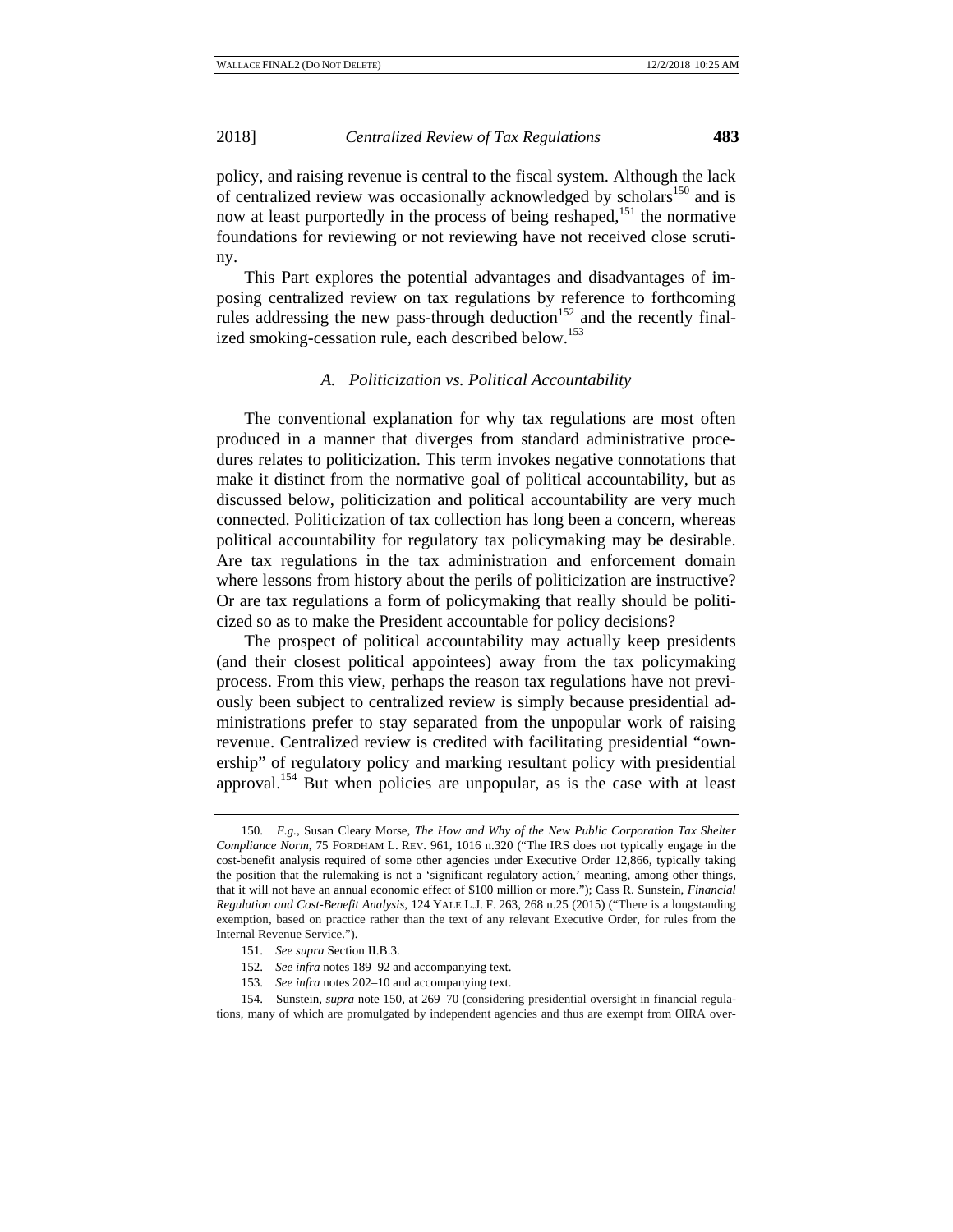some tax regulations that raise revenue, presidents do not want this sort of ownership and appearance of approval. A similar theory has been offered for why presidents have not imposed centralized review of financial regulations.155 Recent Administrations have rarely used presidential directives and public actions to proactively support revenue-raising regulations in any manner, let alone through centralized review.<sup>156</sup> Presidential avoidance of tax administration is poignantly illustrated by the fact that President Kennedy was the last and only President ever to visit the IRS in person.<sup>157</sup>

Various institutional arrangements and norms developed over the course of the twentieth century that were intended to keep politics out of tax administration. In the early decades of the income tax, the system was administered and taxes were collected by regional "Collectors of Internal Revenue," positions that were patronage appointments made by the President.<sup>158</sup> In the 1920s, congressional investigators asserted that tax administrators had too much autonomy and that the Bureau of Internal Revenue should depoliticize tax collection by "promulgat[ing] and publish[ing] the principles and practices to be followed in determining tax liability."159 But nonetheless, the patronage system persisted until the 1950s, when a series of corruption scandals among the collectors resulted in purging hundreds of government employees involved in tax collection.<sup>160</sup> After the scandal

155. *Id.* 

sight; stating that "some Presidents might be cautious about subjecting financial regulation to the OIRA process, because that step would force the Executive Office of the President, and the President personally, to 'own' the decisions of financial regulators. If, for example, the SEC were subject to the OIRA process, the President would be blamed for its decisions, which might be an unwelcome complication. It might be better, from the standpoint of the President himself, to be able to maintain a degree of distance from financial regulators' decisions. Such distance could serve as a kind of 'enabling constraint' in which the President's authority is, in an important respect, increased if and because the decisions of financial regulators cannot be directly attributed to him. Of course there is a countervailing point, which is that without the OIRA process or some surrogate for it, the President cannot control such decisions, even if he believes them to be misdirected or wrong").

<sup>156.</sup> *See* Hemel, *supra* note 110, at 651–52 ("It does not appear that the President has *ever* issued a memorandum directing the Treasury or the IRS to take regulatory action on a tax-specific issue."). The Obama-era earnings-stripping regulation is the single significant counterexample. *See supra* Section II.B.2. Even the Clinton Administration, reputed for liberal use of presidential memoranda to direct agencies to take particular actions, *see* Kagan, *supra* note 4, made no such tax-related directives. *See Papers of Bill Clinton*, THE AM. PRESIDENCY PROJECT, http://goo.gl/7k9u23 (last visited Oct. 1, 2018).

<sup>157.</sup> President Kennedy visited the IRS in April of 1961 at the invitation of IRS Commissioner Mortimer Caplin. Colby Itkowitz, *This 100-year-old Public Servant Is from a Time When Americans Still Believed in Government*, WASH. POST (July 8, 2016), https://www.washingtonpost.com/news/ inspired-life/wp/2016/07/08/this-100-year-old-public-servant-is-from-a-time-when-americans-still-belie ved-in-government/?utm\_term=.3d16c539fcd0.

<sup>158.</sup> *See* Joseph J. Thorndike, *Reforming the Internal Revenue Service: A Comparative History*, 53 ADMIN. L. REV. 717, 751, 756 (2001) (citing S. REP. NO. 69-27, at 229 (1926)); George K. Yin, *James Couzens, Andrew Mellon, the "Greatest Tax Suit in the History of the World," and the Creation of the Joint Committee on Taxation and Its Staff*, 66 TAX L. REV. 787, 842–48 (2013).

<sup>159.</sup> *See* Thorndike, *supra* note 158, at 751.

<sup>160.</sup> *Id.* at 757–59.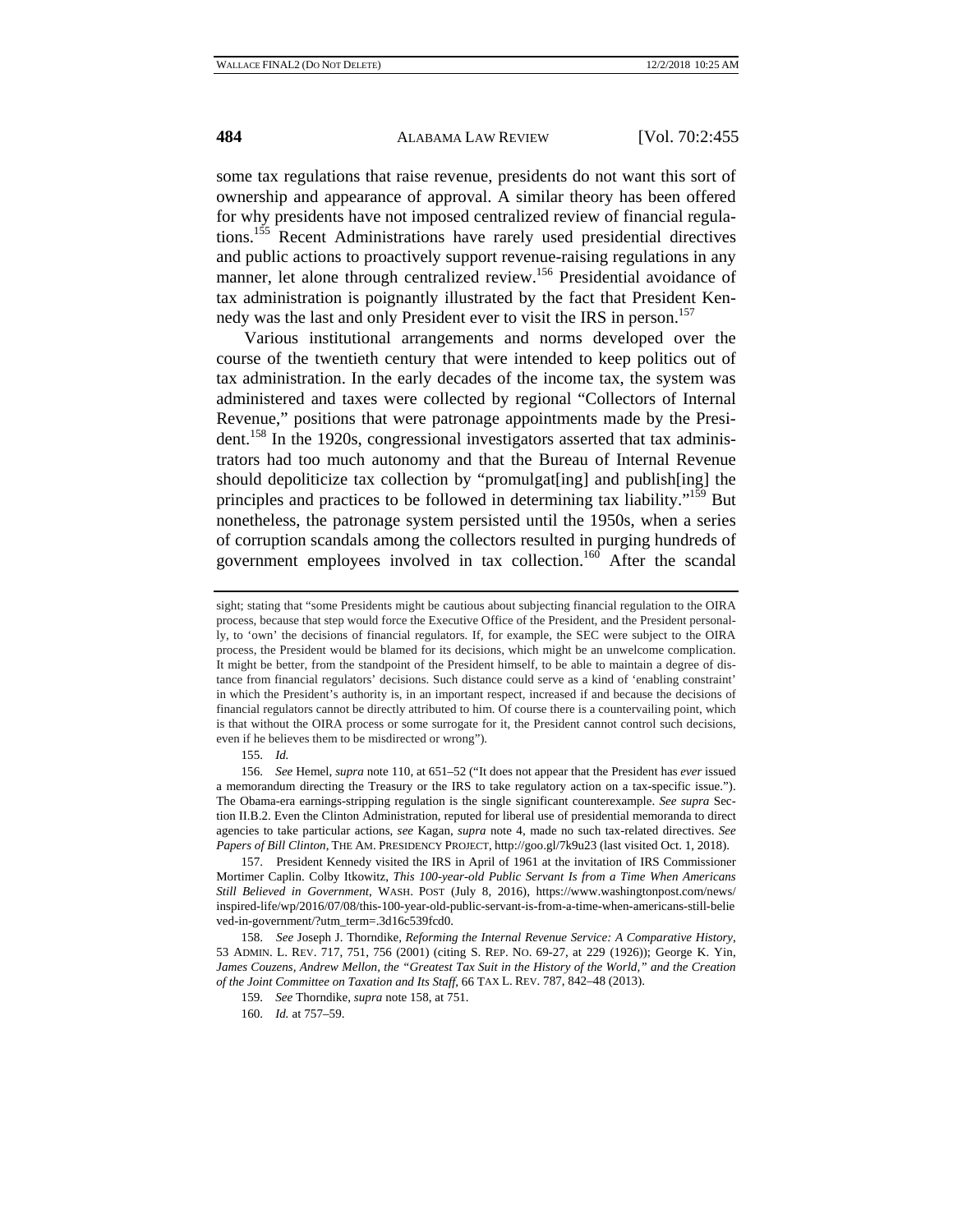broke, organizational reforms limited Treasury's role in IRS affairs, creating a "generally independent structure."161 At the same time, the congressional committee investigating the scandals determined that greater transparency in tax administration, and specifically greater reliance on ostensibly apolitical published guidance interpreting the tax laws, would be an important reform of tax administration.<sup>162</sup> This gave rise to the modernday system of tax regulations and a variety of regularly published guidance  $^{163}$ 

Politicization of tax administration once again gained public attention when Richard Nixon's attempts to use the IRS for political ends was exposed during impeachment proceedings. Nixon sought direct audits of his political enemies and sought information from their tax returns.<sup>164</sup> As a direct result, in the Tax Reform Act of 1976,<sup>165</sup> Congress imposed strict limits on the availability of tax returns and the disclosure of tax return information to prevent the White House from directing IRS activities for untoward purposes.<sup>166</sup>

The combination of investigations and institutional reforms in the 1920s and 1950s and significant privacy protections enacted in the 1970s created an environment in which tax administration has—for the last four decades or so—been treated with particular sensitivity by Presidents and political appointees in the Executive Office of the President. In the late 1990s, Congress remained notably focused on ensuring that the IRS remained "insulated from political interference."<sup>167</sup>

Today, the structure of the tax policymaking apparatus, and presidential appointment power for the key roles in that apparatus, mixes the hallmarks of agency independence and presidential control. The Commissioner of the IRS is removable by the President at-will, as are the IRS Chief

<sup>161.</sup> NAT'L COMM'N ON RESTRUCTURING THE INTERNAL REVENUE SERV., A VISION FOR A NEW IRS 12 (1997) [hereinafter A VISION FOR A NEW IRS].

<sup>162.</sup> Thorndike, *supra* note 158, at 759 (citing SUBCOMM. ON ADMIN. OF THE INTERNAL REVENUE LAWS, 82ND CONG., REPORT ON INTERNAL REVENUE INVESTIGATION 30 (Subcomm. Print 1952)).

<sup>163.</sup> *Id.* 

<sup>164.</sup> Joshua D. Blank, *In Defense of Individual Tax Privacy*, 61 EMORY L.J. 265, 278–79 (2011) (summarizing the Nixon Administration's attempts to use the IRS and taxpayer information for political purposes); David J. Herzig, *Justice for All: Reimagining the Internal Revenue Service*, 33 VA. TAX REV. 1, 25–26 (2013).

<sup>165.</sup> Pub. L. No. 94-455, 90 Stat. 1520.

<sup>166.</sup> Blank, *supra* note 164, at 279–80; STAFF OF J. COMM. ON TAXATION, 94TH CONG., CONF. COMPARISON ON H.R. 10612: TAX REFORM ACT OF 1976, at 55–59 (Comparitive Comm. Print 1976).

<sup>167.</sup> A VISION FOR A NEW IRS, *supra* note 161, at 12–13. A report issued in the late 1990s by a congressionally appointed commission proposed various reforms to the IRS, including a five-year term for the IRS Commissioner. *See id.* Congress adopted this proposal, continuing the trend of insulating tax administration from the White House. 26 U.S.C. § 7803(a)(1) (2012).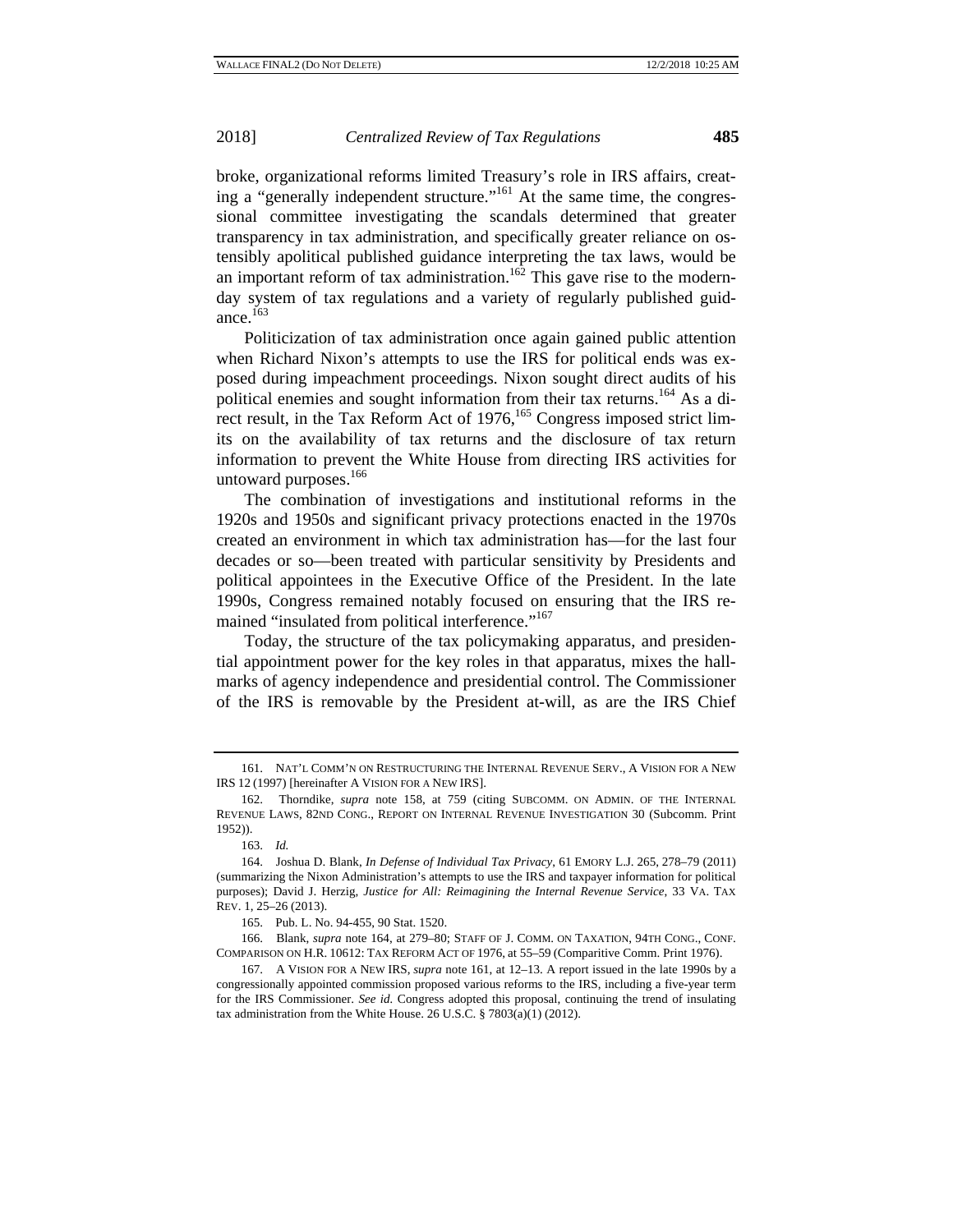Counsel and the Assistant Secretary of the Treasury for Tax Policy.168 The Chief Counsel plays an important role within the IRS, which includes overseeing litigation; providing legal advice and interpretations of tax law to the Commissioner, to IRS field staff, and to taxpayers; and drafting regulations and legislative proposals.169 The Chief Counsel generally reports to the Commissioner, but as part of congressional attempts to separate administration from policymaking (and from politicization), is directed by Congress to report exclusively to the General Counsel for the Department of the Treasury on matters related to tax policy.<sup>170</sup> The Commissioner is removable by the President, and the Commissioner has statutory authority to recommend the removal of the Chief Counsel to the President.<sup>171</sup> In short, the lines of authority from the President are blurred. Treasury has attempted to "retain[] its rightful place as the developer of tax policy for the executive branch" while deliberately staying "removed from tax administration."<sup>172</sup>

From the Nixon White House until 2016, norms developed—and remained intact across administrations and without regard to party—that limit White House engagement with all aspects of tax administration, including oversight and enforcement, and regulatory policymaking. For example, the National Economic Council (NEC), within the Executive Office of the President, often takes the lead in prompting and crafting regulatory initiatives that are top presidential priorities. $^{173}$  But the NEC has avoided engaging with tax regulations in this manner.<sup>174</sup> Instead, tax regulations are produced solely within the Department of the Treasury (except in instances when tax regulations are jointly issued by Treasury and another agency or department). The IRS procedures for producing tax regulations specify that the drafting team at the IRS and Treasury should not disclose the draft rule or information about it outside of Treasury Department until it is published as a proposed rule for public comment.<sup>175</sup> The procedures provide an ex-

<sup>168.</sup> A VISION FOR A NEW IRS, *supra* note 161, at 12–13; *see* CHRISTOPHER M. DAVIS & MICHAEL GREEN, CONG. RESEARCH SERV., RL30959, PRESIDENTIAL APPOINTEE POSITIONS REQUIRING SENATE CONFIRMATION AND COMMITTEES HANDLING NOMINATIONS 24 (2017).

<sup>169.</sup> *See* INTERNAL REVENUE SERV., CHIEF COUNSEL OF THE INTERNAL REVENUE SERVICE, IRM § 1.1.6.1 (2015).

<sup>170. 26</sup> U.S.C. § 7803(b)(3) (2012) (providing that, for tax litigation issues and "legal advice or interpretation of the tax law not relating solely to tax policy," the Chief Counsel reports to both the Commissioner and the General Counsel).

<sup>171. 26</sup> U.S.C. § 7803(a)(2).

<sup>172.</sup> A VISION FOR A NEW IRS, *supra* note 161, at 12.

<sup>173.</sup> Since the Clinton Administration, the NEC has been charged with coordinating economic policy. *National Economic Council*, FEDERAL REGISTER, https://www.federalregister.gov/agencies/ national-economic-council (last visited Oct. 2, 2018).

<sup>174.</sup> This was relayed to this author orally by a former NEC official.

<sup>175.</sup> *See* INTERNAL REVENUE SERV., CONFIDENTIALITY, IRM § 32.1.1.5 (generally disallowing dissemination of draft regulations outside of the Department of the Treasury prior to publication in the Federal Register).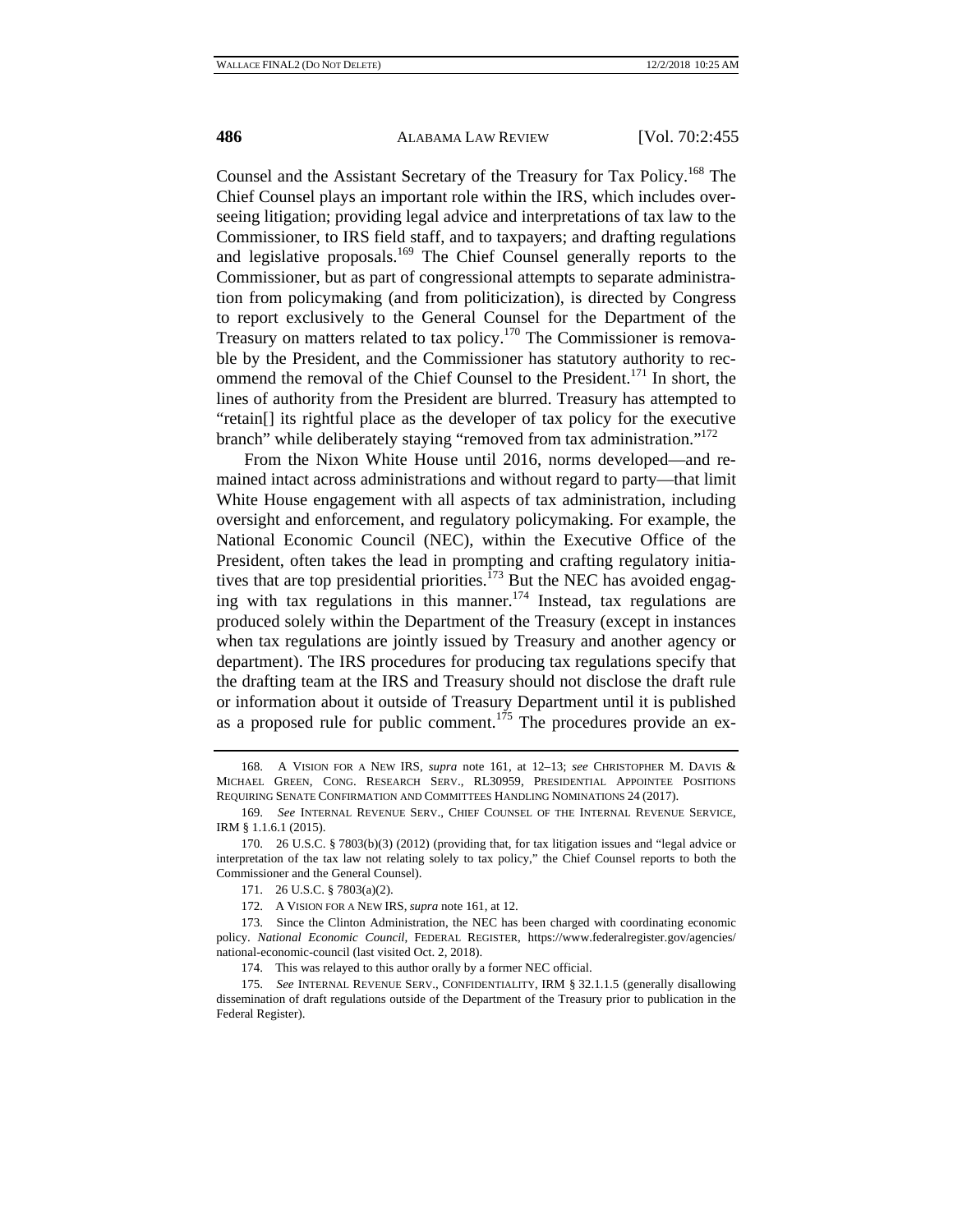ception for "routine coordination necessary with other government agencies (e.g., Department of Labor and Pension Benefit Guaranty Corporation on pension regulations)," which suggests that the procedure allows for in $tra$ -government sharing only with jointly issued regulations.<sup>176</sup>

Towards the end of the Obama Administration, OIRA staff expressed that their sensitivity about politicizing tax administration extended to centralized review of tax regulations, remaining consistent with Administrations not wanting to appear to be involved in regulatory tax policymaking.177 And former Treasury and Service officials have claimed that submitting tax regulations for OIRA review would inevitably politicize the rulemaking process in a way that would be harmful for the substance of tax regulations, although the specific concern here with regard to tax regulations is not exactly clear.<sup>178</sup> In contrast, over the last forty years, oversight of the other areas of the administrative state by political appointees in or near the White House has notably increased, a move that has been justified normatively by scholars and policymakers.<sup>179</sup>

The optimistic justification for politicization is that having political personnel involved in policy decisions establishes political accountability. The basic claim to political accountability in the Executive Branch is that presidential imprimatur creates a "link" between the electorate and the policy decisions that emerge from the Executive Branch.<sup>180</sup> Proponents of centralized review argue that it can strengthen this link by inserting OMB political personnel who are close to the White House—physically and also in terms of familiarity and commitment to the President's policy goals into the regulation-drafting process. $181$ 

In addition to establishing processes to ensure that policies reflect the priorities of the elected president, political accountability in the regulatory process is fostered by transparency. Transparency includes making clear

<sup>176.</sup> *Id.*

<sup>177.</sup> *See* GAO REPORT, *supra* note 9, at 26 (expressing that abstaining from centralized review of tax regulations was intended "to insulate the Executive Office of the President from the charge that it might use OMB's review of IRS for political purposes").

<sup>178.</sup> Jeremiah Coder, *Why Treasury Tax Regulations Are Rarely 'Significant*,*'* TAX NOTES: TAX NOTES TODAY, at 872, Aug. 20, 2012; *see also* GAO REPORT, *supra* note 9, at 26 ("[O]ne historic rationale for the agreement was to insulate the Executive Office of the President from the charge that it might use OMB's review of IRS for political purposes.").

<sup>179.</sup> *See, e.g.*, JERRY L. MASHAW ET AL., ADMINISTRATIVE LAW: THE AMERICAN PUBLIC LAW SYSTEM CASES AND MATERIALS 326–28 (7th ed. 2014) (providing a concise overview of the development of White House regulatory oversight from the Nixon Administration through the Obama Administration, with emphasis on establishing presidential control); *see supra* Subpart II.A.

<sup>180.</sup> Kagan, *supra* note 4, at 2331–32; Mark Seidenfeld, *The Role of Politics in a Deliberative Model of the Administrative State*, 81 GEO. WASH. L. REV. 1397, 1411–12 (2013).

<sup>181.</sup> *E.g.*, DeMuth & Ginsburg, *supra* note 32, at 1081; Pildes & Sunstein, *supra* note 32*,* at 3–4.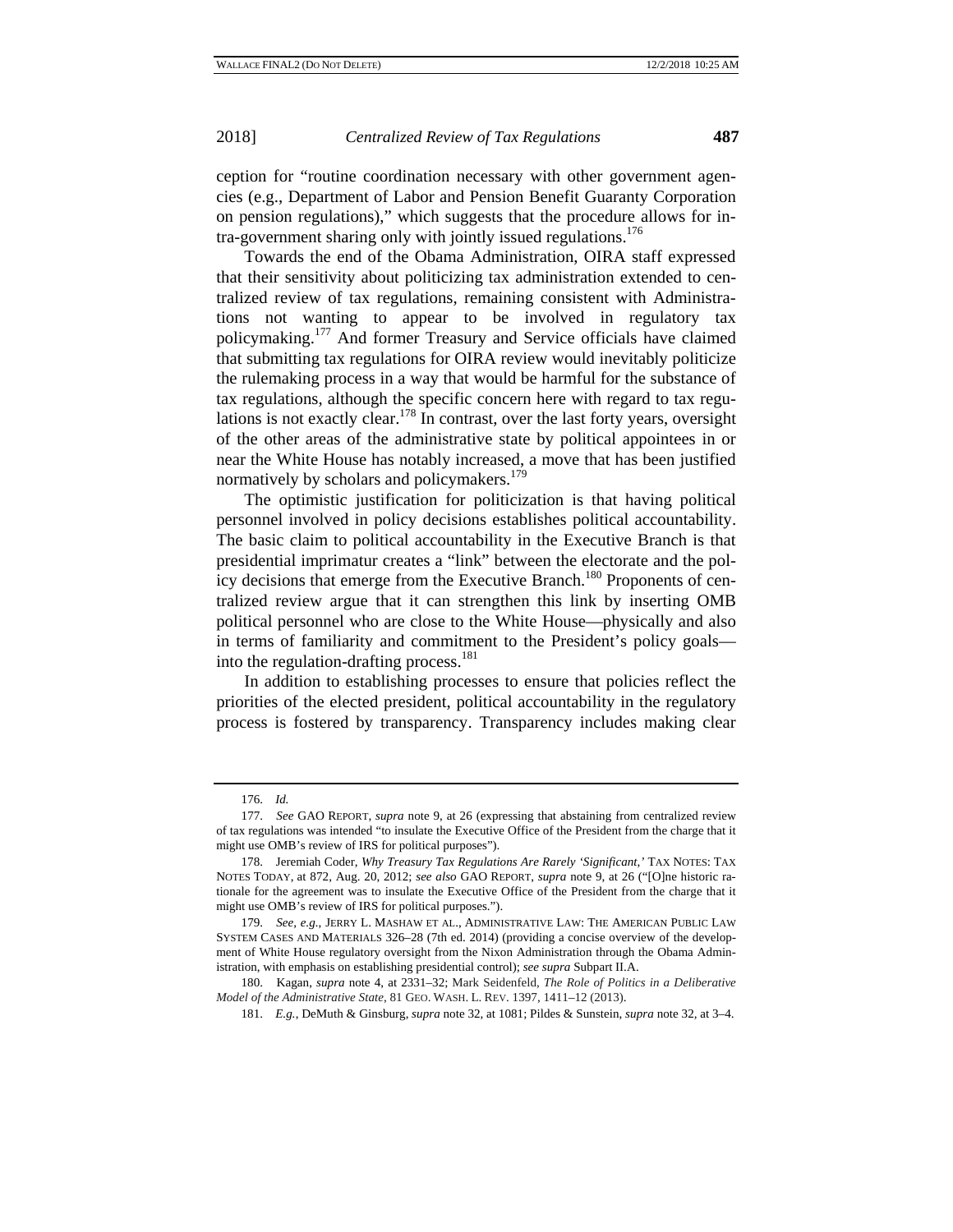the tradeoffs inherent in policy decisions.<sup>182</sup> This is especially lacking currently in tax regulations; with no publicly available revenue estimates, it is oftentimes totally unclear how a particular tax regulation will affect the fiscal position of the U.S. government. The need for a broad perspective on the implications of any given policy is a longstanding justification for centralized review.<sup>183</sup> It seems particularly important in the tax-regulation context; the revenue effects of alternative versions of the regulation have implications for government spending and borrowing in the future.

Political accountability may be an antidote to a potential concern with tax regulations: capture of the regulatory process. Agency "capture" describes the concern than an agency can be controlled or unduly influenced by the interests it is intended to regulate, at the expense of the public interest.<sup>184</sup> In the tax regulation context, capture can consist of seeking to shape regulations to avoid increased tax liability or increased private costs. This could be accomplished by blocking a regulation that would increase tax liability or by shaping a regulation to carve out an industry or set of taxpayers who would otherwise face increased tax liability. Whatever the particular manifestation, capture in the tax contexts looks very similar to capture in other contexts: well-organized interest groups can take advantage of superior information (for example, technical understanding of the subject matter that regulations are focused on) and procedural protections built into the regulatory process to shape outcomes, often at the expense of the diffuse and unorganized public.<sup>185</sup>

The extent to which the tax regulatory process is susceptible to capture is subject to debate. Because the tax system affects essentially every person and every industry in the country, Treasury and the Service are not prone to the sort of single-industry-focused pressures that arise with more narrowly focused regulators.186 On the other hand, the participants in the notice-andcomment process for tax regulations are highly skewed towards organized

<sup>182.</sup> *See generally* Mark Seidenfeld, *The Irrelevance of Politics for Arbitrary and Capricious Review*, 90 WASH. U. L. REV. 141, 149 (2012).

<sup>183.</sup> Presidential Review of Agency Rulemaking, 1 C.F.R. § 305.88-9 (1989) ("An effective mechanism is needed to coordinate agency decisions with the judgments of officials having a broader perspective, such as the President and Congress.").

<sup>184.</sup> *See generally* STEVEN P. CROLEY, REGULATION AND PUBLIC INTERESTS: THE POSSIBILITY OF GOOD REGULATORY GOVERNMENT 19–25 (2008); Michael A. Livermore & Richard L. Revesz, *Can Executive Review Help Prevent Capture?*, *in* PREVENTING REGULATORY CAPTURE, *supra* note 34, at 292, 296–98; Yackee, *supra* note 34, at 420, 426.

<sup>185.</sup> *See* Wendy E. Wagner, *Administrative Law, Filter Failure, and Information Capture*, 59 DUKE L.J. 1321, 1326 (2010).

<sup>186.</sup> *Cf.* Edward A. Zelinsky, *James Madison and Public Choice at Gucci Gulch: A Procedural Defense of Tax Expenditures and Tax Institutions*, 102 YALE L.J. 1165, 1178 (1993) (describing tax committees in Congress as having "numerous and diverse constituencies" as compared to the "fewer and more homogeneous pressures" of more specialized committees).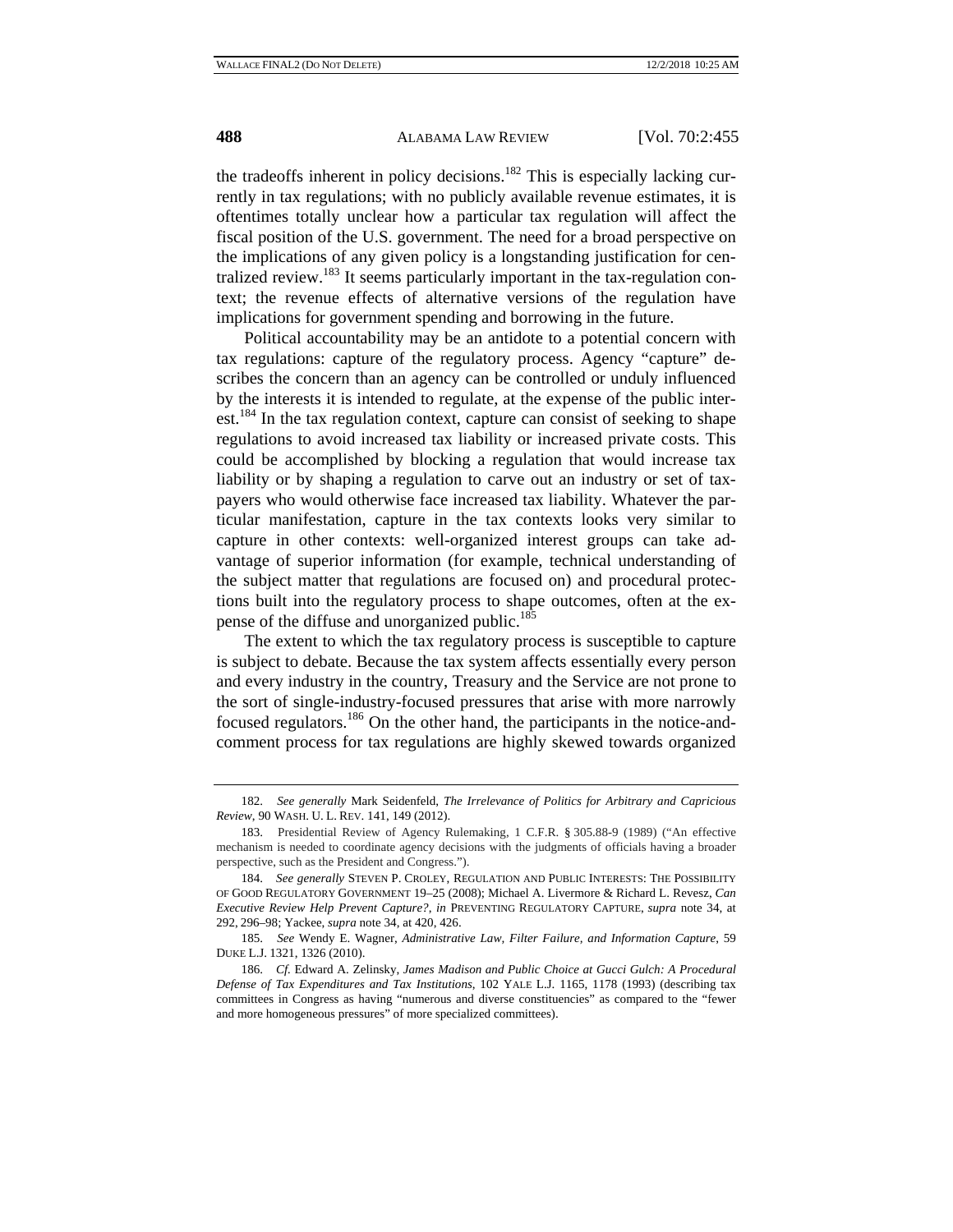interests, with very few public interest participants.<sup>187</sup> And tax regulation writing is largely a "closed process" with little transparency (even when Treasury uses notice and comment), which makes it highly susceptible to capture, which may not be outwardly apparent.<sup>188</sup> The potential for capture may skew tax regulation to favor taxpayers with greater resources.

The forthcoming pass-through regulations are useful to expose the potential pros and cons of politicizing regulatory tax policy. The 2017 Tax Act provides, in a new section 199A, that certain income from businesses that are taxed as pass-throughs—meaning that the income of the business appears on the tax return of the individual owner or owners—will be eligible for a special 20% deduction.<sup>189</sup> In some respects, Congress acted in typical fashion, consistent with how it has produced tax legislation in the past: it created an exceedingly complicated statutory scheme that limits the amount of the deduction for certain businesses based on how much a passthrough business spends on a combination of payroll expenses and capital investments. The deduction is capped at either 50% of W-2 wage expenses, or 25% of W-2 wage expenses plus 2.5% of the original cost of "qualified property."<sup>190</sup>

But Congress left various critically important issues in section 199A for the Executive Branch to sort out on its own. Perhaps most challenging, section 199A establishes differential rates as between distinct types of services, but it does not establish which services qualify for the low rate and which do not. The deduction is expressly disallowed for high-earning lawyers and doctors, and expressly *not* disallowed for engineers and architects.<sup>191</sup> At the same time, the qualifying services cannot include "any trade" or business where the principal asset of such trade or business is the reputation or skill of 1 or more of its employees."<sup>192</sup> Treasury's regulations must specify which specific service businesses qualify for the deduction—do architecture firms built on the reputation of employees qualify or not? Should they be treated differently than general contracting businesses built on the reputation of employees? What about firms providing support ser-

<sup>187.</sup> Wallace, *supra* note 17, at 219–24.

<sup>188.</sup> Zelinsky, *supra* note 186, at 1173 ("[R]elatively closed processes, less visible to some groups or to the general public than to other groups, are more easily captured by the interests that can readily monitor those processes and therefore intelligently punish and reward such processes' decisionmakers.").

<sup>189. 26</sup> U.S.C.A. § 199A (West Supp. 2018); Act of Dec. 22, 2017, Pub. L. No. 115-97, § 11011(a), 131 Stat. 2054, 2063; H.R. REP. NO. 115-466, at 10–19 (2017) (Conf. Rep.).

<sup>190. 26</sup> U.S.C.A. § 199A(b)(2)(B) (West Supp.).

<sup>191.</sup> *Id.* at § 199A(d)(2)(A) (citing 26 U.S.C. § 1202(e)(3)(A) (2012) (defining specified services by reference to a list that includes lawyers, doctors, engineers, and architects)) (directing that the engineers and architects should be omitted from the list).

<sup>192. 26</sup> U.S.C. § 1202(e)(3)(A).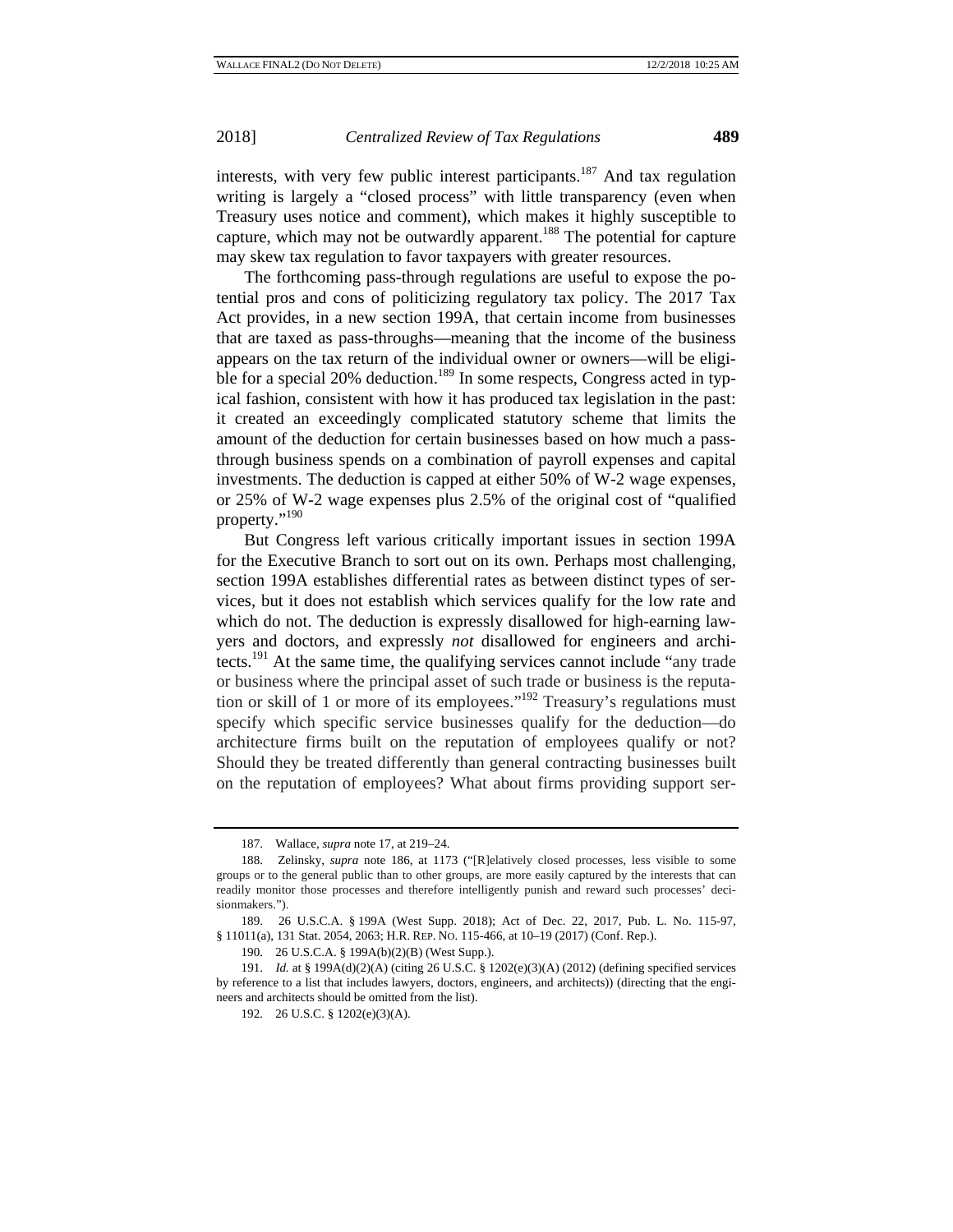vices to reputation-based firms? For example, if office support for a reputation-based service is a qualifying business, can a reputation-based service spin off its support functions into a separate entity and receive a partial deduction?193

The regulation that will define "reputation or skill" creates huge opportunities for political favoritism not grounded in any defensible policy rationale. Perhaps reality television stars should be exempt—i.e., should qualify for the deduction—because the genre has friends in high places? And perhaps it is better for the White House to make the final decision and to be known to be the decision-maker. Congress gave no hint as to how these sorts of questions should be resolved, and there is little additional explanation of the meaning or purpose of the provisions from the Joint Committee on Taxation. Indeed, there are not any clear underlying purposes to the provisions that might offer some semblance of consistency as to who should and who should not be able to take advantage of the deduction.<sup>194</sup> The end result is that Treasury must act—through regulations and other forms of guidance—to clarify how the rules should work, who is permitted to take the deduction, and who is not so permitted. But these regulations will necessarily involve significant policy decisions that affect distribution between owners and workers, between industries, within industries, and between current and future taxpayers, all of which seem like political issues, for which public accountability would be desirable.

In short, the line drawing between services seems inherently political and appropriate for politically accountable decision-makers. In contrast, the earnings stripping regulation exhibits the absurdity of trying to depoliticize inherently political tax policy: centralized review conducted for that regulation was hindered because the Administration obfuscated the purposes, shrouding behavioral effects, revenue concerns, and distributional goals in technical tax-policy-implementing sort of language. Greater transparency as to political decision-making could increase accountability and limit negative politicization. But the lines can be blurry between political involvement that promotes accountability and politicization that potentially taints tax administration.

<sup>193.</sup> David Kamin et al., *The Games They Will Play: Tax Games, Roadblocks, and Glitches Under the 2017 Tax Legislation*, 103 MINN. L. REV (forthcoming 2018) (manuscript at 21–22), https://papers.ssrn.com/sol3/papers.cfm?abstract\_ id=3089423.

<sup>194.</sup> *See id.* at 16–18; Daniel Shaviro, *Evaluating the New US Pass-Through Rules*, BRIT. TAX REV., no. 1, 2018, at 49, 51, https://papers.ssrn.com/sol3/papers.cfm?abstract\_id=3141521.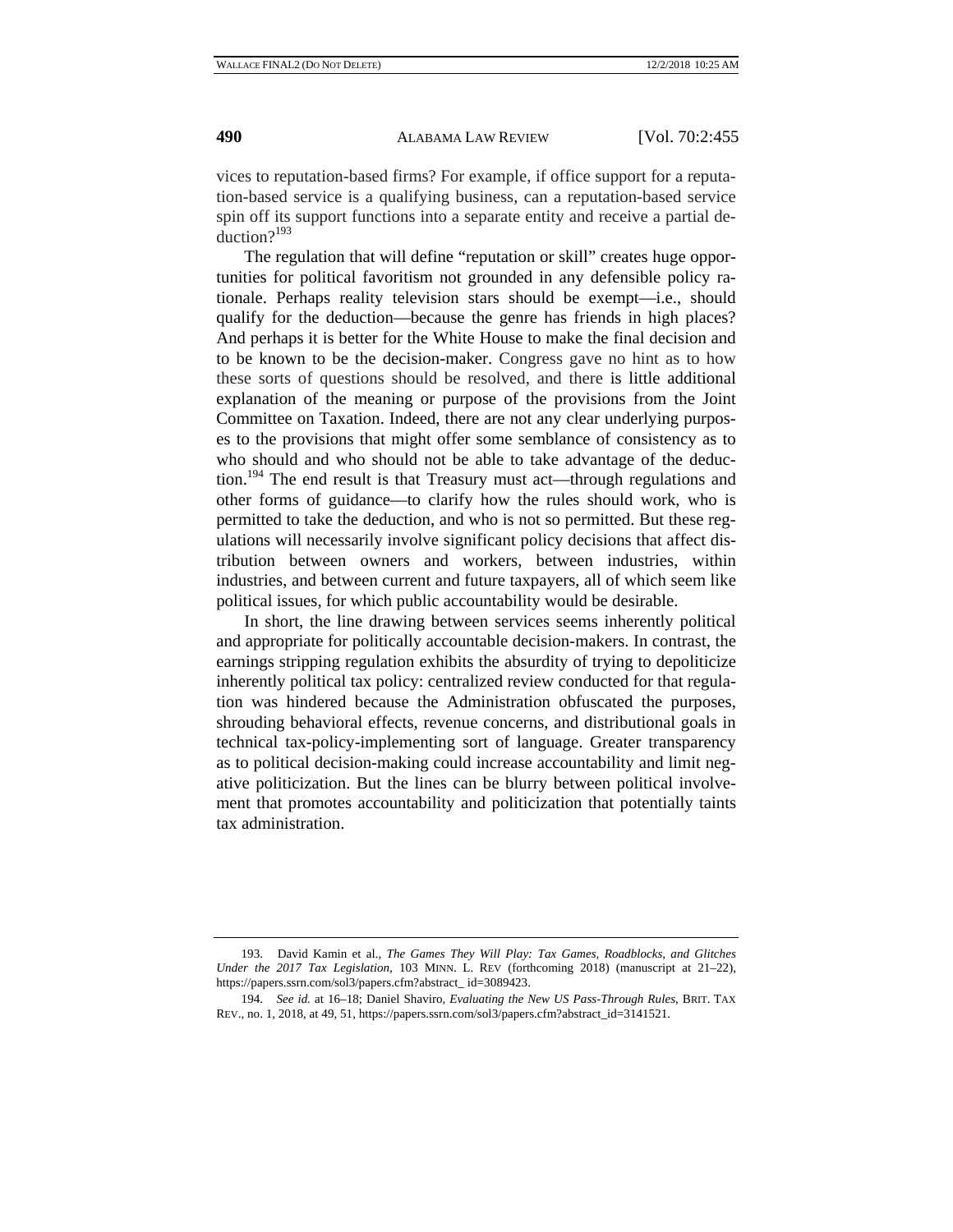#### *B. Systematizing Analysis*

This Subpart considers how qualitative and quantitative analysis could be part of the centralized review process and how such analysis might be conducted as applied to tax regulations. Circular A-4 expressly excludes transfer payments from consideration in cost–benefit analysis,<sup>195</sup> and OIRA's annual report on the costs and benefits of federal regulations has, in recent years, included a very brief statement distinguishing transfer regulations from typical regulations: "Budgetary transfer rules are rules that primarily cause income transfers usually from taxpayers to program beneficiaries. Agencies typically do not estimate possible resulting distortionary effects on the economy."196

Thus, analysis of transfers—tax or otherwise—is generally relegated to budget tables. The budget is a measure of the government's "fiscal position," employed in the legislative process as a tool for making "trade-offs between different uses of resources."<sup>197</sup> But the practice of analyzing tax policy strictly through budgetary tools belies ambiguity about whether tax policy is distinct from other types of regulatory policy. Dan Shaviro illustrated this point: "[O]ne might think of minimum wage laws either as workplace regulation, involving the organization of a mandatory cartel among low-wage workers, or as equivalent to an off-budget tax on the employers of such workers accompanied by an off-budget transfer to those same workers."<sup>198</sup> Of course, a minimum wage could also be accomplished by way of an on*-*budget tax on employers and a transfer back to workers, managed by the government and reflected in the federal budget. Shaviro concludes that the "rationale for distinguishing between the fiscal system

<sup>195.</sup> *See* CIRCULAR A-4, *supra* note 6, at 38.

<sup>196.</sup> OIRA 2016 DRAFT REPORT, *supra* note 38, at 8 n.15. And later: "[F]or budgetary transfer rules, benefits and costs are generally not estimated because agencies typically estimate budgetary impacts instead." *Id.* at 63 n.134. This language echoes similar language in reports from previous years. *See OIRA Reports to Congress*, OFFICE OF MGMT. & BUDGET, https://obamawhitehouse.archives.gov/ omb/inforeg\_regpol\_reports\_congress/ (last visited Oct. 3, 2018).

<sup>197.</sup> David Kamin, *Risky Returns: Accounting for Risk in the Federal Budget*, 88 IND. L.J. 723, 727 (2013). The many rules and practices related to enacting taxing and spending policies within budget constraints, as well as measuring budget effects of legislation, all contribute to the basic purpose of reflecting the government's fiscal position and requiring trade-offs between on-budget expenditures. In arguing that the federal budget should not account for certain risks that have no fiscal effect, Kamin comments, "[P]olicymaking should, to the extent possible, take into account the full costs and benefits of policies; that is how resource allocation should be done. . . . However, budgeting is a different exercise than cost-benefit analysis." *Id.* at 728.

<sup>198.</sup> Daniel N. Shaviro, *Rethinking Tax Expenditures and Fiscal Language*, 57 TAX L. REV. 187, 190 (2004).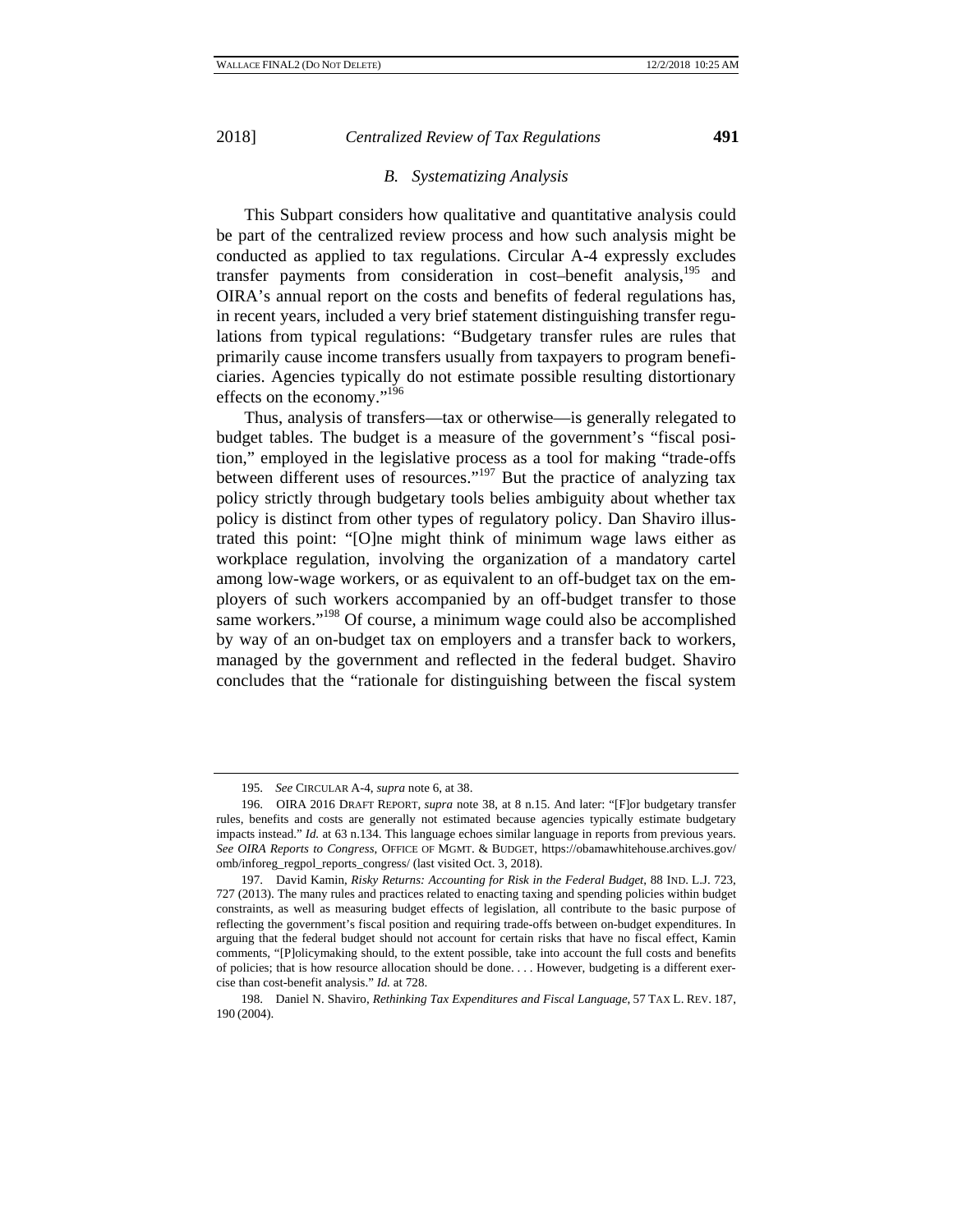and everything else the government does is simply ease of measure $ment. "199"$ 

Therein lies an enormous challenge for centralized review of tax regulations, and for analysis of tax policy more generally: revenue estimates are challenging enough to produce but nonetheless provide incomplete information about the effects of tax policy. While budget analysis facilitates some trade-offs in policymaking—i.e., what level of resources are available for public spending—it does not attempt to manage or to engage directly with the "social costs" of such trade-offs, nor with the benefits of policy alternatives.200 This means that analyzing tax policy strictly through budgets leaves out important considerations in tax policymaking.<sup>201</sup> Although distributional analysis sometimes accompanies revenue estimates, this analysis is generally limited. And none of these tools are regularly applied to the tax regulatory process and made available for public consumption during that process.

Centralized review outside of tax often includes cost–benefit analysis, and proponents and critics of centralized review have explored the possibility of integrating distributional analysis into that review. This Subpart considers each—cost–benefit analysis and distributional analysis—in turn, as applied to tax regulations. Together, these modes of analysis have the potential to illuminate a diversity of trade-offs necessary in formulating tax regulations.

A recently finalized tax regulation, issued as part of Treasury's efforts to implement the Affordable Care Act's "individual mandate," illustrates how useful this sort of analysis could be.<sup>202</sup> The individual mandate was intended to prompt individuals to acquire health insurance coverage that

202. *See* Minimum Essential Coverage and Other Rules Regarding the Shared Responsibility Payment for Individuals, 79 Fed. Reg. 70,464 (Nov. 26, 2014) (to be codified at 26 C.F.R. pt. 1).

<sup>199.</sup> *Id.* David Bradford and Shaviro illustrated this point most absurdly, imagining the possibility of replacing all weapons procurement spending carried out by the Department of Defense with a tax credit for weapons production, offered to the same manufacturers for the same amounts as would have been paid directly. *Id.* at 197 (citing David F. Bradford, *Reforming Budgetary Language*, *in* PUBLIC FINANCE AND PUBLIC POLICY IN THE NEW CENTURY 93–116 (Sijbren Cnossen & Hans-Werner Sinn eds., 2003)).

<sup>200.</sup> Kamin, *supra* note 197, at 737 (arguing that the federal budget should not be used for such purposes).

<sup>201.</sup> This critique may also apply to spending, but congressional appropriations are enacted annually and are generally subject to significant scrutiny. This does raise an oddity in tax policymaking that has been recognized only partially in the literature: tax expenditures are widely viewed as not receiving sufficient oversight, but nonetheless, when tax expenditures are shaped by Treasury through regulations, these regulations are not subject to centralized review or cost–benefit analysis. Scholars have widely criticized the distinction between fiscal functions and other functions as too blurred to justify treating tax policy differently than other types of policy, focusing on the legislative process for so-called tax expenditures. *See, e.g.*, Edward D. Kleinbard, *The Congress Within the Congress: How Tax Expenditures Distort Our Budget and Our Political Processes*, 36 OHIO N.U. L. REV. 1 (2010).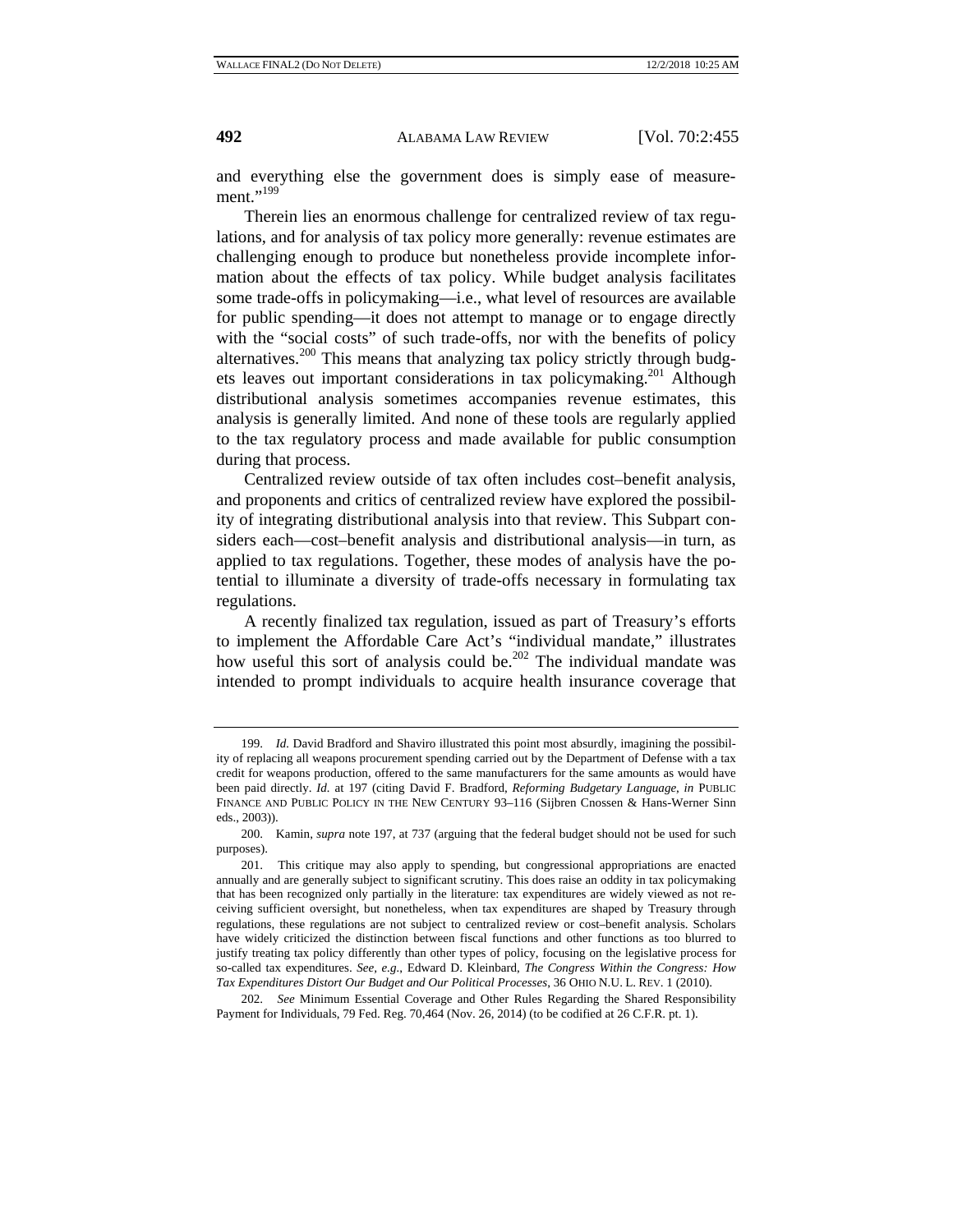meets particular specifications.<sup>203</sup> It is implemented through a detailed statutory and regulatory scheme, and the focus here is on one particular regulatory provision: a rule establishing tobacco-related "wellness program incentives." $204$  The final regulation included a rule that is apparently designed to discourage smoking, but the rule was adopted without close consideration of the trade-offs involved. It seems at least possible that the rule results in costs that exceed benefits, and that these costs will largely be borne by low-income people. None of these issues were subject to quantitative analysis.

The Affordable Care Act and prior legislation allows employerprovided health insurance plans to include monetary incentives for certain healthy behavior, such as regularly exercising or abstaining from tobacco use. For example, a health insurance plan might have a total annual cost of \$6,000 per covered individual, of which \$4,500 is paid by the employer, and \$1,500 is paid by the employee. Under the wellness program incentive rules, a plan could include a \$500 discount off the employee portion, if the employee joins a gym and regularly makes use of it, and an additional \$1,000 discount for abstaining from smoking or seeking help to stop smoking. With these incentives in place, any regular gym-goers who are also non-smokers would end up paying \$0 for the coverage, while smokers who did not workout at a gym would pay the full  $$1,500.^{205}$ 

Section 5000A requires that individuals have health insurance, but provides an exemption such that the penalty is *not* imposed if a person did not have sufficient income to afford the plan made available to the person through her employer.<sup>206</sup> (In 2019, the penalty amount will be \$0, effective-

<sup>203.</sup> The individual mandate was effectively repealed as part of the 2017 Tax Act, but curiously, Congress's approach to repeal was simply to reduce the penalty for failure to meet the insurance requirement to \$0 (from around \$700 or more per person), starting in 2019. Act of Dec. 22, 2017, Pub. L. No. 115-97, § 11081, 131 Stat. 2054, 2092. That means that the regulations remain fully in force for 2018, and after that, the requirements will remain on the books, as will the regulations implementing the requirement and facilitating the process for exemptions from the mandate.

<sup>204.</sup> Treas. Reg. §  $1.5000A-3(e)(3)(ii)(F)$  (as amended in 2016). I have not attempted to estimate whether the tobacco-cessation rule might trigger the \$100 million threshold under Executive Order 12,866. *See supra* note 51. If 150,000 people were subject to the penalty because of the rule, it would have resulted in approximately \$100 million of penalty revenue for the government, although those revenues are transfers that could potentially trigger centralized review as economically significant on that basis alone. *See supra* note 52 and accompanying text. It seems almost certain that the entire set of proposed rules under 26 U.S.C. § 5000A would have done so—for example, another piece of the rule provided that a person is deemed to have coverage for the entire month for purposes of determining penalty liability if they have coverage for a single day during the month. Treas. Reg. § 1.5000A-1 (as amended in 2016). If this rule affected penalty payments or insurance coverage decisions for just a fraction of the 28.5 million uninsured people, it would surely amount to over \$100 million.

<sup>205.</sup> *See, e.g.*, Treas. Reg. § 54.9802-1(f)(5)(ii) (as amended in 2014) (describing, in Example 2, the operation of incentives for tobacco-cessation programs as part of wellness programs permitted under the Public Health Service Act as amended by the Affordable Care Act).

<sup>206. 26</sup> U.S.C. § 5000A(e)(1) (2012) (exempting "[i]ndividuals who cannot afford coverage").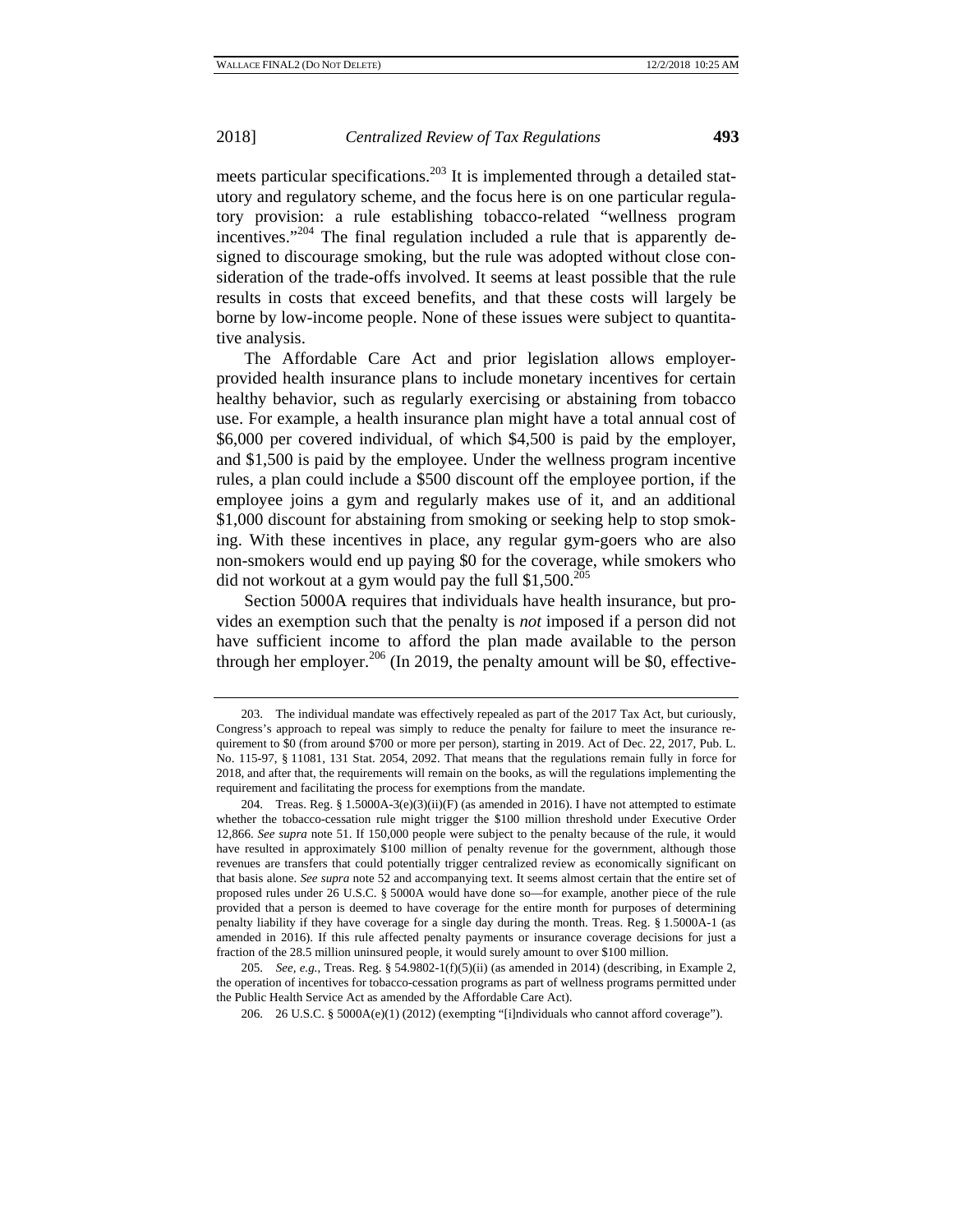ly repealing the individual mandate absent further action by Congress. $207$ ) Congress provided that a plan is unaffordable for purposes of the individual mandate if the employee's required contribution is more than 8% of the employee's household income.<sup>208</sup> Congress defined household income and delegated to Treasury the task of determining exactly how to calculate the required contribution.

The regulation is performing classic gap-filling: although Congress did not expressly direct Treasury and the IRS to issue regulations to deal with this particular issue within Code section 5000A, it is unenforceable and impossible to administer consistently without fleshing out numerous details, including how to calculate the "required contribution" amount and how to account for incentives provided in wellness programs when calculating affordability.

The final regulation that Treasury produced provided that the 8% calculation will not count tobacco-cessation benefits as actual costs to the employee.209 That is, the employee cannot account for failure to qualify for the tobacco-cessation benefit as part of the cost of the insurance. Thus, in calculating affordability, the example plan described above would automatically be treated as costing an individual employee \$500 out of pocket: the \$1,500 sticker price minus the \$1,000 tobacco wellness benefit, regardless of whether the employee qualifies for that benefit. However, the plan only truly costs \$500 for employees who actually qualify for the smokingcessation benefit.

Counting or not counting a tobacco wellness benefit can make a big difference in determining whether health coverage is affordable. For example, an employee who had household income of \$7,000 per month would not qualify for an affordability exemption because the deemed \$500 employee contribution is 7.1% of household income. But if the employee was not eligible for the smoking-cessation benefit (that is, the employee is a smoker and does not participate in an antismoking program), then the actual cost to the employee could be as much as \$1,500 per month, which is 21.4% of household income. Nonetheless, even with \$1,500 of out-ofpocket costs per month, the regulation provides that the employee would not qualify for exemption from the penalty because only the \$500 part of

<sup>207.</sup> The provision is not actually being excised from the tax code, and the Regulation will apparently remain on the books. *See supra* note 203.

<sup>208. 26</sup> U.S.C. § 5000A(c)(4)(B) (2012) (defining household income by reference to other provisions of the Tax Code).

<sup>209.</sup> Treas. Reg. § 1.5000A-3(e)(3)(ii)(F) (as amended in 2016); Minimum Essential Coverage and Other Rules Regarding the Shared Responsibility Payment for Individuals, 79 Fed. Reg. 70,464, 70,467 (Nov. 26, 2014) (to be codified at 26 C.F.R. pt. 1).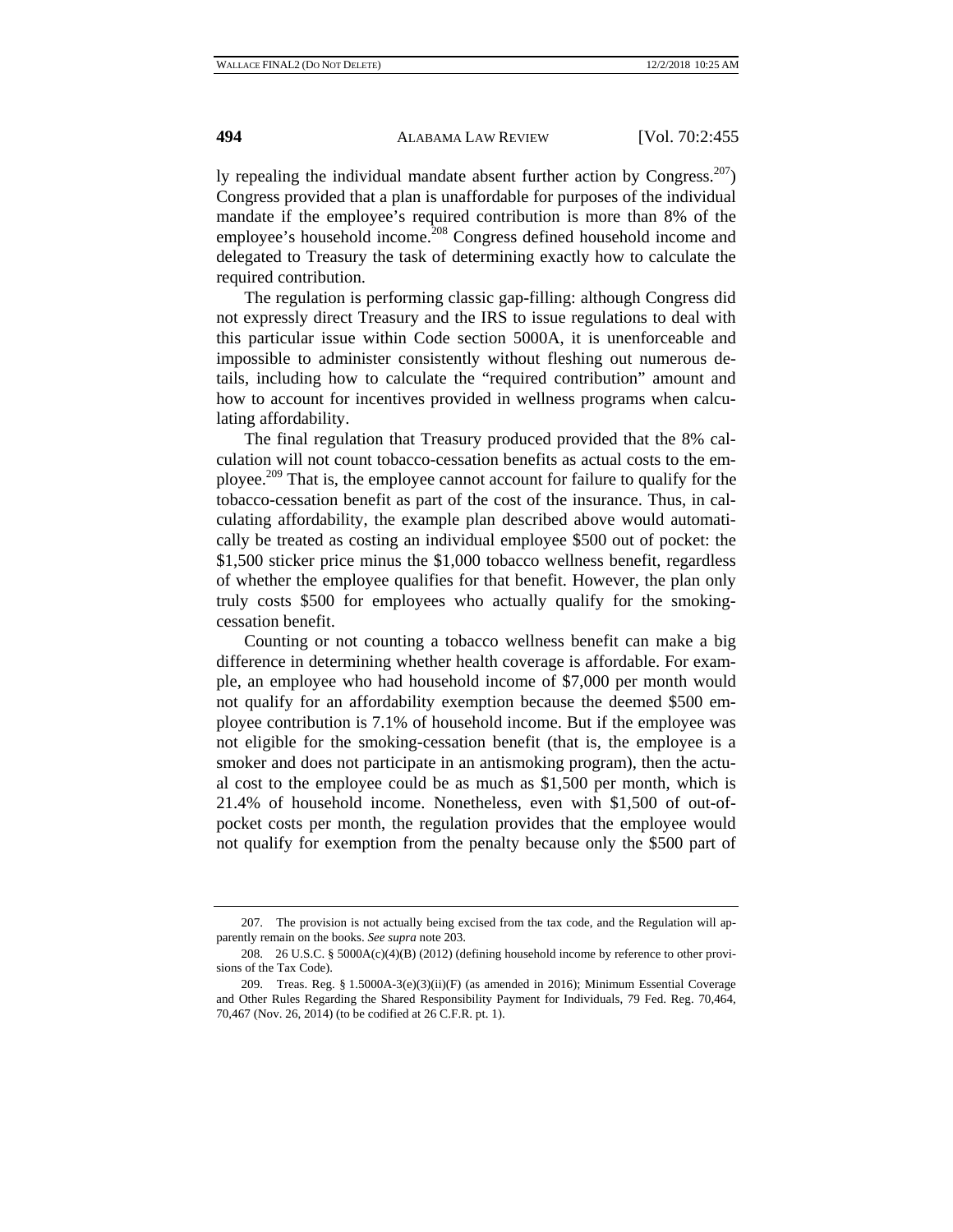the cost of the insurance (deemed the "unearned" benefit in the language of the regulation) counts for purposes of calculating the exemption.

The preamble to the final regulation as published (without centralized review) explains that the rationale for the ultimately adopted rule was connected to the ACA's healthcare goals: the rule is justified as "consistent with policies related to tobacco use reflected in the Affordable Care Act, such as allowing issuers to charge higher premiums based on tobacco use."<sup>210</sup> Treating all employees as qualifying for the smoking-cessation program regardless of the reality extends the individual mandate penalty to a group of low-income people who would otherwise be exempt from it. In so doing, it potentially creates incentives for those low-income people to accept and pay for health insurance, and then further to participate in the smoking-cessation program offered under their plan; otherwise, they either will be subject to the penalty or take on health insurance that may be truly unaffordable. But on the other hand, it may result in the affected population paying the penalty, since the insurance (without the smoking-cessation benefit) may cost more than the penalty, so they might feel they have no choice.

When this provision was proposed, it was not subjected to centralized review by OIRA, and Treasury did not undertake regulatory impact analysis, nor did it develop a statement of need for the proposed action or explore possible alternatives.<sup>211</sup> But what if the rule had gone through centralized review as an economically significant rule?

#### *1. Cost–Benefit Analysis*

For (nontax) "economically significant" regulations,<sup>212</sup> OIRA instructs that the drafting agency must evaluate the costs and benefits of the proposal and the leading alternative approaches, and thus, the agency must determine which options should be treated as the top alternatives. This analysis is very much focused on the effects of various alternative rules on private behavior. With the smoking-cessation regulation described above, there was no public discussion of these alternative manifestations of the rule before it was finalized.

If this approach were applied to consider alternatives with regard to how to treat smoking-cessation programs, there are six possibilities that could have been discussed:

<sup>210.</sup> Minimum Essential Coverage and Other Rules Regarding the Shared Responsibility Payment for Individuals, 79 Fed. Reg. at 70,467.

<sup>211.</sup> *See supra* note 55 and accompanying text.

<sup>212.</sup> *See supra* notes 51–52.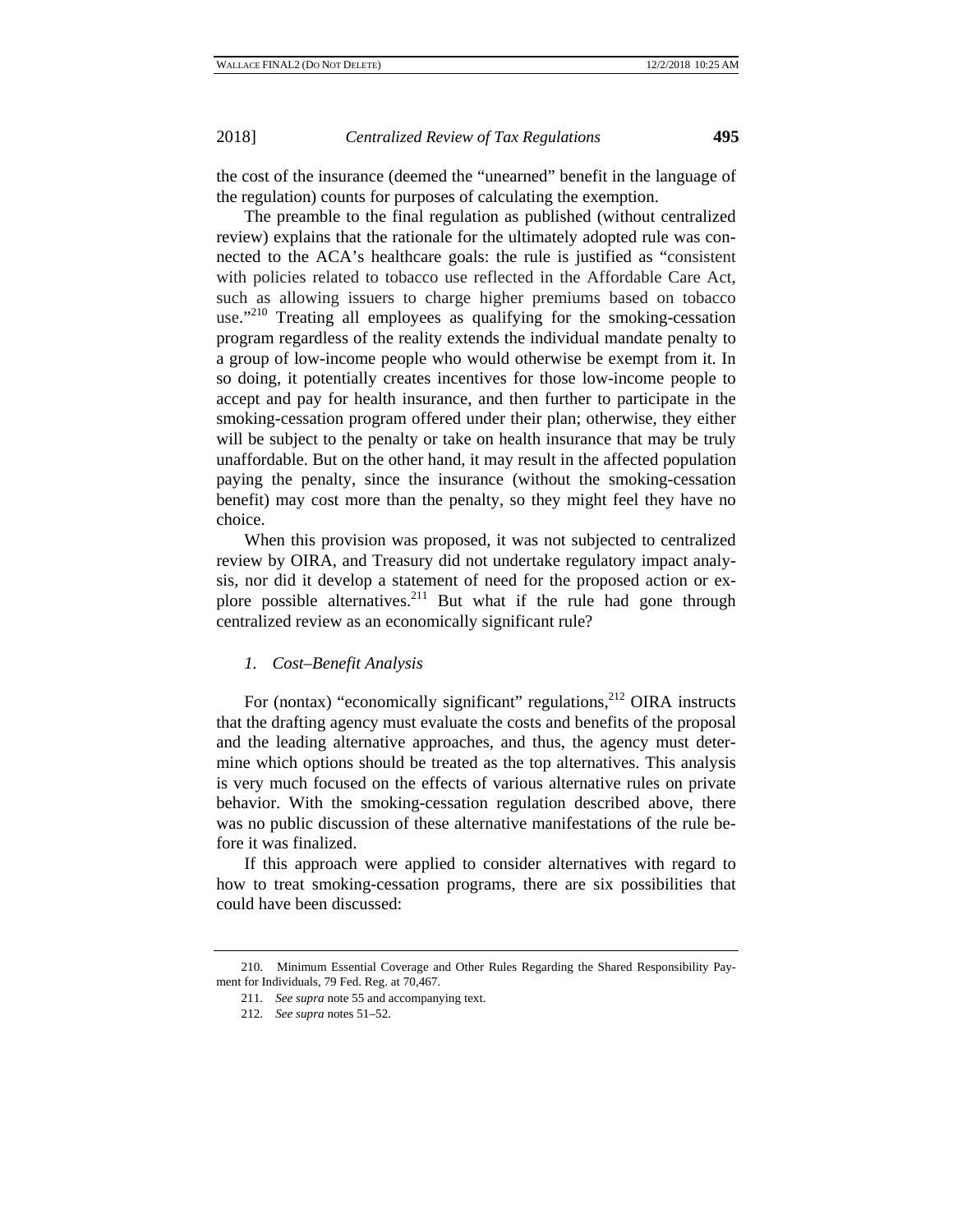- 1. The rule as proposed, counting such programs as "earned," while counting other wellness incentives as unearned;
- 2. Counting other wellness incentives as earned but counting smoking-cessation programs as unearned;
- 3. Counting all wellness incentives as earned;
- 4. Counting all wellness incentives as unearned;
- 5. Establishing some process to allow calculations to reflect the wellness incentives that a taxpayer actually qualified for, thus actually establishing whether a taxpayer's costs exceed the congressionally mandated affordability threshold; or
- 6. Considering whether there was some alternative regulatory or non-regulatory approach to further the goal of discouraging tobacco use, as encouraged by OIRA guidance (e.g., could some other anti-tobacco intervention be packaged with the communications related to compliance with the individual mandate?). $^{213}$

To carry out cost–benefit analysis of the proposal and alternatives, Treasury would first identify a baseline against which to measure costs and benefits. One approach—although there are alternatives—would be to assume a world in which there were a cost-free, perfect measurement of each employee's actual cost of healthcare coverage. Then, alternative proposals could be compared based on (1) expected degree of replication of the perfect measurement and (2) administrative and compliance costs.

Next, Treasury would outline the anticipated costs and benefits of each alternative. These might include the following:

- Compliance costs for taxpayers and their employers, for calculating whether coverage is affordable;
- Enforcement and error costs for the Service, for confirming whether taxpayers have accurately determined that they are exempt from the individual-mandate penalty;
- Costs or benefits resulting from changes in behavior, including whether deeming coverage affordable changes healthcare plan consumption or uptake of smoking-cessation programs resulting from including or not including the benefit in the affordability calculation; and
- Costs or benefits arising from whether and how the smokingcessation programs affect smoking behavior.

<sup>213.</sup> OIRA suggests considering different forms of communication, different default rules, and various other outside-the-box alternatives to the proposed regulation. *See supra* notes 64–66. Given the broader health care policy context, Treasury might have ruled out option 2 as running counter to Congress's desired policy to discourage smoking (by instead undermining the incentive effect of smokingcessation programs). Similarly, option 3 would seem to undermine the congressional goal of affordability by making plans appear to be less expensive than they actually are for many employees. That would have left the regulation as adopted, along with alternatives 4, 5, and 6.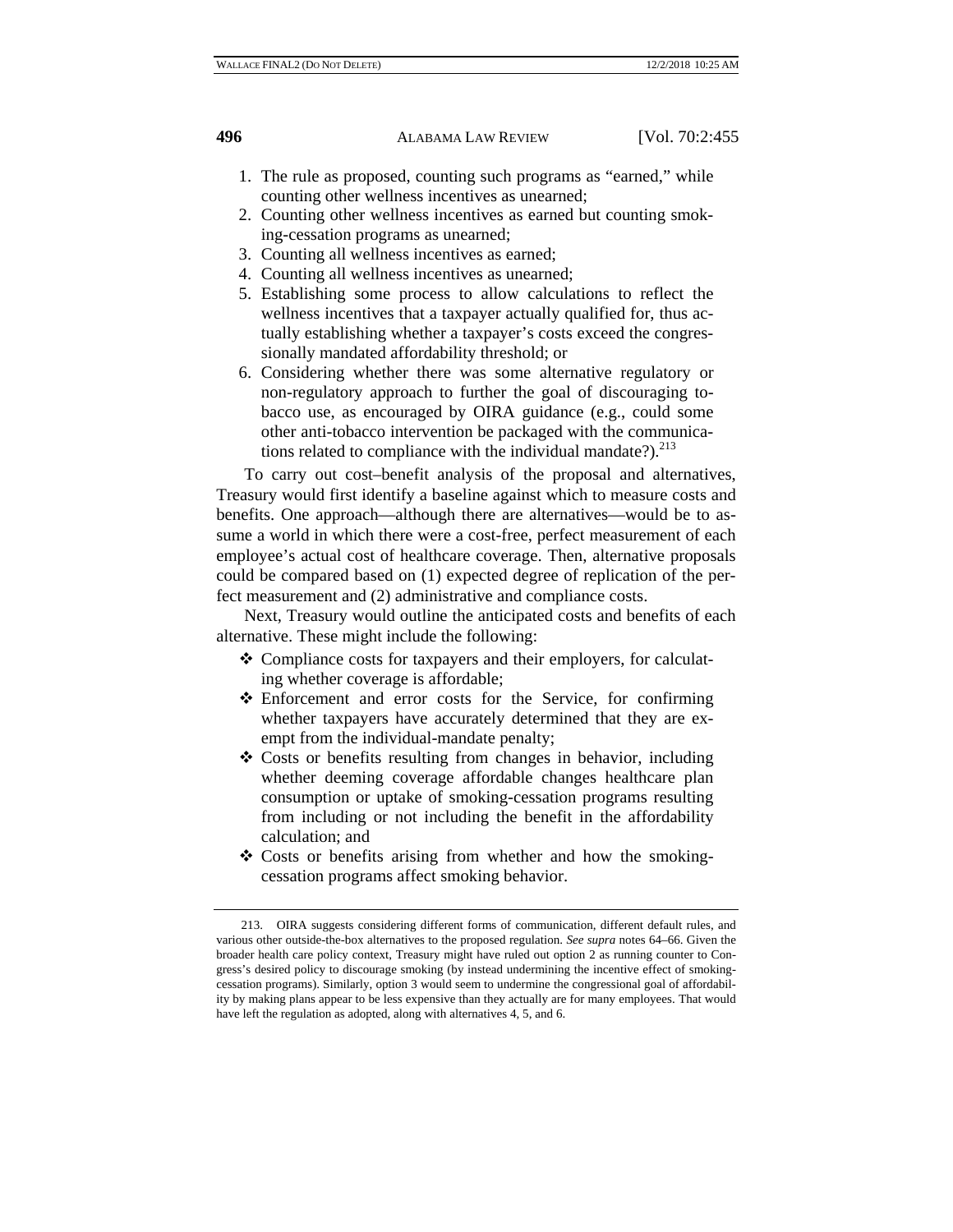Additional consideration might be given to collection of the individualmandate penalty.

With potential costs and benefits identified, Treasury would attempt to quantify and then monetize each consequence of each alternative regulation. This would require Treasury to determine the number of taxpayers whose behavior would potentially be affected by the regulation. This would not include taxpayers for whom health care coverage was expected to easily fall below the 8% affordability threshold whether or not wellness incentives are included (presumably higher income taxpayers), nor taxpayers whose coverage would not be affordable regardless of whether marginal incentives were included (presumably more low-income taxpayers or taxpayers with especially high employer health care costs). From the remaining universe of potentially affected taxpayers, Treasury would then estimate the number who might have an available wellness incentive, smoking-cessation incentive, or both; and then the number who were actually smokers. This would provide an idea of the universes of taxpayers who (a) could be affected in any way by how wellness-program incentives are included in the affordability calculation and (b) might have a smokingcessation benefit available, but who might not actually receive available smoking-cessation incentives and thus would be affected by a rule that treated the benefit as earned.

The analysis would then turn to quantifying the behavioral effects of the alternative rules—would one rule actually encourage greater participation in smoking-cessation programs, and what would be the anticipated effects of such participation? What would be the compliance costs of alternative rules, and how would compliance costs affect behavior? What alternative antismoking intervention might Treasury carry out in connection with administering the individual mandate, and would that be more effective (in terms of costs and/or behavior)?

Policymakers have devoted significant attention to quantifying behavioral responses and trade-offs applicable in other areas of regulatory policy.214 But this quantification is lacking with tax policy: tax scholars and economists working on optimal income taxation are grappling with these

<sup>214.</sup> *See* OIRA PRIMER, *supra* note 6, at 9 (suggesting that existing "revealed preference studies" are a useful source of information for quantifying the trade-offs involved in regulatory alternatives).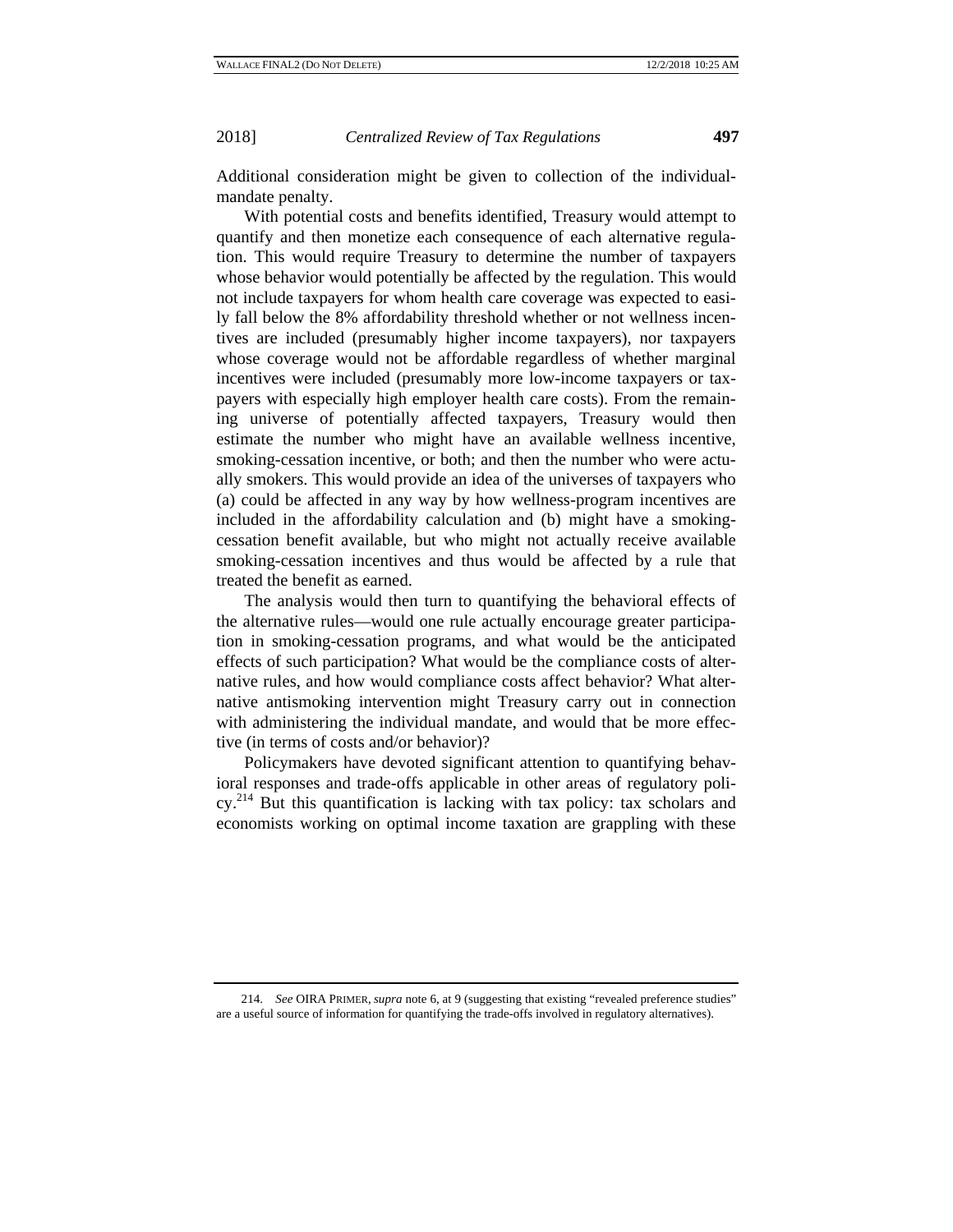issues, $^{215}$  and the behavioral trade-offs in response to tax rules remain subject to significant academic debates.<sup>216</sup>

Indeed, tax rules present particularly vexing analytical challenges for economists.<sup>217</sup> Raising revenue generally distorts behavior in undesired ways, and greater taxation generally results in exponentially greater distortionary costs, causing changes in behavior that "move the market away from the competitive equilibrium, thereby reducing social efficiency."<sup>218</sup> The relevant point of analysis for modeling behavioral responses is the taxpayers' marginal tax rates, which vary widely.<sup>219</sup> Among individuals, marginal rates vary based on family status, location (e.g., state and local income tax), type of income, and so on. For the corporate income tax, the basic distortions are of returns to labor (i.e., employee compensation), capital (i.e., investor returns), or in prices. $220$  Among business entities, marginal rates vary across lines of business, types of business investments, and location of investments, among other factors. $^{221}$ 

Problematically, these responses are not well understood in the real world.<sup>222</sup> Prior work on designing tax instruments has required making significant assumptions about these key questions of behavioral responses.<sup>223</sup> To take one example, scholars continue to rely on a study from 1985 that found between \$0.17 and \$0.56 of deadweight loss for each marginal dollar of revenue raised.<sup>224</sup> The study concluded that "a public project must pro-

<sup>215.</sup> *See* JOEL SLEMROD & CHRISTIAN GILLITZER, TAX SYSTEMS 182–83 (2014) (summarizing the empirical challenges involved in measuring behavioral effects of different tax instruments, and evaluating behavioral responses along multiple margins, e.g., work/leisure, avoidance, evasion, career choice, and so on); Alex Raskolnikov, *Accepting the Limits of Tax Law and Economics*, 98 CORNELL L. REV. 523, 528–35 (2013) (summarizing some recent progress in empirical work on behavioral responses to taxation and emphasizing the need for more of this research).

<sup>216.</sup> SLEMROD & GILLITZER, *supra* note 215, at 79.

<sup>217.</sup> Raskolnikov, *supra* note 215, at 526, 533–37 (detailing the particular challenges that tax law raises for economic analysis, describing "immense complexity, uncertainty, and value dependence" in theoretical tax models, and emphasizing, under the header "*Why What's Good for Environmental Law Isn't Good for Tax*," the challenge of inherent inefficiency in (most) taxation and the further complication of responses, including substitution, evasion, and avoidance).

<sup>218.</sup> JONATHAN GRUBER, PUBLIC FINANCE AND PUBLIC POLICY 589 (4th ed. 2013).

<sup>219.</sup> *See id.* at 608–11. And, actually, the best, although even more challenging, data point is probably each individual's perceived marginal tax rate.

<sup>220.</sup> *Id.* at 715–16.

<sup>221.</sup> SLEMROD & GILLITZER, *supra* note 215, at 182.

<sup>222.</sup> *See* Raskolnikov, *supra* note 215, at 533–37, 540–46.

<sup>223.</sup> *See, e.g.*, Lily L. Batchelder et al., *Efficiency and Tax Incentives: The Case for Refundable Tax Credits*, 59 STAN. L. REV. 23, 27 n.16 (2006) (arguing that tax incentives should be designed assuming "underlying price elasticities and behavior do not vary systematically across the income distribution" in the absence of evidence to the contrary).

<sup>224.</sup> Charles L. Ballard et al., *General Equilibrium Computations of the Marginal Welfare Costs of Taxes in the United States*, 75 AM. ECON. REV. 128, 128 (1985). *See* Joseph Bankman & Thomas Griffith, *Social Welfare and the Rate Structure: A New Look at Progressive Taxation*, 75 CALIF. L. REV. 1905, 1925 n.85 (1987); Gary S. Becker & Casey B. Mulligan, *Deadweight Costs and the Size of*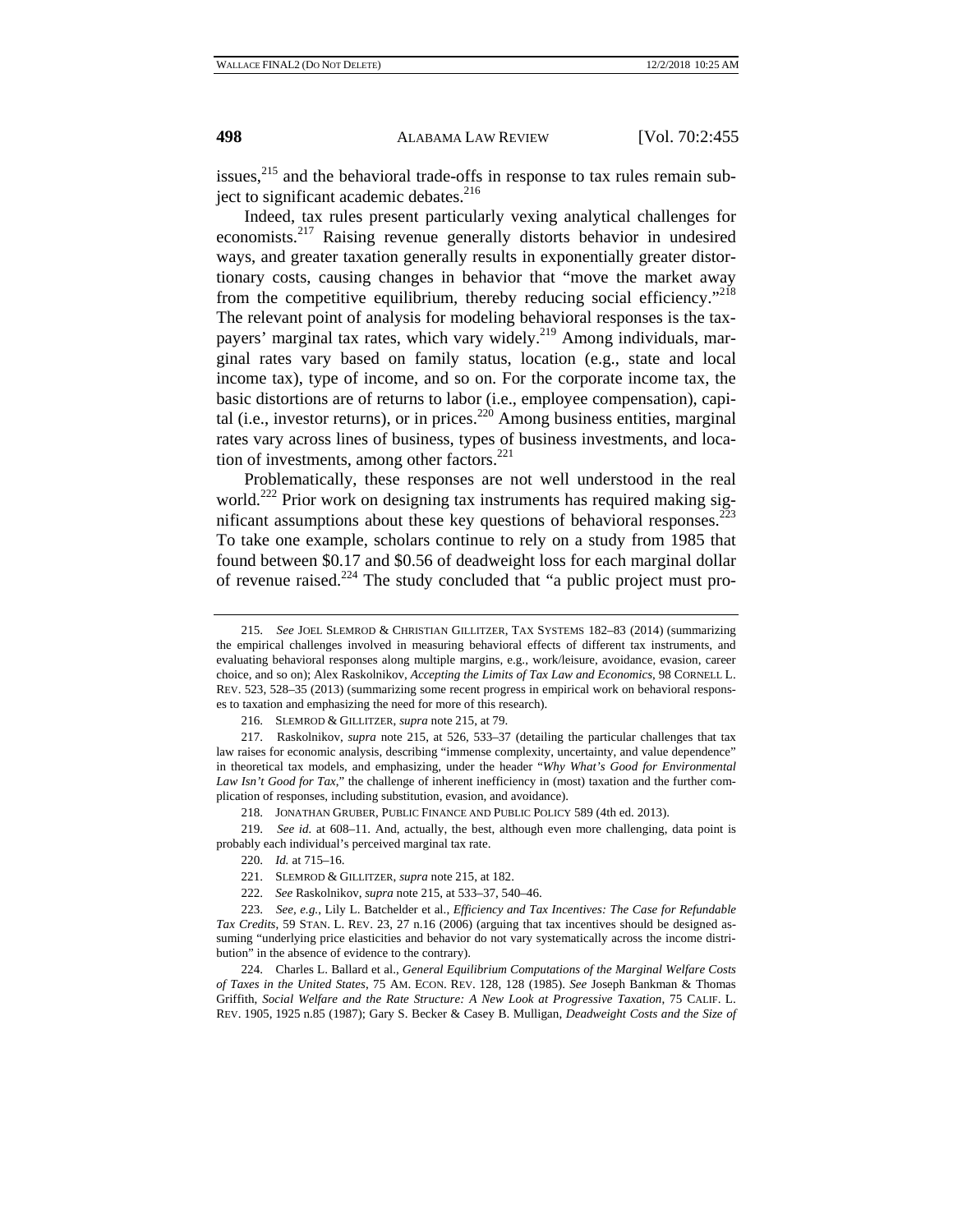### 2018] *Centralized Review of Tax Regulations* **499**

duce marginal benefits of more than \$1.17 per dollar of cost if it is to be welfare improving."<sup>225</sup> But this is an enormous range, and the study relied on significant assumptions that ought to be tested before moving to the real world. This is just one example, but it is a key piece of information for tax policy analysis—the uncertainty and lack of data would impair effective cost–benefit analysis.

Thus, the size and even the direction of some tax-induced distortions remains unclear, and even if empirical work provides greater insights on taxpayer elasticities, the analysis remains complex and dynamic.<sup>226</sup> Policymakers have developed various methods for addressing some of these issues for purposes of revenue estimates.<sup>227</sup> But revenue-estimate models are far less complex than models that attempt to integrate efficiency costs: revenue estimates involve determining the extent to which taxpayers will engage in the taxed behavior; whether those who are not taxed are able to do so through illegal evasion or legal avoidance does not matter to revenue estimators, nor does the cost of evasion or avoidance activities. But to estimate the social costs more broadly for purposes of cost–benefit analysis and to model behavioral responses accurately, much more information about the types of responses and costs of responses is necessary.

Cost–benefit analysis thus offers alluring possibilities for integrating the social costs and benefits of tax policy changes into the regulatory process: as a proven analytical method, cost–benefit analysis could provide insights on private allocative effects of tax regulations. But cost–benefit analysis is not plug-and-play, so realizing benefits from cost–benefit analysis will in many instances further empirical research to quantify and monetize how tax policies affect behavior. This research may have been started in other contexts and can build on the tools used for revenue estimates, but this leaves significant work to be done before cost–benefit analysis can play a reliable role in developing tax regulations.

*Government*, 46 J.L. & ECON. 293, 317 n.56, 329 n.86 (2003); Brian Galle, *Carrots, Sticks, and Salience*, 67 TAX L. REV. 53, 72 n.102 (2013); Zachary Liscow, Note, *Reducing Inequality on the Cheap: When Legal Rule Design Should Incorporate Equity as Well as Efficiency*, 123 YALE L.J. 2478, 2482 (2014) (describing the Ballard et al. study as "[t]he most-cited economics article estimating the efficiency costs of taxation").

<sup>225.</sup> Ballard et al., *supra* note 224, at 128.

<sup>226.</sup> SLEMROD & GILLITZER, *supra* note 215, at 88–91.

<sup>227.</sup> The Department of the Treasury, the Joint Committee on Taxation, and various thinktanks have developed microsimulation models based on actual tax returns that capture behavioral responses at least as to tax return positions. *See, e.g.*, *The Tax Policy Center Microsimulation Model*, URBAN INSTITUTE, https://www.urban.org/research/data-methods/data-analysis/quantitative-data-analysis/micro simulation/tax-policy-center-microsimulation-model (last visited Oct. 3, 2018).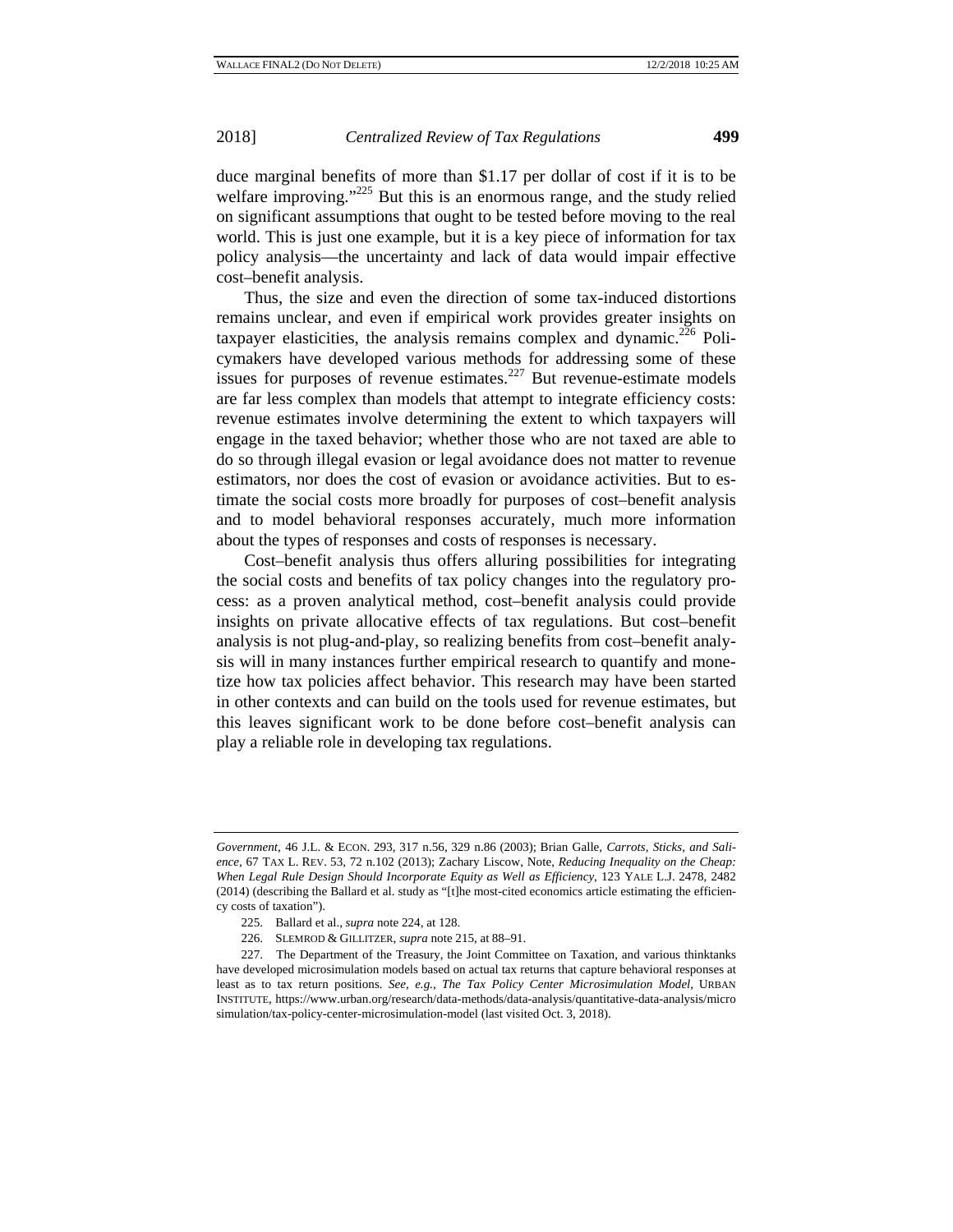#### *2. Distributional Analysis*

OMB has generally neglected distributional consequences of regulations,  $228$  but scholars have been skeptical of this blind spot in regulatory analysis: OIRA is seen as "disclaim[ing] any responsibility for developing protocols that agencies could use to determine the distributional impacts of a particular regulation," which "sends a clear message that consideration of distributional consequences is a peripheral concern at best. Regulatory agencies have gotten that message and, in general, pay little attention to distribution."<sup>229</sup> OIRA seems especially keen on ignoring distributional effects of taxes in that it directs agencies to disregard transfer payments in analysis of the effects of regulations.<sup>230</sup>

Still, some scholars have argued that distributional analysis has an important role to play in the regulatory process even outside of tax.<sup>231</sup> Other scholars argue that distributional analysis is unfeasible.<sup>232</sup> Steve Croley's volume defending the administrative state and regulatory processes as generally up to the task of producing "socially beneficial regulation" is instructive on the challenges involved in confronting distributional issues.<sup>233</sup> He notes that from "purely a distributive point of view, reallocation of social resources may be desirable even if a regulatory initiative's benefits are outweighed by its cost."<sup>234</sup> The desirability of alternative distributional outcomes, he argues, hinges on establishing a desired distribution against which the expected distributional outcomes of competing policy alternatives can be measured.<sup>235</sup> But even if policymakers could agree on the baseline for the argument, there are measurement problems: how can you determine what distribution is desirable and whether it has been achieved? $2^{236}$  In other policymaking contexts aside from tax, disregarding distribution is justified by the belief that it is appropriate to rely on the tax

<sup>228.</sup> *See supra* notes 73–76 and accompanying text.

<sup>229.</sup> Bagley & Revesz, *supra* note 5, at 1326.

<sup>230.</sup> *See* OIRA PRIMER, *supra* note 6, at 8 (explaining that OIRA's guidance to agencies includes a stylized example of a Pigouvian tax, specifying that "taxes paid . . . by [a] firm to the government are a transfer and have no effect on the net benefits of the regulation"); *supra* note 196 and accompanying text.

<sup>231.</sup> *E.g.*, Bagley & Revesz, *supra* note 5, at 1324–29.

<sup>232.</sup> *See id.* at 1325 n.391, 1326–27; David A. Weisbach, *Distributionally Weighted Cost– Benefit Analysis: Welfare Economics Meets Organizational Design*, 7 J. LEGAL ANALYSIS 151, 154–58 (2015).

<sup>233.</sup> STEVEN P. CROLEY, REGULATION AND PUBLIC INTERESTS: THE POSSIBILITY OF GOOD REGULATORY GOVERNMENT 254 (2008).

<sup>234.</sup> *Id.*

<sup>235.</sup> *Id.* (describing the need for a "normative distributive baseline").

<sup>236.</sup> *See* Cass R. Sunstein, *The Limits of Quantification*, 102 CALIF. L. REV. 1369, 1380 (2014) (explaining that Executive Order 13,563 recognizes that some benefits and burdens are "difficult or impossible to quantify, including equity, human dignity, fairness, and distributive impacts").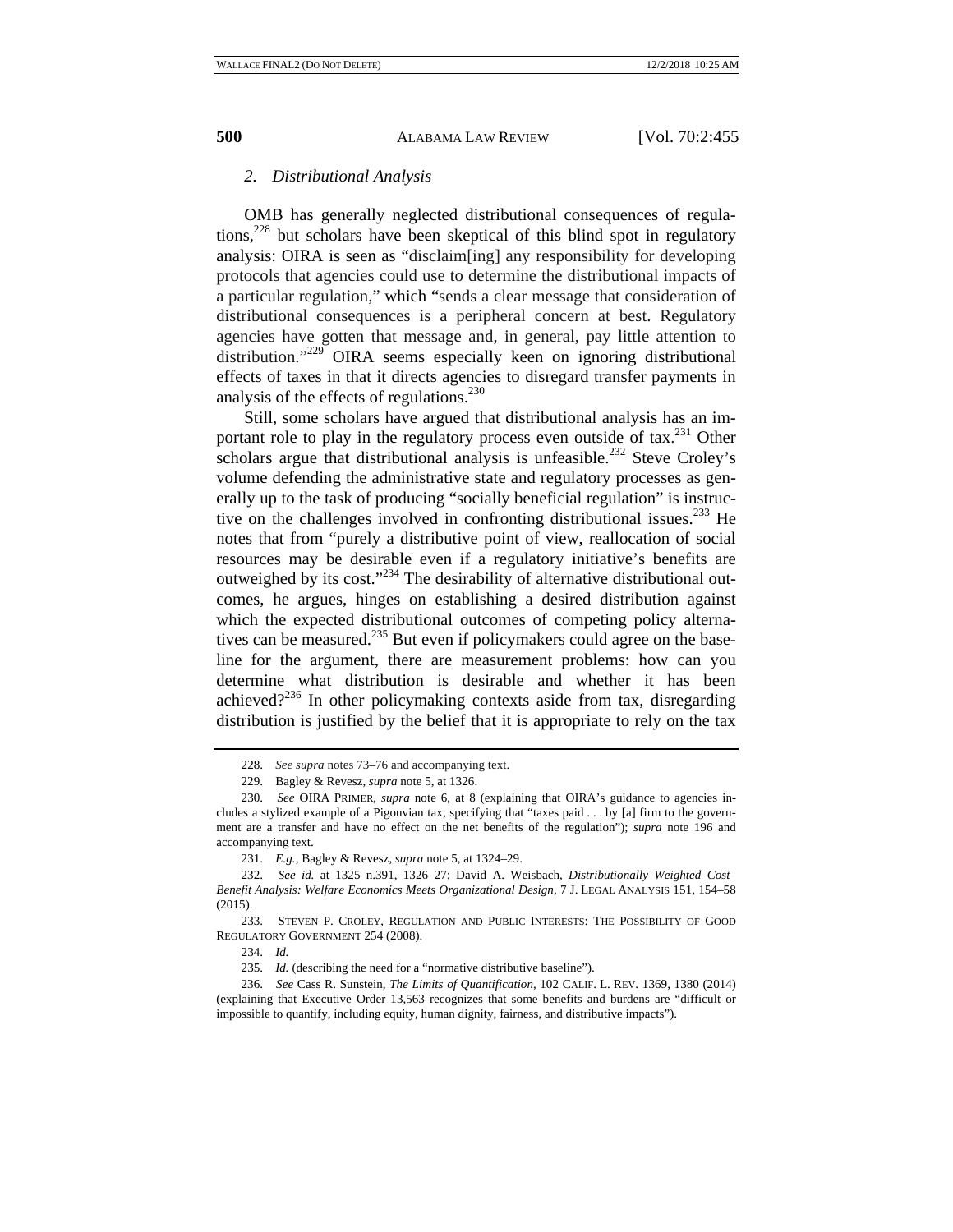system to deal with redistribution—most notably, Louis Kaplow and Steven Shavell advocate that policymakers could avoid dealing with the distributive effects of nontax policies because any such effects should be corrected through the income tax.<sup>237</sup> But that justification does not work for  $\mu$  tax-policy analysis and the distributional function of tax regulations.<sup>238</sup>

Because distributional effects are so central to tax policy, it is desirable to consider those effects in regulatory tax policy. If we were to treat the tax system as the tool for redistribution, it is all the more important that analysis of tax regulations includes consideration of distributional effects. There is already institutional competence and capacity for such analysis in the Executive Branch (and also in the Legislative Branch). Distributional analysis of the tax system and of changes and proposed changes to the tax code are produced by the Service's Statistics of Income division,<sup>239</sup> Treasury's Office of Tax Analysis, $240$  the Joint Committee on Taxation, $241$  and the Congressional Budget Office.<sup>242</sup> Each organization uses microsimulation models based on previously filed tax returns (provided each year by the Service), and each carries out distributional analysis slightly differently (there are ongoing debates about which of several alternative approaches to key issues are preferable). The results are similar: distribution is analyzed by reference to some measure of pretax income, dividing individual taxpayers into income-band ranges (e.g., less than \$10,000, \$10,000–\$20,000,

<sup>237.</sup> Louis Kaplow & Steven Shavell, *Why the Legal System is Less Efficient than the Income Tax in Redistributing Income*, 23 J. LEGAL STUD. 667, 667 (1994); Louis Kaplow & Steven Shavell, *Fairness Versus Welfare*, 114 HARV. L. REV. 961, 994 n.64 (2001) ("[T]here may be no need separately to identify the redistributive effects of legal rules, especially of particular rules, because general data on the distribution of income and measures of the standard of living will tend to capture the aggregate of distributive effects from all sources.").

<sup>238.</sup> *See* Richard Revesz, *Regulation and Distribution*, 93 N.Y.U. L. REV. \_\_ (forthcoming 2018).

<sup>239.</sup> *See SOI Tax Stats - Individual Statistical Tables by Size of Adjusted Gross Income*, INTER-NAL REVENUE SERV., https://www.irs.gov/statistics/soi-tax-stats-individual-statistical-tables-by-size-ofadjusted-gross-income (last visited Oct. 3, 2018).

<sup>240.</sup> JULIE-ANNE CRONIN, OFFICE OF TAX ANALYSIS, U.S. DEP'T OF THE TREASURY, OTA PAPER 85, U.S. TREASURY DISTRIBUTIONAL ANALYSIS METHODOLOGY (1999), https://www.treasury .gov/resource-center/tax-analysis/Documents/WP-85.pdf; OFFICE OF TAX ANALYSIS, U.S. DEP'T OF THE TREASURY, TREASURY'S DISTRIBUTION METHODOLOGY AND RESULTS (2015), https://www.treas ury.gov/resource-center/tax-policy/tax-analysis/Documents/Summary-of-Treasurys-Distribution-Analys is.pdf.

<sup>241.</sup> STAFF OF J. COMM. ON TAXATION, 103D CONG., METHODOLOGY AND ISSUES IN MEASURING CHANGES IN THE DISTRIBUTION OF TAX BURDENS (J. Comm. Print 1993) [hereinafter JCT METHODOLOGY], https://www.jct.gov/publications.html?func=startdown&id=4471. The same microsimulation models that are used—by the government and thinktanks—for revenue estimates can produce distributional estimates, setting aside social costs. *See supra* note 227.

<sup>242.</sup> *E.g.*, CONG. BUDGET OFFICE, 115TH CONG., THE DISTRIBUTION OF HOUSEHOLD INCOME, 2014 (2018) [hereinafter DISTRIBUTION OF HOUSEHOLD INCOME], https://www.cbo.gov/system/files ?file=115th-congress-2017-2018/reports/53597-distribution-household-income-2014.pdf.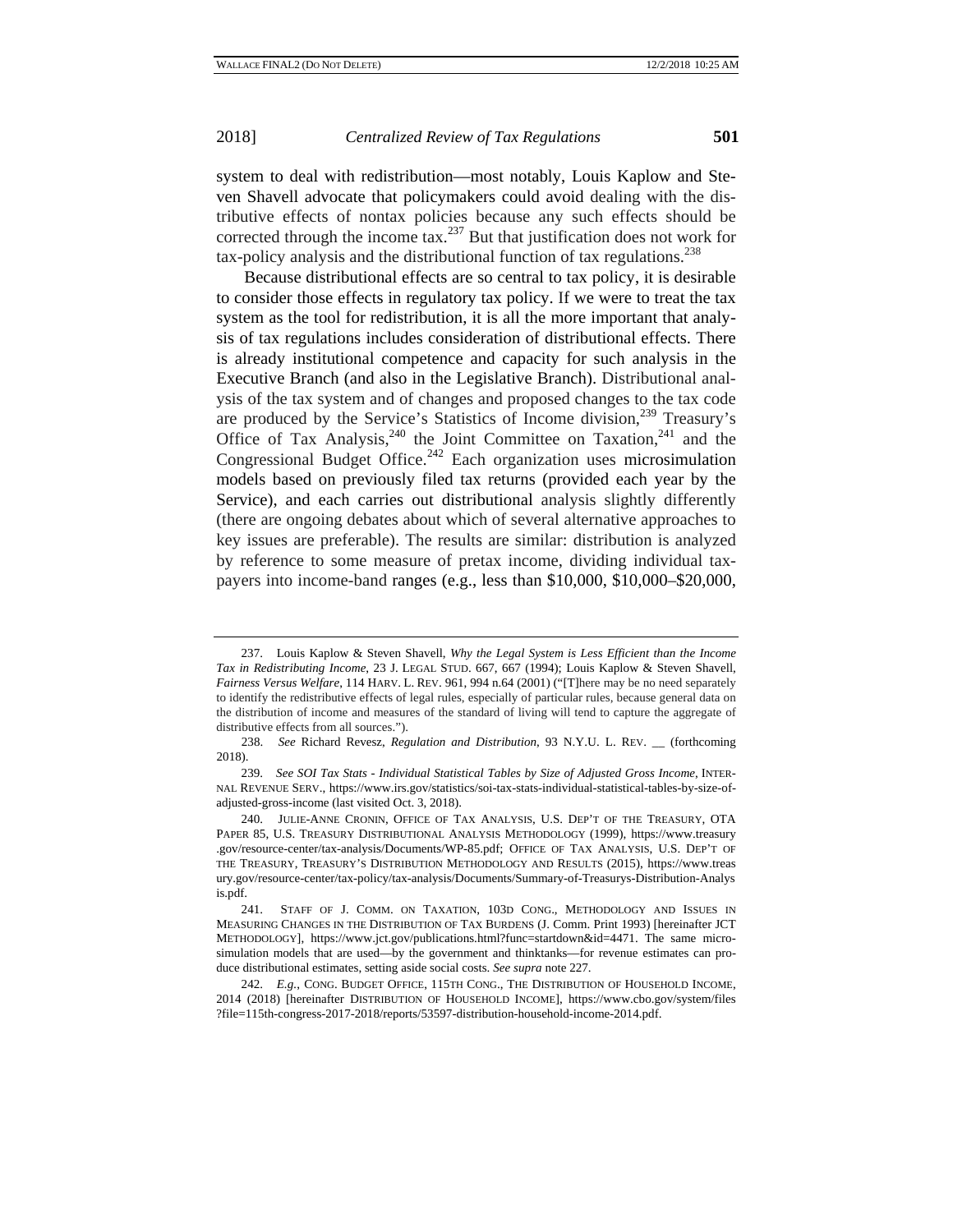and so on),<sup>243</sup> or into equal-sized groups (e.g., deciles<sup>244</sup> or quintiles<sup>245</sup>). This sort of analysis is useful—it reveals how income is spread across the population, how the tax burden is spread across the population, and how specific proposals alter that distribution.

But there are significant limitations to this analysis currently. The standard distributional analysis does not involve more nuanced distinctions based on characteristics other than income (for example, race, gender, health status, or education level).<sup>246</sup> For example, although the Service collects data on industries from corporate taxpayers and partnership filers, it has not used previously this data for cross-sector distributional comparisons of individual taxpayers.<sup>247</sup>

Distributional analysis of the pass-through rule might show that different alternative formulations make the rule significantly more or less regressive. Because Congress mandated that the deduction must phase out for certain types of businesses, the way that those businesses are defined can mean that many more (or fewer) high-income people will be able to make use of the deduction. This seems like a very important consideration in formulating the regulations. Similarly, distributional analysis of the smoking-cessation rule might have revealed that the rule was either beneficial or harmful for low-income people—it is hard to know without attempting the analysis, but either way, the information would have been a relevant consideration to balance against the potential benefits of discouraging smoking. On the other hand, assessing the distributional effects of the smokingcessation rule primarily has to do with how the rule shapes private behavior—does it make less people buy health insurance, or does it make more people actually take part in smoking-cessation programs? Answering this question seems beyond the existing competencies developed to analyze distributional effects of collecting revenue.

For rules like the pass-through regulation, the existing models could potentially be useful, particularly if used along with other data that revealed

<sup>243.</sup> JCT METHODOLOGY, *supra* note 241, at 17.

<sup>244.</sup> *See, e.g.*, OFFICE OF TAX ANALYSIS, U.S. DEP'T OF THE TREASURY, DISTRIBUTION OF FAMILIES, CASH INCOME, AND FEDERAL TAXES UNDER 2019 CURRENT LAW (2018), https://www.trea sury.gov/resource-center/tax-policy/tax-analysis/Documents/Distribution-of-Tax-Burd en-Current-Law-2019.pdf.

<sup>245.</sup> *E.g.*, DISTRIBUTION OF HOUSEHOLD INCOME, *supra* note 242, at 19.

<sup>246.</sup> The IRS can append some additional background information to the tax return data that is used to analyze distribution, including age and "other demographic and economic data." CRONIN, *supra* note 240, at 13.

<sup>247.</sup> *See SOI Tax Stats - Corporation Data by Sector or Industry*, INTERNAL REVENUE SERV., https://www.irs.gov/statistics/soi-tax-stats-corporation-data-by-sector-or-industry (last visited Oct. 3, 2018); *SOI Tax Stats - Partnership Statistics by Sector or Industry*, INTERNAL REVENUE SERV., https://www.irs.gov/statistics/soi-tax-stats-partnership-statistics-by-sector-or-industry (last visited Oct. 3, 2018).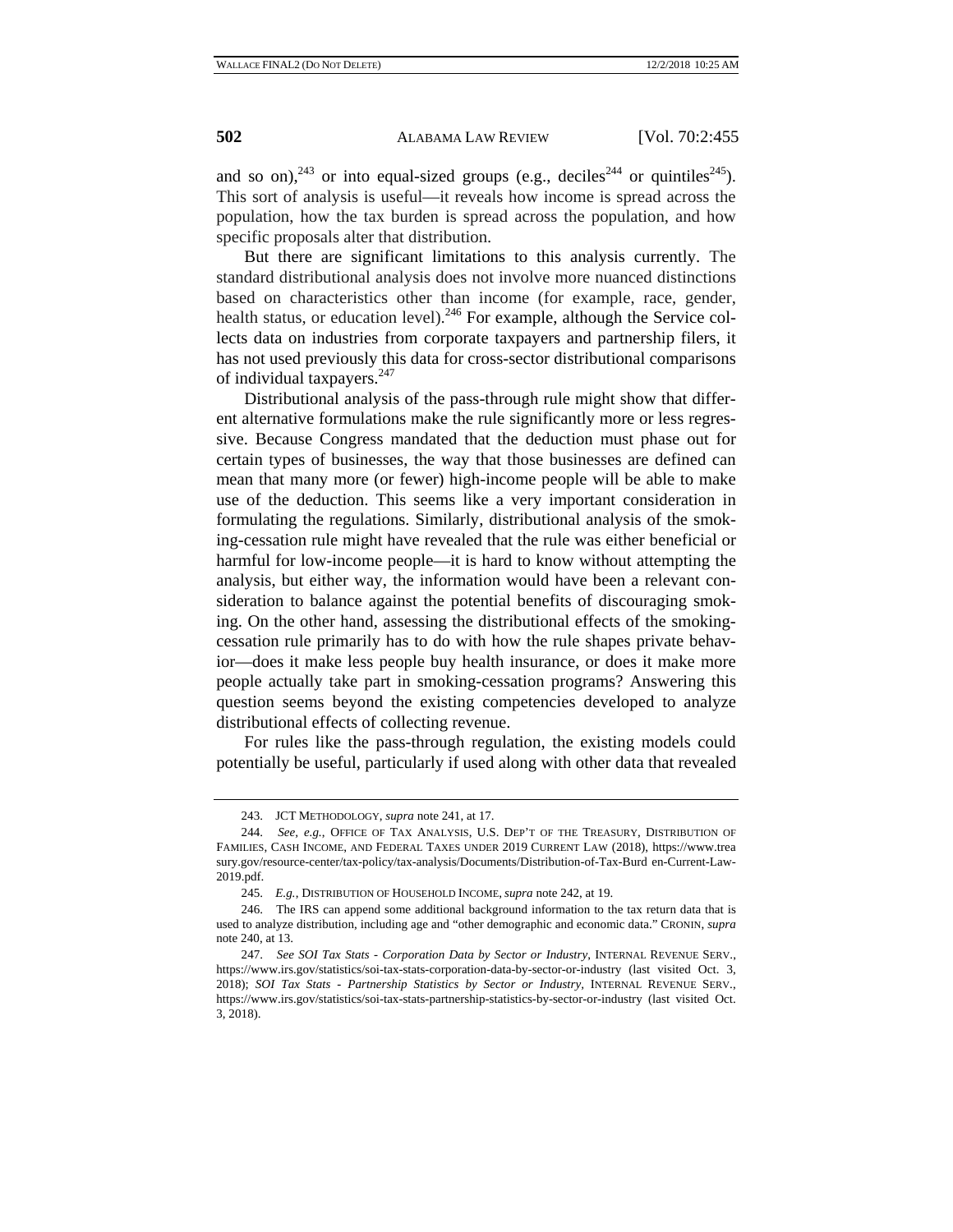income characteristics of the affected population—although all of this begs further work by economists.

### *C. Ossification vs. Interagency Deliberation*

A common concern regarding centralized review in general and centralized review of tax regulations specifically is ossification.<sup>248</sup> There are several manifestations of ossification: when each proposed rule requires more time and energy, it leads to delays in commencing regulatory projects, delays in completing projects, failure to take up projects, failure to review and amend existing regulations, and in attempts to make up for these delays and failures, redirecting of agency resources to regulationwriting instead of other priorities.<sup>249</sup> This concern is a pointed one in the tax context, where there is a significant backlog of regulations to-beproposed<sup>250</sup> and where there is wide recognition of the need for additional and faster guidance in order to facilitate tax compliance.<sup>251</sup>

For economically significant regulations, the regulatory impact analysis prepared by the drafting agency is provided to OIRA and fed into an interagency review process.<sup>252</sup> This process allows experts from across different departments to weigh in on a proposed regulation and to help calibrate the regulation with the President's priorities based on their close understandings of technical issues. Cass Sunstein, the recent former head of OIRA, portrayed OIRA as a "conveyer and a convener," acting as the central hub in the interagency review process, its primary and most important function.<sup>253</sup> Scholars have commended interagency review as a means of applying appropriate expertise to policy challenges, eliciting useful information from within the government, and coordinating agency functions that might otherwise coincide or conflict.<sup>254</sup> Additionally, the interagency process al-

- 252. *See supra* notes 80–86 (describing the interagency review process).
- 253. Sunstein, *supra* note 35, at 1841.
- 254. Jody Freeman & Jim Rossi, *Agency Coordination in Shared Regulatory Space*, 125 HARV.
- L. REV. 1131, 1184 (2012). Freeman and Rossi's assessment is that the President (and by extension

<sup>248.</sup> Richard J. Pierce, Jr., *Which Institution Should Determine Whether an Agency's Explanation of a Tax Decision is Adequate?: A Response to Steve Johnson*, 64 DUKE L.J. ONLINE 1, 4–5 (2014). A common reaction from tax practitioners and policy analysts to the prospect of OMB review of tax regulations has been concern about delays (ossification). *See, e.g.*, Naomi Jagoda, *Conservatives Push for New Check on IRS Rules*, THE HILL (Mar. 6, 2018, 6:00 AM), http://thehill.com/regulation/finance/ 376852-conservatives-push-for-new-check-on-irs-rules (quoting one tax practitioner asking, "Why would you slow the process down?").

<sup>249.</sup> Pierce, *supra* note 248, at 4–5.

<sup>250.</sup> *See generally* DEP'T OF THE TREASURY, 2017–2018 PRIORITY GUIDANCE PLAN (2017), https://www.irs.gov/pub/irs-utl/2017-2018\_pgp\_initial.pdf (listing, before the enactment of the 2017 Tax Act, dozens of incomplete and unstarted regulatory projects).

<sup>251.</sup> Coder, *supra* note 178, at 868–69, 872.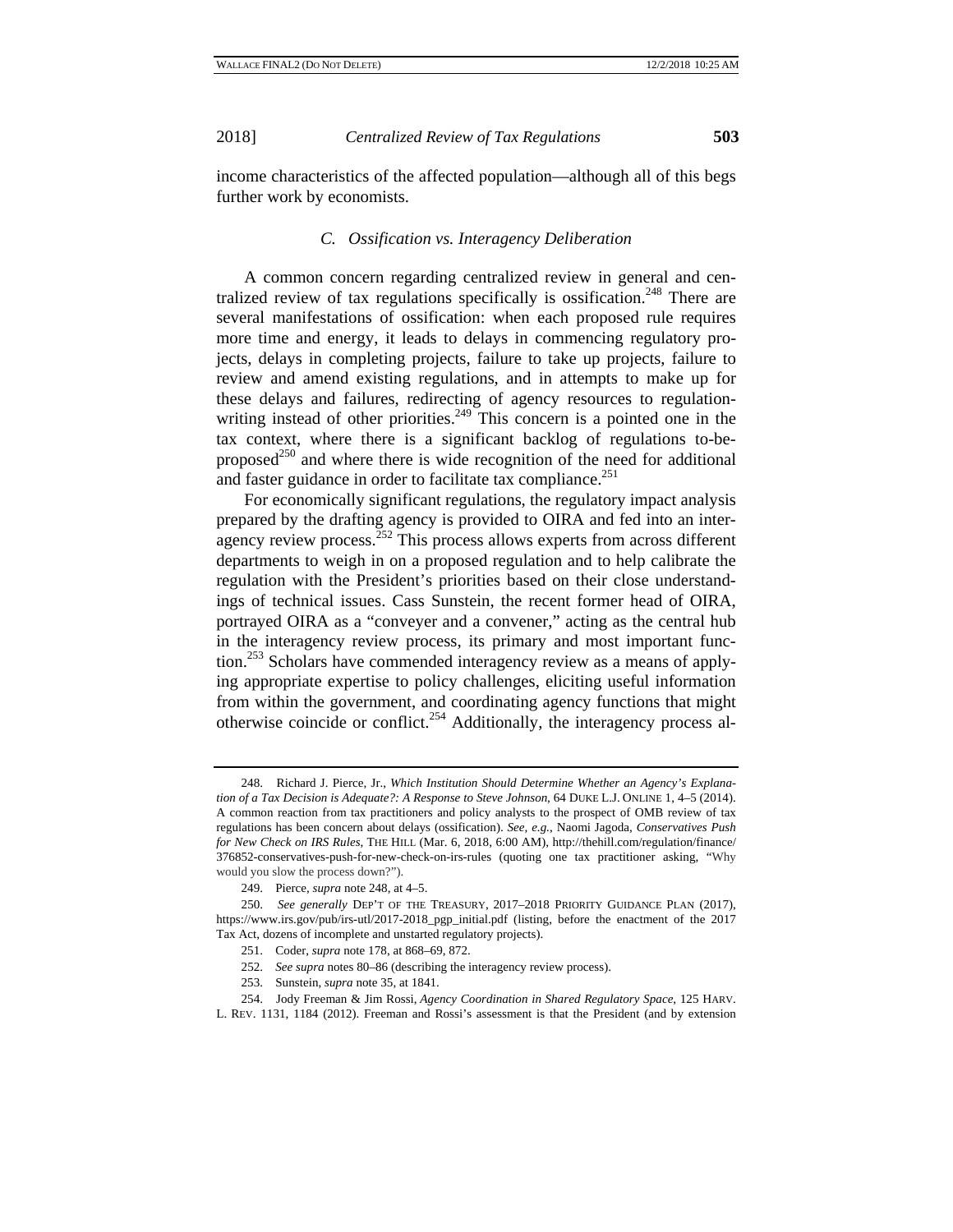lows an Administration to coordinate policies across departments and agencies.<sup>255</sup>

Despite these sorts of potential benefits, could centralized review on its own nonetheless cause unacceptable ossification, particularly if producing quantified cost–benefit analysis of tax regulations is challenging? This is not simply a question of slow versus fast—there are potential benefits flowing from the slower process. Ryan Bubb has credited the "creative tension" between staff and OIRA for producing "more and better information and analysis for regulatory decisionmaking."256 Would a similar dynamic emerge in tax policymaking? And what is there to do in the short- to medium-term when we expect that data will continue to be lacking?

For example, the interagency process could have been enormously valuable for the smoking-cessation regulation. OIRA would have circulated the proposed regulation and accompanying analysis to other relevant agencies, including perhaps HHS, the Department of Labor, and the Food and Drug Administration. Each might weigh in with suggestions on the rule or refinements on the analysis. Most obviously, experts in these other agencies have greater experience and familiarity than Treasury with empirical studies on antismoking interventions. Invoking empirical work could have informed quantitative cost–benefit analysis of the proposed rule, allowing Treasury to use its own expertise in estimating costs of compliance in comparison with the anticipated benefits of the rule (if any), including the potentiality that the rule would have unexpected effects, such as reducing access to healthcare. In an ideal version of interagency review, the shared information might inform an alternative plan to realize some further benefits in smoking-cessation programs with lower costs.

One challenge is that OIRA has not traditionally had any tax expertise, and overseeing tax regulations would require hiring new staff or redirecting existing staff to take responsibility for tax.<sup>257</sup> This concern has historic valence as well—the 1983 memorandum was motivated in part by a desire on the part of OIRA personnel to avoid being overwhelmed by tax regulations, with which no one was particularly interested in dealing.<sup>258</sup> In such a small

OIRA) is "uniquely positioned and motivated to manage the problems of shared regulatory space and that coordination tools afford him the chance to put his stamp on policy." *Id.* at 1210.

<sup>255.</sup> *See, e.g.*, Rachel E. Barkow, *Insulating Agencies: Avoiding Capture Through Institutional Design*, 89 TEX. L. REV. 15, 31 (2010).

<sup>256.</sup> Bubb, *supra* note 37, at 51 (citing Ryan Bubb & Patrick L. Warren, *Optimal Agency Bias and Regulatory Review*, 43 J. LEGAL STUD. 95, 128 (2014)).

<sup>257.</sup> *See* GAO REPORT, *supra* note 9, at 26 ("[Current OIRA staff] said that historically OMB had lacked staff expertise on tax policy.").

<sup>258.</sup> This was relayed to this author orally by a former OIRA official, and echoes the concerns of current staff as reported to the GAO, *id.*, and as relayed to this author in informal conversations. *See id.*  ("[H]istorically OMB had lacked staff expertise on tax policy.").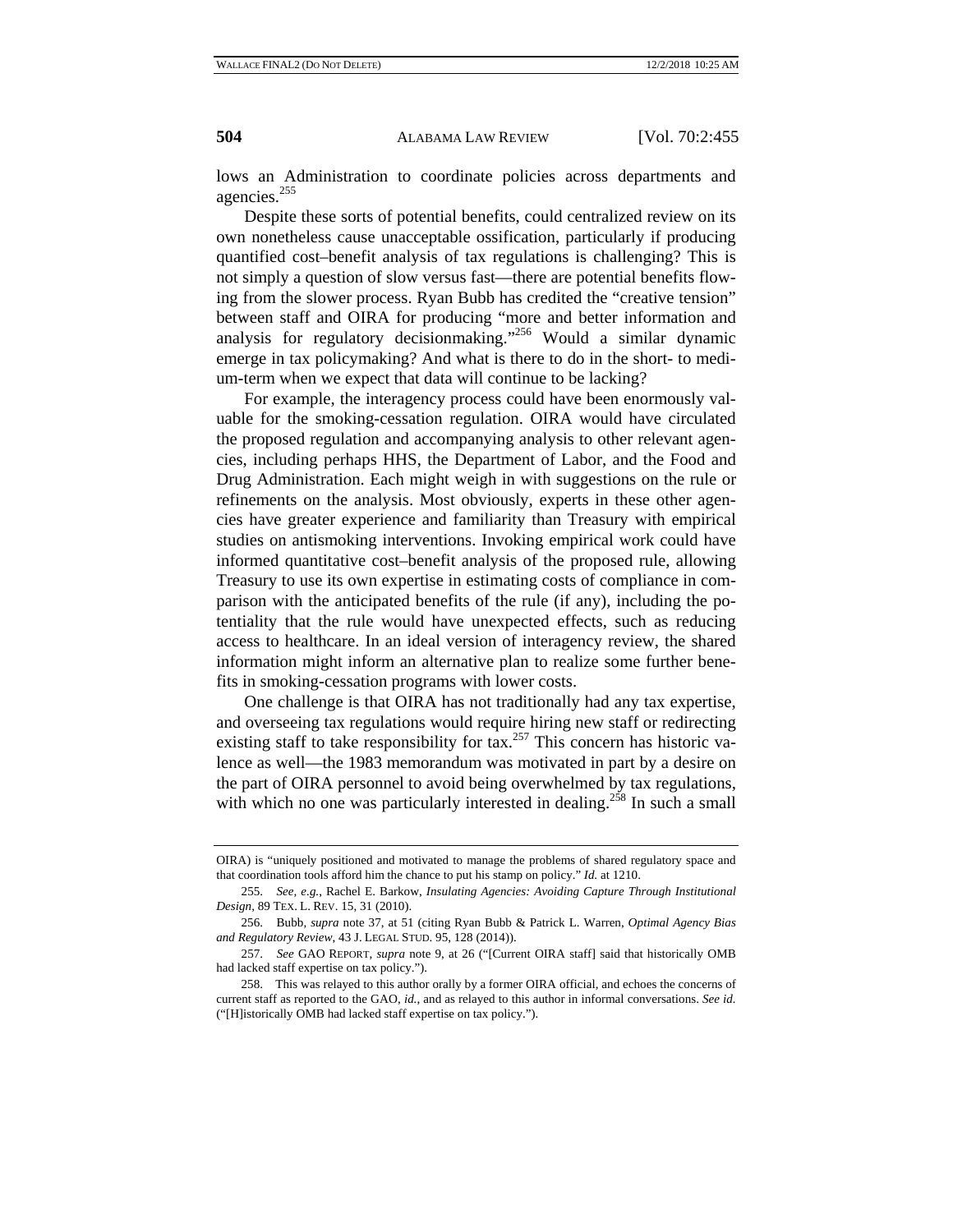office (OIRA has just fifty full-time staff members),  $259$  the sheer volume of tax regulations presents a significant burden that would detract from oversight of regulations in other important policy areas. In contrast, the IRS Chief Counsel "supervises approximately 1,400 attorneys."260 Recent news reports have indicated that, following the enactment of the 2017 Tax Act, OIRA has sought to hire tax experts,<sup>261</sup> including hiring a leading tax and administrative law scholar as an advisor.<sup>262</sup>

Tax regulations have generally been shielded from one of the primary culprits of ossification that arises in other contexts: Pre-enforcement judicial review of proposed rules. Such review can make the regulatory process move very slowly, but—in accordance with the Tax Anti-Injunction  $Act^{263}$ and the Declaratory Judgment  $Act^{264}$ —pre-enforcement review of tax regulations is off limits.<sup>265</sup> Some scholars have pressed the argument that courts should accept that pre-enforcement review of tax regulations is permissible under the Tax Anti-Injunction Act.<sup>266</sup> Others have suggested that judicial review and centralized review should be complementary.<sup>267</sup> Under that analysis, increased OIRA review is justified, in part, because parties have less access to judicial review.<sup>268</sup> Conveniently, this either/or approach would obviate some of the concerns regarding ossification: while tax rule-

261. Cheryl Bolen & Allyson Versprille, *OMB Hires Tax Experts as It Negotiates Rules Review With Treasury*, BLOOMBERG DAILY TAX REPORT (Mar. 30, 2018), https://www.bna.com/omb-hires-taxn57982090700/.

262. *Prof. Hickman Named Special Advisor to OIRA*, UNIV. OF MINN. LAW SCHOOL (Apr. 18, 2018), https://www.law.umn.edu/news/2018-04-18-prof-hickman-named-special-adviser-oira.

263. 26 U.S.C. § 7421(a) (2012) ("[N]o suit for the purpose of restraining the assessment or collection of any tax shall be maintained in any court by any person, whether or not such person is the person against whom such tax was assessed.").

264. 28 U.S.C. § 2201(a) (2012) (providing declaratory relief except expressly disallowing such relief "with respect to Federal taxes").

265. *See* Kristin E. Hickman, *A Problem of Remedy: Responding to Treasury's (Lack of) Compliance with Administrative Procedure Act Rulemaking Requirements*, 76 GEO. WASH. L. REV. 1153, 1181 (2008) (questioning limitations on pre-enforcement judicial review of tax regulations). A few recent cases have suggested that this protection may be weakening. *See* Direct Mktg. Ass'n v. Brohl, 135 S. Ct. 1124, 1133 (2015) (addressing the Tax Injunction Act, 28 U.S.C. § 1341, which applies to state tax provisions, and interpreting the provision more narrowly than courts have interpreted the Tax Anti-Injunction Act).

266. *See generally* Kristin E. Hickman & Gerald Kerska, *Restoring the Lost Anti-Injunction Act*, 103 VA. L. REV. 1683 (2017).

267. Catherine M. Sharkey, *State Farm "With Teeth": Heightened Judicial Review in the Absence of Executive Oversight*, 89 N.Y.U. L. REV. 1589, 1620–23, 1623 n.143 (2014) (proposing more lenient judicial review for rules that have been subjected to greater executive oversight, including through OIRA review and cost–benefit analysis, and less deference for rules that are not).

268. *Id.* at 1622–23.

<sup>259.</sup> *Frequently Asked Questions*, *OIRA*, OFF. OF INFO. & REG. AFFAIRS, OFF. OF MGMT. & BUDGET, https://www.reginfo.gov/public/jsp/Utilities/faq.jsp (last visited Oct. 3, 2018).

<sup>260.</sup> *Chief Counsel, Internal Revenue Service*, U.S. DEP'T OF THE TREASURY (Mar. 8, 2011, 9:56 AM), https://www.treasury.gov/about/organizational-structure/offices/General-Counsel/Pages/irs.aspx.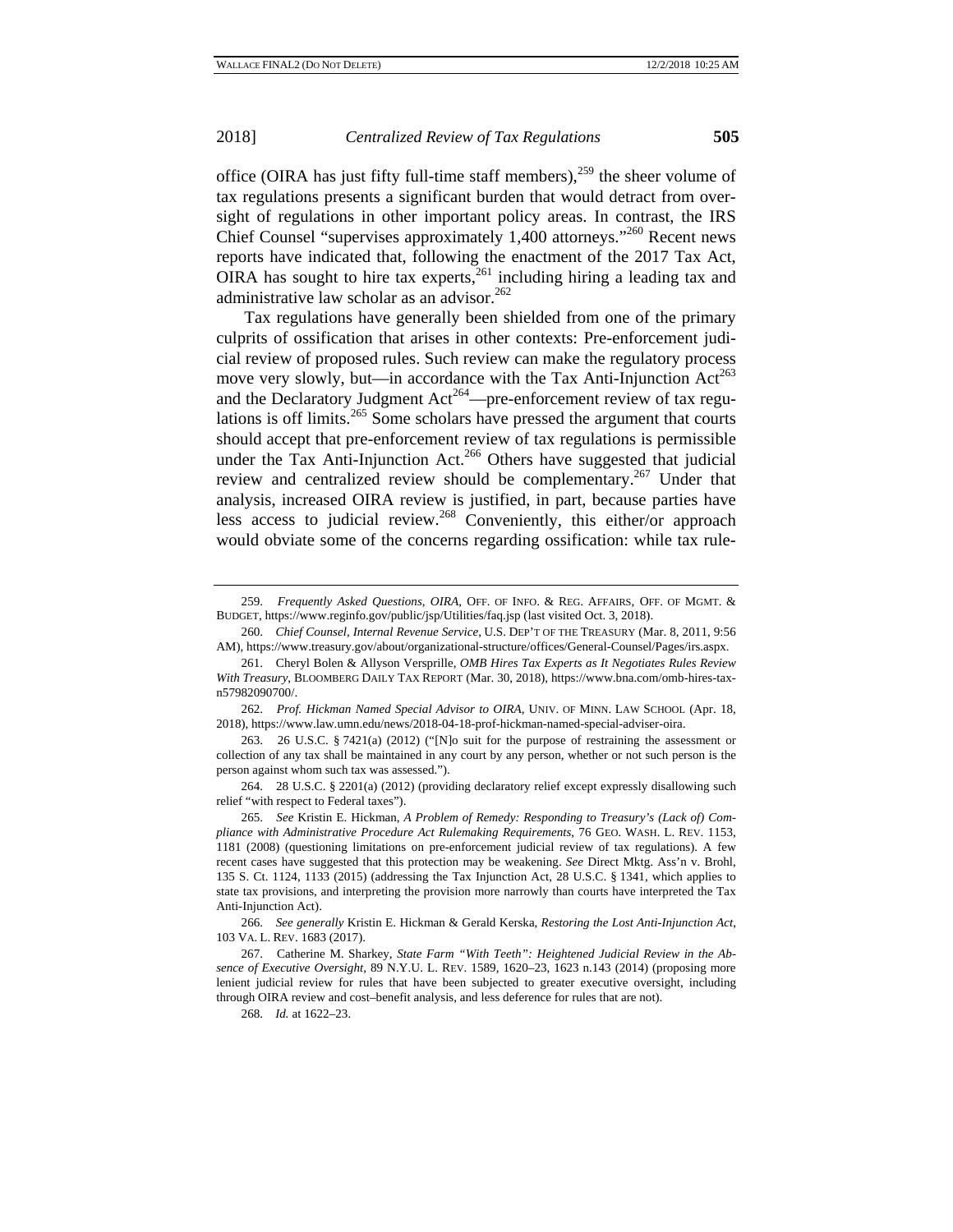making may be slowed down marginally by centralized review, it remains (for now) insulated from expansive pre-enforcement judicial review.

#### IV. ASSESSING THE COMPETING CONSIDERATIONS

This Part evaluates the competing normative considerations involved in imposing centralized review on tax regulations. The preceding discussion highlighted one challenge of analyzing tax regulations: as a group, tax regulations have multiple and widely varying purposes and effects, which cut across public finance and regulation of private behavior. This Part seeks to focus the analysis of whether and how tax regulations might benefit from centralized review by offering a taxonomy of three distinct functions of tax regulations, drawing on public finance scholarship. This Part then analyzes the advantages, disadvantages, and challenges of centralized review in light of these varying functions.

#### *A. Three Functions of Tax Regulations*

As the preceding discussion of the smoking-cessation rule and the passthrough regulations revealed, tax regulations have varied purposes. To particularize the analysis of how centralized review of tax regulations might be undertaken, this Subpart distinguishes between three functions performed by tax regulations: (1) private allocation, (2) public allocation, and (3) implementation. Each is described below.

First, some tax regulations result in allocating private resources to different private uses through incentives, intentional and unintentional; this is the *private-allocation* function. Second, some elements of regulatory tax policy involve allocating private resources to public uses by collecting tax revenue; this is the *public-allocation* function. As discussed further below, the private- and public-allocation functions can each have distributional affects, as changing tax policy redistributes resources among different groups.<sup>269</sup> These first two functions are an extension of the distinction

<sup>269.</sup> Tax regulations affect distribution when the regulations determine which taxpayers or which groups of taxpayers have what amount of the total resources in society, for example, by offering credits—or, most intuitively, refundable credits—to certain groups. Any time the government collects revenue, it has the potential to alter who gets how much of the total economic pie, depending on who pays the tax and who benefits from government expenditures. For context, the Gross Domestic Product was approximately \$18.624 trillion in 2016. *GDP (current US\$)*, THE WORLD BANK, https://data.worldbank .org/indicator/NY.GDP.MKTP.CD?locations=US (last visited Oct. 3, 2018). The individual income base was approximately \$10 trillion (i.e., individual gross income totaled \$10 trillion; taxable income was approximately \$7 trillion), and total federal tax collections were \$3.3 trillion. JOHN A. KOSKINEN ET AL., 2016 INTERNAL REVENUE SERVICE DATA BOOK: OCTOBER 1, 2015 TO SEPTEMBER 30, 2016, at 1 (2017); MICHAEL PARISI, INTERNAL REVENUE SERV., STATISTICS OF INCOME BULLETIN: INDIVIDUAL INCOME TAX RETURNS, PRELIMINARY DATA, 2016 (2018).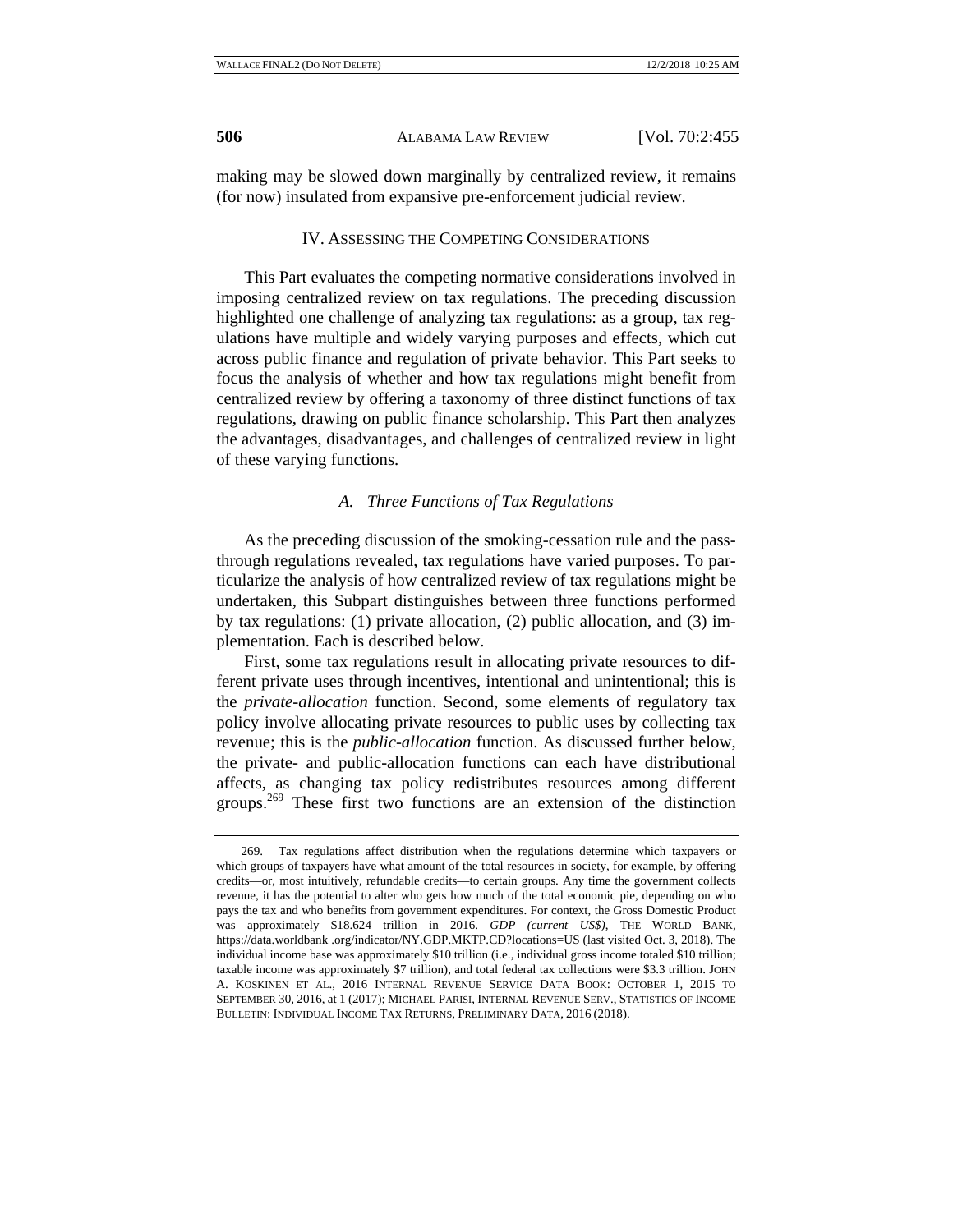drawn by the Musgraves between allocative fiscal policies and distributional fiscal policies.<sup>270</sup> As Shaviro summarizes,  $\cdot$ <sup>6</sup>[a]llocation affects the amount, use, and character of all assets in society, while distribution affects who has what." $2^{71}$  Through this lens, tax revenue that is deployed on public goods—for example, police protection—serves an allocative function because policymakers are allocating funds that individuals would spend or save to an alternative use. $272$ 

The final function is the implementing function. Some tax regulations implement allocative and distributional decisions made by Congress; Treasury is given very little policymaking discretion and simply follows directives to promulgate substantive rules prescribed by statute. The implementing function is consistent with the category of so-called interpretive rules that are familiar in other agency rulemaking contexts. $273$ 

These three functions of tax regulations are not mutually exclusive any given regulation might have elements of each. For example, many tax provisions are focused on public allocation in that they raise revenue for the government to spend (in ways that are different from how the funds would have been deployed if left in private hands). These same revenueraising regulations may also affect private allocation because imposing taxes will affect private behavior. And both the public-allocation function and the private-allocation function could have distributional effects, since the manner in which the funds are raised and in which the benefits of government spending accrue alters the relative wealth or income of different groups of taxpayers. The purpose of this taxonomy is not to definitively categorize regulatory projects that have multiple purposes; rather the point in the remainder of this Subpart is to illuminate that there are different analytical frameworks and expectations appropriate for different elements of tax regulations.

Recognizing the varied functions of tax regulations brings to the fore a key point of confusion regarding how best to develop and analyze tax regulations: tax regulations that affect private behavior are, in that respect, very much like other types of regulatory activity currently overseen by OMB (albeit, with varying degrees of efficacy). At the same time, other tax regulations present issues that OMB disregards in its regulatory oversight, re-

<sup>270.</sup> *See* RICHARD A. MUSGRAVE & PEGGY B. MUSGRAVE, PUBLIC FINANCE IN THEORY AND PRACTICE 6–11 (5th ed. 1989).

<sup>271.</sup> Shaviro, *supra* note 198, at 188.

<sup>272.</sup> *Id.*

<sup>273.</sup> *See supra* notes 90–92 and accompanying text; Hickman, *supra* note 92, at 1764–65 (observing that "the courts have had little opportunity to apply contemporary administrative law principles for distinguishing legislative from interpretative rules in the tax context").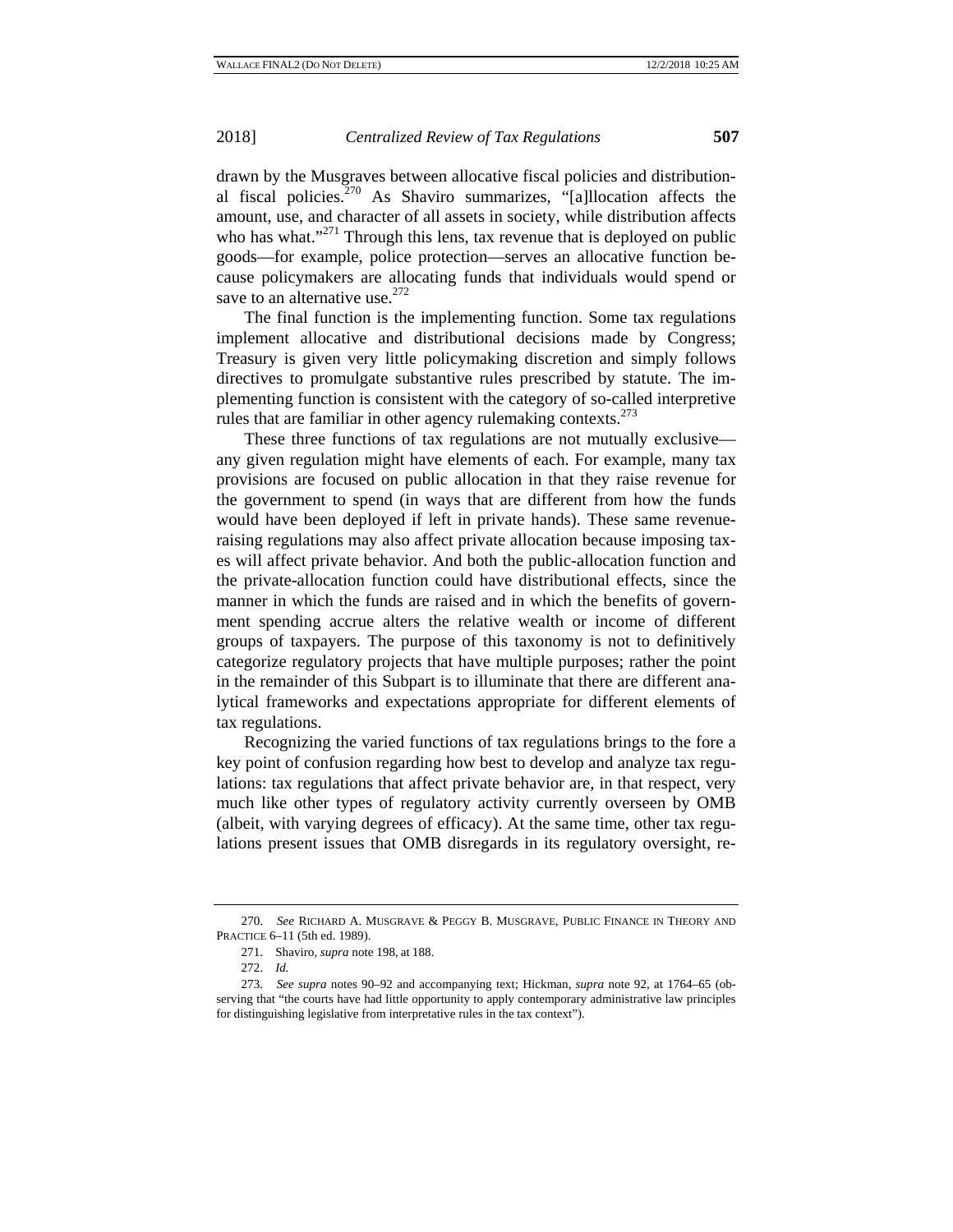gardless of the source of the regulations: OMB has not concerned itself with distributional analysis or with analysis of transfer payments.<sup> $274$ </sup>

Consider again the pass-through rules and the smoking-cessation rules. A regulation applying to a pass-through entity that provides services that are built on the reputation and skill of its employees will call upon each of the three functions: private allocation, public allocation, and implementation. The differential tax rates that the provision will create—and the way that lines are drawn in regulations to distinguish "winners" who are permitted to take the deduction from "losers" who are not—will also have publicallocation effects and private-allocation effects.<sup>275</sup> The deduction will affect the amount of revenue taken in by the government, which will affect government spending, and the lower tax rates in particular industries may move investment and work effort from one industry to another. Each of these functions will affect distribution, both between industries and within industries, with varying consequences (and varying degrees of regressivity) for different income levels in different industries.

Further, while Congress has given Treasury significant policymaking discretion to decide who can benefit from the pass-through deduction, it has also established a core set of rules about how the deduction should operate in some respects, which gives rise to the implementing function in the forthcoming regulations. For example, for certain industries, the deduction is limited for people with incomes above congressionally mandated income levels. These rules will require regulations to implement but nonetheless are largely predetermined. For example, the definition of "qualified proper $ty''^{276}$  that Congress enacted leaves open some questions as to what property might be included—relatively straightforward gap-filling which leaves Treasury without significant discretion.277 These regulations will be simply implementing—that is, the regulations will fit within—policy decisions Congress has already made. All three functions are present, but as dis-

<sup>274.</sup> *See supra* Section III.B.2.

<sup>275.</sup> At the 37% top marginal tax rate—which applies to married joint filers making over \$600,000 or single filers making over \$500,000—the 20% deduction increases after-tax income by 7.4%. The increase is lower in lower tax brackets, on account of lower marginal rates. For example, it is 7% in the 35% bracket, which ranges from \$400,000 to \$600,000 for married joint filers in 2018. Scott Greenberg & Nicole Kaeding, *Reforming the Pass-Through Deduction*, TAX FOUNDATION 1, 7 (2018), https://files.taxfoundation.org/20180621095652/Tax-Foundation-FF593.pdf; *see supra* note 189 and accompanying text.

<sup>276.</sup> The new provision in section 199A incorporates a somewhat vague, though longstanding, definition from 26 U.S.C. § 167. *See* 26 U.S.C.A. § 199A(b)(6) (West Supp. 2018).

<sup>277.</sup> Critics of the legislative definition have pointed out that, based on the statutory language alone, there are some absurd possible inclusions in "qualified property." Kamin et al., *supra* note 193, at 18. But the confines of Treasury's task here is essentially a technocratic task, and certainly Treasury will issue regulations to flesh out this definition.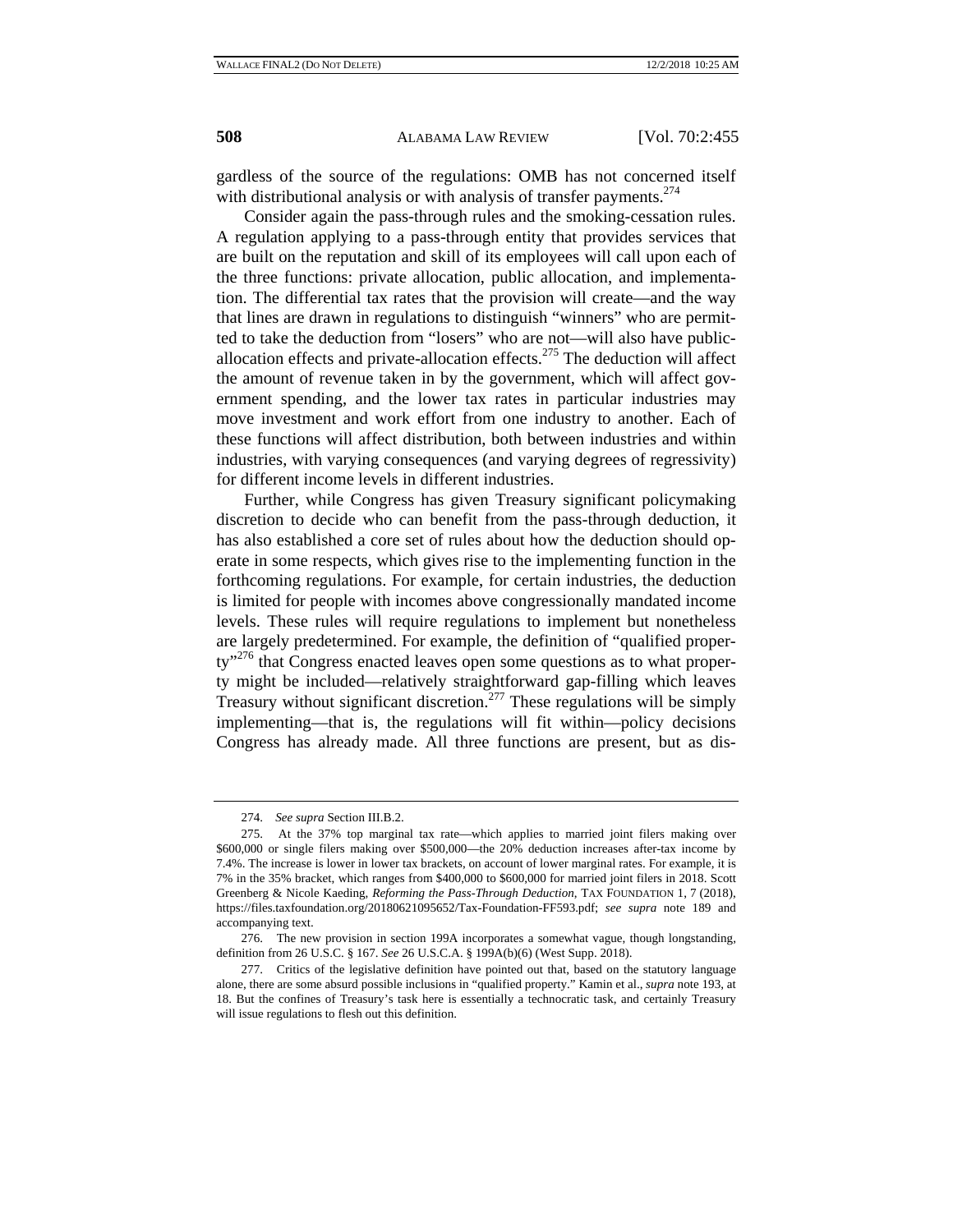cussed below, it would not be productive to undertake the same type of centralized review for each of these elements of the regulatory project.

Along the same lines, the central purpose of the smoking-cessation regulations under the individual mandate provisions is a private-allocation function: the individual mandate generally promotes private spending on health coverage that meets specific requirements, thus diverting spending on other forms of consumption or on nonconforming health coverage. The smoking-cessation regulation addresses a particular type of health insurance incentive that is directly focused on shaping private behavior—it determines whether certain individuals are subject to a penalty (essentially an excise tax)<sup>278</sup> for failure to maintain acceptable coverage. The excise tax serves a public-allocation function: it raises revenue that is used to fund general government operations. And the rule is tied to income level and may well affect lower income people more than others, which means there is potential for a distributional effect as well. However, there is not a clear implementing function in this rule: the Executive Branch was essentially working from a clean slate because there was no indication that Congress directly contemplated the rule.

Other tax regulations might implicate different combinations of functions. Often, tax regulations consist of only the implementing function— Congress provides a clear directive, and the task for regulation writers is simply to implement the scheme without adopting or altering policy.<sup>279</sup> Regulations that affect private allocation and no other function also arise occasionally: the Service carries out, via regulation, various excise taxes

<sup>278.</sup> *See* Nat'l Fed'n of Indep. Bus. v. Sebelius, 567 U.S. 519, 567 (2012).

<sup>279.</sup> *See, e.g.*, 26 U.S.C. §§ 6045, 6112 (2012); Treas. Reg. §§ 1.6049-10, 301.6708-1 (2016); Treas. Reg. § 1. 6045A-1 (as amended in 2016); Treas. Reg. § 1.6045-1 (as amended in 2017). Prior to Treasury drafting Treas. Reg. 301.6708-1, Congress enacted a tax provision requiring that any "material advisor" on certain types of transactions must maintain a list of clients who undertook such transactions along with "such other information as the Secretary may by regulations require." 26 U.S.C. § 6112(a)(2). The provision further requires that such advisors make the list available to the Secretary within twenty business days of a request and imposes a penalty of \$10,000 per day for each day beyond twenty that such a list is not produced. *Id.* There is an exception if such delay is for reasonable cause. *Id.* The Service issued the Regulation, which explains how the twenty days will be calculated and provides examples of real-life scenarios that might constitute reasonable cause. Treas. Reg. § 301.6708-1. Prior to Treasury drafting Treas. Reg. § 1.6045-1, Congress enacted new Code section 6045, which requires securities brokers to track their customers' basis in securities and to report the basis to the Service (and to the customer) when a security is disposed of on behalf of a client. 26 U.S.C. § 6405. The statute defines the key terms and provides a detailed rule as to when the reporting requirement attaches. *Id.* The regulation elaborates on the definitions provided in the statute and other details, and provides for some exemptions from the requirement in situations where reporting makes no sense (e.g., for sellers who are not subject to U.S. tax). Treas. Reg. § 1.6045-1. The particulars of the Regulation do not involve any policymaking discretion, but nonetheless, these are important to help taxpayers understand how to comply with Congress's requirements.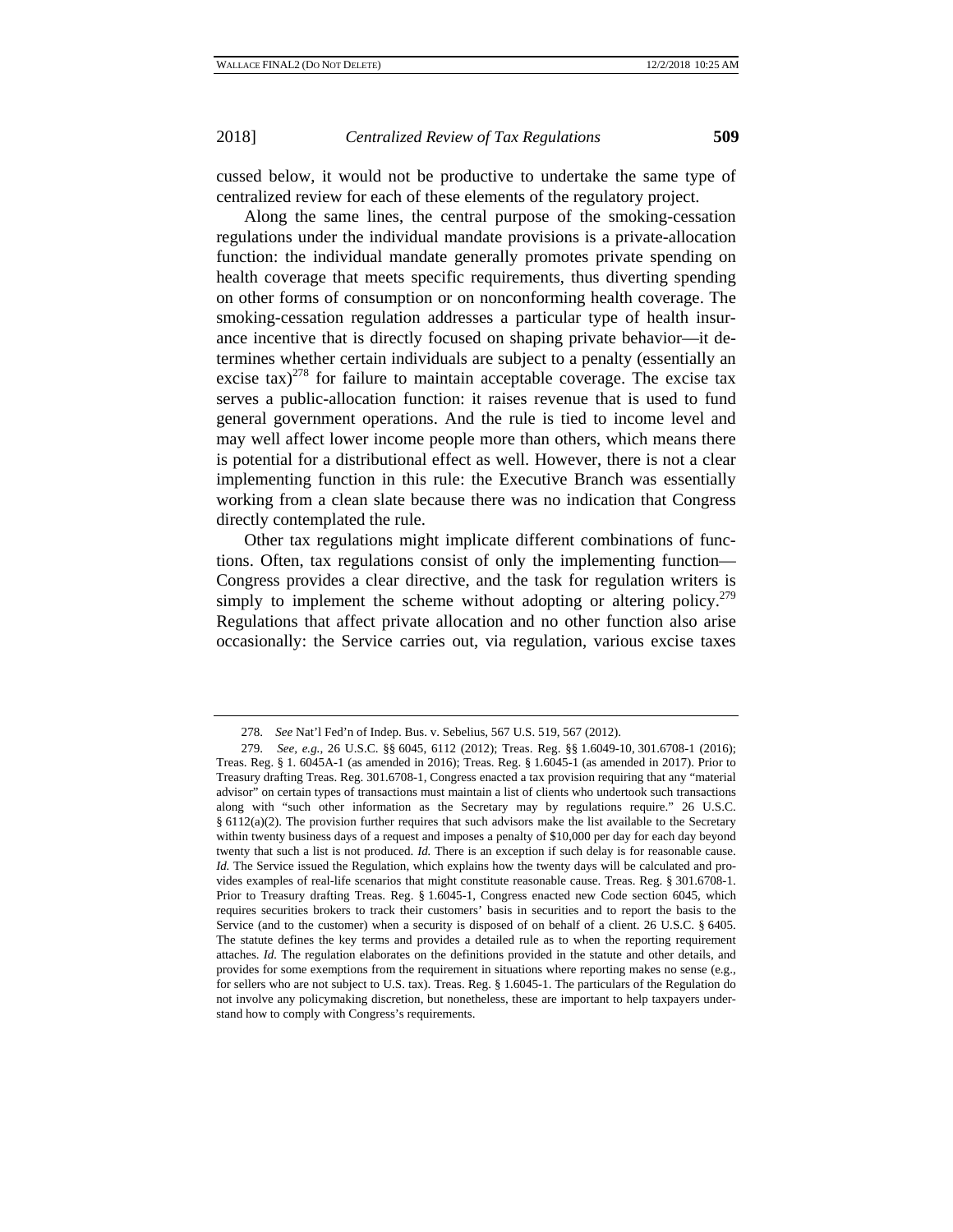that raise zero (or essentially zero) revenue.<sup>280</sup> Thus, these regulations act to regulate private behavior but have no public-allocation or other function. It is also possible, at least theoretically, that a regulation could implicate only the public-allocation function (raising revenue, but not affecting private behavior).

#### *B. Recommendations*

The Trump Administration has committed to conduct centralized review of some tax regulations, $281$  but the criteria for determining what regulations will be subject to review remain largely undeveloped.<sup>282</sup> Further, it is unclear how or if Treasury plans to carry out quantified regulatory impact analysis as part of this centralized review. The Trump Administration framework calls for beginning to impose the most comprehensive version of centralized review by April 2019, providing Treasury and OMB some time to sort through these challenges. This Subpart proposes several guidelines for centralized review of tax regulations, identifies some specific challenges arising from the Trump Administration's approach, and suggests options to improve centralized review of tax regulations over time. The three functions identified above can be useful to that end—each warrants somewhat different considerations in the drafting process and thus for centralized review.

#### *1. Private Allocation: Standard Centralized Review*

Centralized review is appropriate and would often be beneficial in the development of the private-allocation function of tax regulations, although OMB's existing practices must be modified in some respects to work most effectively for tax regulations. Specifically, requiring quantified analysis of the private-allocation function is feasible, data permitting (this challenge is discussed below), but expectations must be moderated according to what insights on tax policy decisions the cost–benefit-analysis framework can

<sup>280.</sup> For an example, see Treas. Reg. §§ 56.4911-0 to 56.4911-10 (2018), which provides for a tax on "excess" lobbying expenditures made by  $501(c)(3)$  organizations that make an election under section 501(h) (to be subject to a specific set of lobby expenditure limits). In 2014, just thirty organizations were subject to the tax, paying a total of \$254,000. INTERNAL REVENUE SERV., TABLE 1: EXCISE TAXES REPORTED BY CHARITIES, PRIVATE FOUNDATIONS, AND SPLIT-INTEREST TRUSTS ON FORM 4720, CALENDAR YEAR 2014 (2015), https://www.irs.gov/pub/irs-soi/14pf00et.xls. But the rule that the tax enforces—limiting expenditures—is one that significantly affects and shapes actions of public charities. *See* Jill S. Manny, *Nonprofit Legislative Speech: Aligning Policy, Law, and Reality*, 62 CASE W. RES. L. REV. 757, 778–79 (2012).

<sup>281.</sup> The Trump Administration framework, like Executive Order 12,866, applies to regulatory actions generally, not only regulations. *See supra* notes 47–48.

<sup>282.</sup> *See supra* Section II.B.3.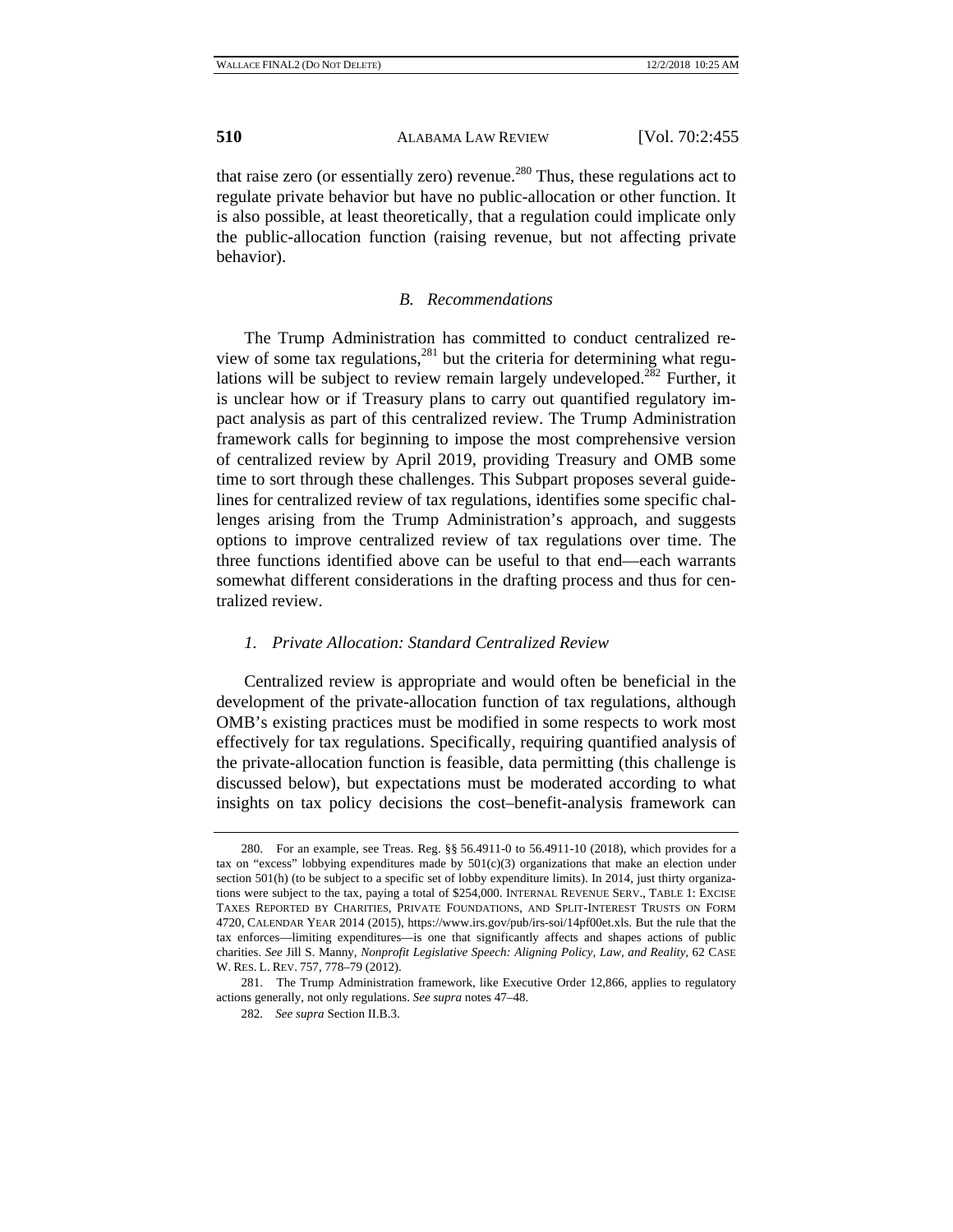produce. Relatedly, OMB should consider directing Treasury to make use of an alternative, simplified analytical framework to cost–benefit analysis: cost–effectiveness analysis.

Adding interagency review to the process for developing tax regulations with a private-allocation function offers significant promise, as tax regulations often touch on areas outside of Treasury's and the Services's expertise. For example, subjecting the pass-through rules to scrutiny from the Department of Commerce and the Small Business Administration could indeed be expected to produce better rules. This is especially promising given that, in the past, many tax regulations have been subject to little scrutiny (even though the proposed rules may go through the notice-andcomment process)—that is, tax regulations are often produced without publicly interested input.<sup>283</sup>

There are also significant potential benefits to subjecting the privateallocation function of tax regulations to cost–benefit analysis, although this raises some methodological issues.284 The methods and conventions for analysis that are currently suggested by  $OIRA<sup>285</sup>$  can inform Treasury as to the potential behavioral response aspects of a tax regulation (consider the smoking-cessation rule). But at the same time, in the current centralized review process, cost–benefit analysis is used to attempt to maximize social benefits, with the expectation that a regulatory project will only go forward if the benefits exceed the costs. When the private-allocation function of tax regulations is mixed with the public-allocation function or the distribution function, however, the resulting rule often will not yield social benefits overall. This is because the primary benefits of the rule are not accounted for in cost–benefit analysis.<sup>286</sup> Rather, the inputs will be costs—compliance costs, administration costs, and gain or loss from behavioral changes. In some cases, where behavioral changes produce positive externalities, cost– benefit analysis could include benefits and could be considered, but even then it is likely that benefits will be overwhelmed by costs in many cases. The simplest solution to this is to use the cost-benefit-analysis toolset to produce cost–effectiveness analysis of tax rules that cannot produce net

<sup>283.</sup> *See* Wallace, *supra* note 17, at 219 (tallying participants in the notice and comment process for tax regulations and finding almost no commenters for most proposed regulations).

<sup>284.</sup> Whereas the interagency review process really requires a convener like OIRA, quantified analysis of regulatory proposals could be decoupled from the question of who should require, oversee, or do both with the analysis. That is, Treasury could self-impose cost–benefit analysis requirements on certain regulations without OMB oversight, or Congress could require it and shape it in some way other than what OIRA prescribes. I set aside the alternative possibilities for now.

<sup>285.</sup> *See supra* notes 67–72 and accompanying text.

<sup>286.</sup> *See* Raskolnikov, *supra* note 215, at 533–34. The question of how to account for the benefits of raising revenue requires further consideration, and will be especially important if cost–benefit analysis becomes a regular feature of the tax regulatory process.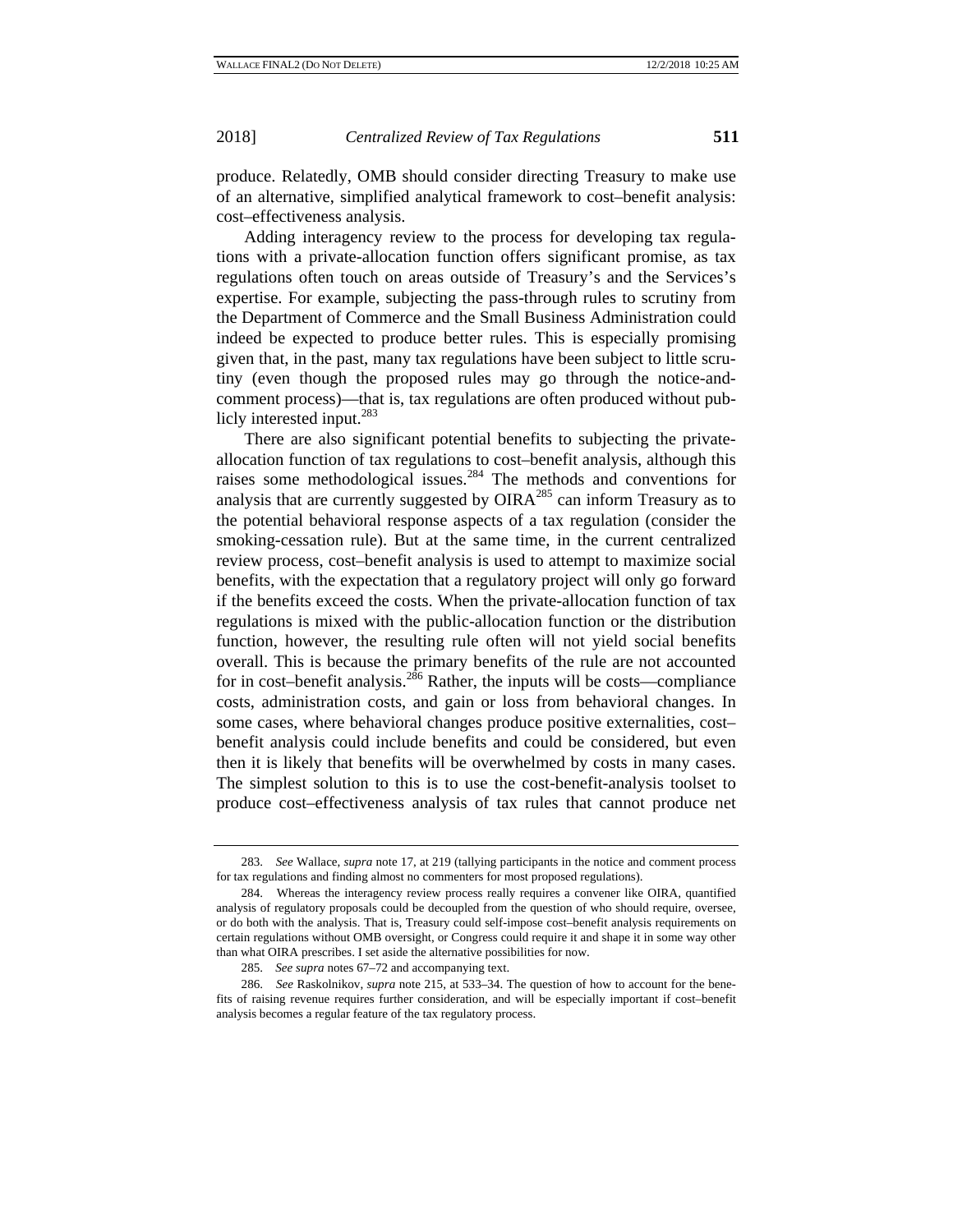benefits, with the goal of minimizing the costs of achieving specific policy goals, rather than maximizing benefits.<sup>287</sup>

One limitation to the feasibility of cost–benefit analysis or cost– effectiveness analysis is that quantifying and monetizing private-allocation effects may involve quantification that is not feasible based on currently available data. Treasury and OIRA should survey existing research and data to identify—and publicize—areas of need. Ideally, Treasury would support research in these areas. Even if financial support is not feasible, a public assessment of needs may help prompt researchers to pursue specific types of information, and Treasury might facilitate this by seeking to make tax data available to researchers whose proposals can provide useful inputs for quantified regulatory impact analysis.

One significant potential downside to centralized review of the privateallocation function is that welcoming a more complicated and more politicized tax regulatory process will create more footholds for well-organized interest groups to get what they want and will delay rules that need to be publicized quickly. It is reasonable to question whether this will create additional problems, but there is no reason to think that this concern should be any more pronounced than it is with other types of regulation where, of course, centralized review is mandated. Nonetheless, OIRA and Treasury should commit to transparency regarding participants in the various decision-making processes and at the numerous decision points created by the prospect of centralized review (e.g., Does a project appear on the regulatory agenda? Is a regulation subject to review? Should Treasury conduct a regulatory impact analysis? Should OIRA intervene on any of these points?).

#### *2. Public Allocation: Revenue Estimates and Distributional Analysis*

Centralized review could be beneficial but also should take on a different form as applied to tax rules that have a public-allocation function. Quantified analysis can improve transparency for the public-allocation function of tax regulations, but this quantified analysis should consist not of extensive cost–benefit or cost–effectiveness analysis, but rather of OMB requiring revenue estimates, similar to the current practice with non-tax transfers.288 Treasury is well-equipped to provide this analysis, and in fact, in some instances it makes such revenue estimates internally (i.e., Treasury produces revenue estimates that are not released to the public but that in-

<sup>287.</sup> *See* Eric A. Posner, *Transfer Regulations and Cost-Effectiveness Analysis*, 53 DUKE L.J. 1067, 1068–69, 1076 (2003).

<sup>288.</sup> *See supra* note 6 and accompanying text.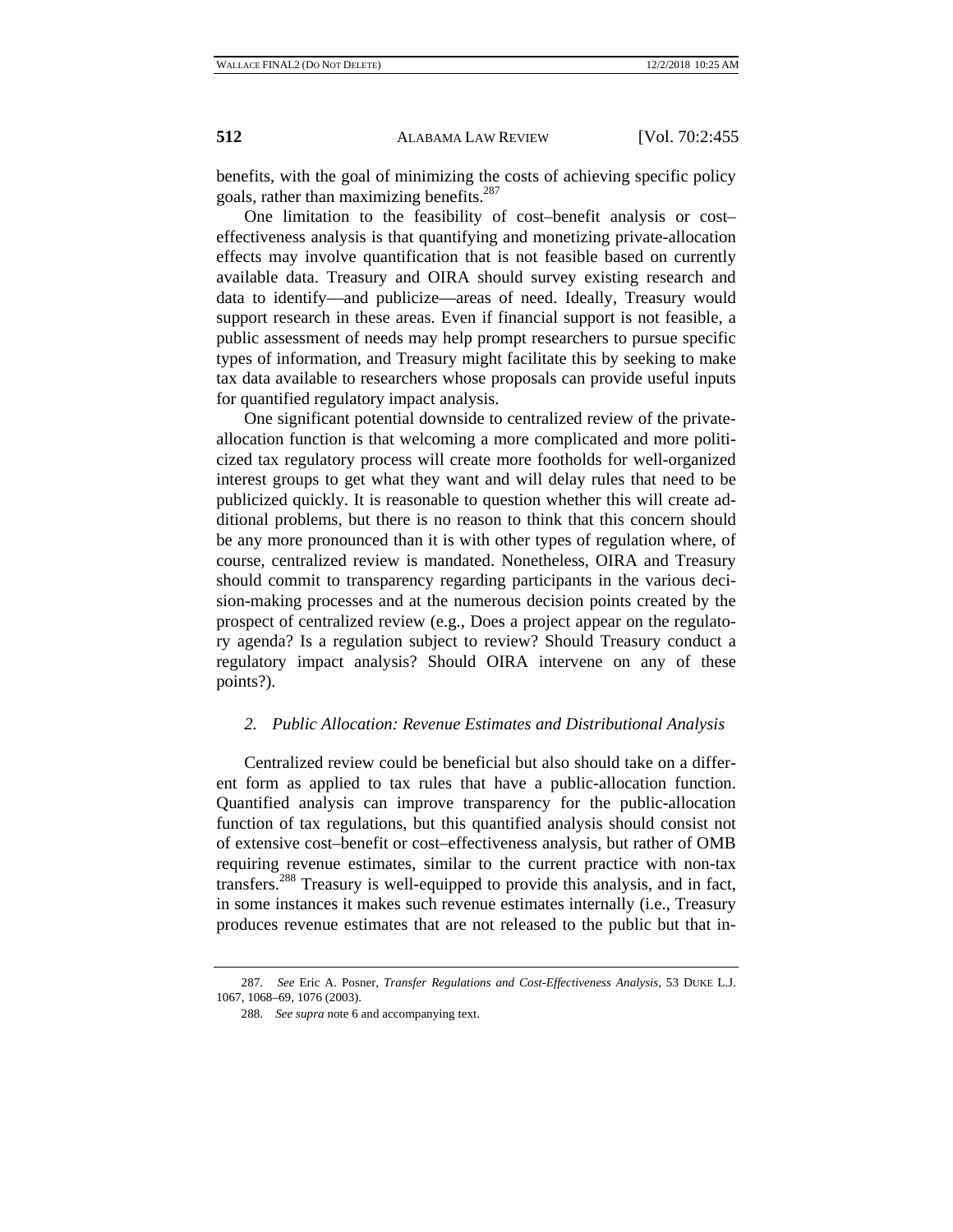form policymaking, both legislative proposals and regulatory policy). Mandating revenue estimates as part of the centralized review process would ensure that tax regulations conform to congressional design and that revenue cannot be disregarded at the whim of the executive branch, at least not without public disclosure. Deeper qualitative and quantitative analysis of the public-allocation function requires grappling with the very challenging philosophical question of how to account for government spending as a cost or benefit. But revenue estimates are a useful and currently available point of analysis.

Further, where feasible, analysis of public-allocation regulations should include distributional analysis. Treasury and the Service have the capacity to produce some distributional analysis, which means that tax regulations could be an area where OIRA could begin to fulfill the long-neglected mandate to consider distributional effects of regulatory policy. OMB should mandate that Treasury provide distributional analysis of tax regulations that trigger review, using the same methods and producing the same basic outputs (for now) that Treasury and the Service have honed for legislative tax proposals.<sup>289</sup> Even this somewhat limited analysis could help inform regulatory tax policy and create transparency as to the effects of different tax regulations on particular groups of taxpayers. OMB should consider Treasury's and the Service's analytical methods, which could be a model for distributional analysis of other types of regulations. Further, Treasury and the Service should consider whether and how to refine distributional analysis to account for private-allocation effects and to make more fine-grained distinctions between different groups of taxpayers.

Perversely, transparency could be a detriment for the public-allocation function in some respects: why would any president want to "own" tax increases carried out through regulations?<sup>290</sup> Indeed, it seems possible that revenue estimates could become a poison pill that prevents proposed tax regulations from moving forward. Despite this potential political downside, the normative benefits of well-analyzed proposed tax policies and wellinformed regulation drafting remains appealing, especially when the tools already exist to make effective revenue estimates. The procedures already exist to subject those revenue estimates to interagency scrutiny, which could help improve the substance of proposed regulations. Thus, centralized review for provisions that raise revenue—the public-allocation function—can be beneficial, although the methods of analysis can be honed beyond simple revenue estimates.

<sup>289.</sup> *See supra* notes 228–31 and accompanying text.

<sup>290.</sup> Of course, President Obama did do this with the earnings stripping regulation. *See supra*  Section II.B.2.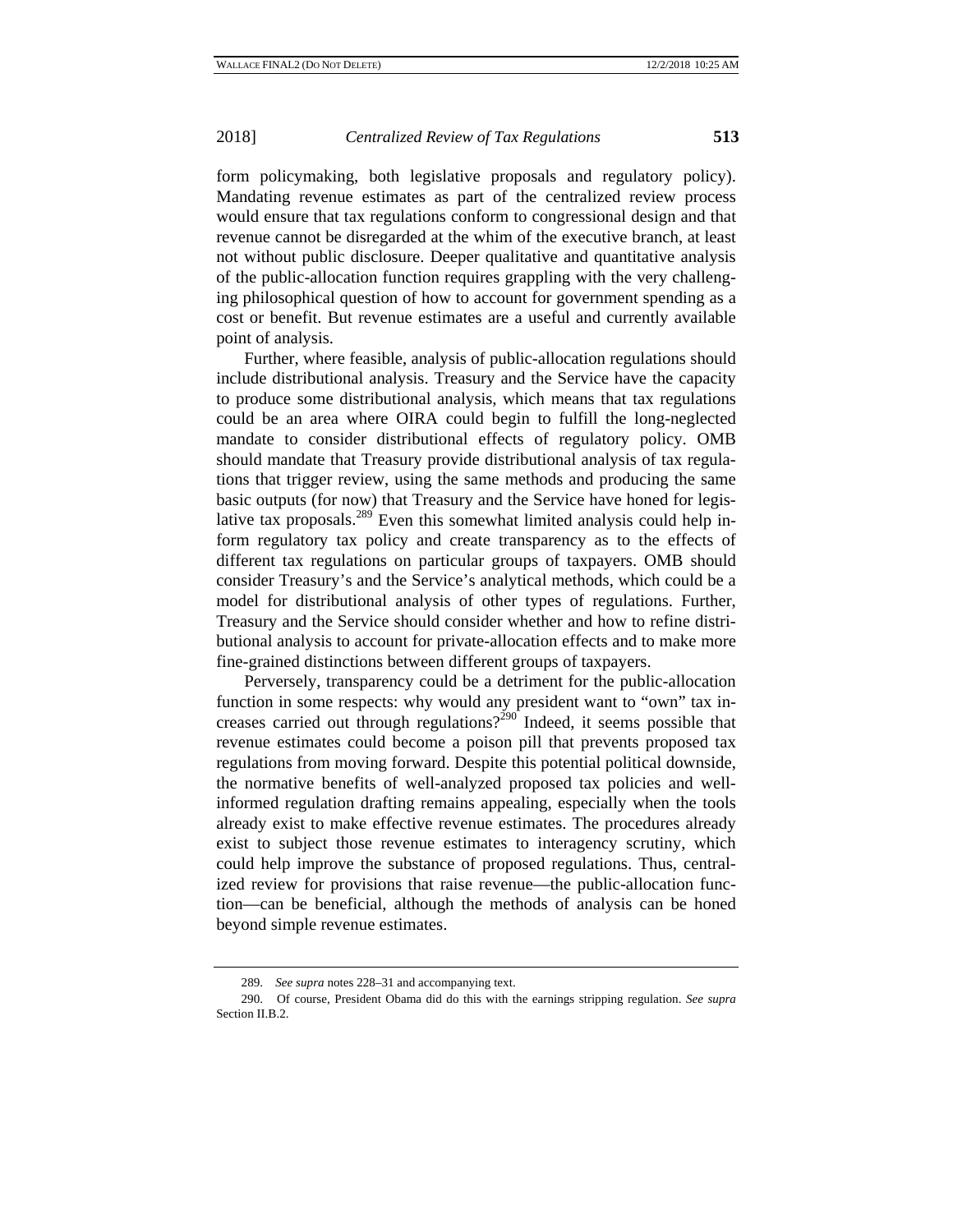#### \* \* \*

Many tax regulations will have a private-allocation function along with the public-allocation function, because raising revenue will have some behavioral effects and will have differential effects on after-tax income across different groups. Taken together, requiring revenue estimates and distributional analysis where there is a public-allocation function, and imposing some form of cost–benefit analysis or cost–effectiveness analysis only where there is a private-allocation function, would result in significant quantified analysis of many tax regulations. Although the interagency review process may shed little light on the public-allocation aspect of tax regulations specifically, $291$  it will be beneficial for the private-allocation function. OIRA can plan accordingly: where the public-allocation function features prominently, the onus will be on Treasury to prepare revenue estimates and distributional analysis before submitting the rule to OIRA for review. On the other hand, where private-allocation effects seem significant, OIRA and Treasury should plan for a robust interagency review process and should start to practice and refine versions of cost–benefit or cost– effectiveness analysis.

Recognizing those challenges and limitations, requiring Treasury to undertake some version of cost–benefit analysis and revenue estimates will allow the private- and public-allocation functions to help illuminate the effects and degree of significance of tax regulations. Moreover, introducing OMB's interagency review process to the formulation of regulations has great potential to improve tax regulations in substance and to allow for salutary coordination of tax regulations in promoting the Administration's priorities. The result could be a more responsive rulemaking apparatus, a better-informed public (and thus less opportunity for capture behind closed doors), as well as improved transparency.<sup>292</sup>

### *3. Implementing: No Centralized Review*

Finally, as in other contexts, centralized review of interpretive regulations—the implementing function—serves little substantive purpose. Thus, the current practice of abstaining from centralized review is, indeed, justified on normative grounds for a broad swath of tax regulations that are highly prescribed by Congress.<sup>293</sup> Although Treasury and the IRS have, until recently, drawn too large a circle around the implementing function

<sup>291.</sup> *See supra* note 281 and accompanying text.

<sup>292.</sup> Again, the extent to which this political-accountability benefit—attributing decisions of the bureaucracy to the President—is meaningful in the real world is subject to debate.

<sup>293.</sup> *See* Wallace, *supra* note 17, at 193–69, 194 n.71.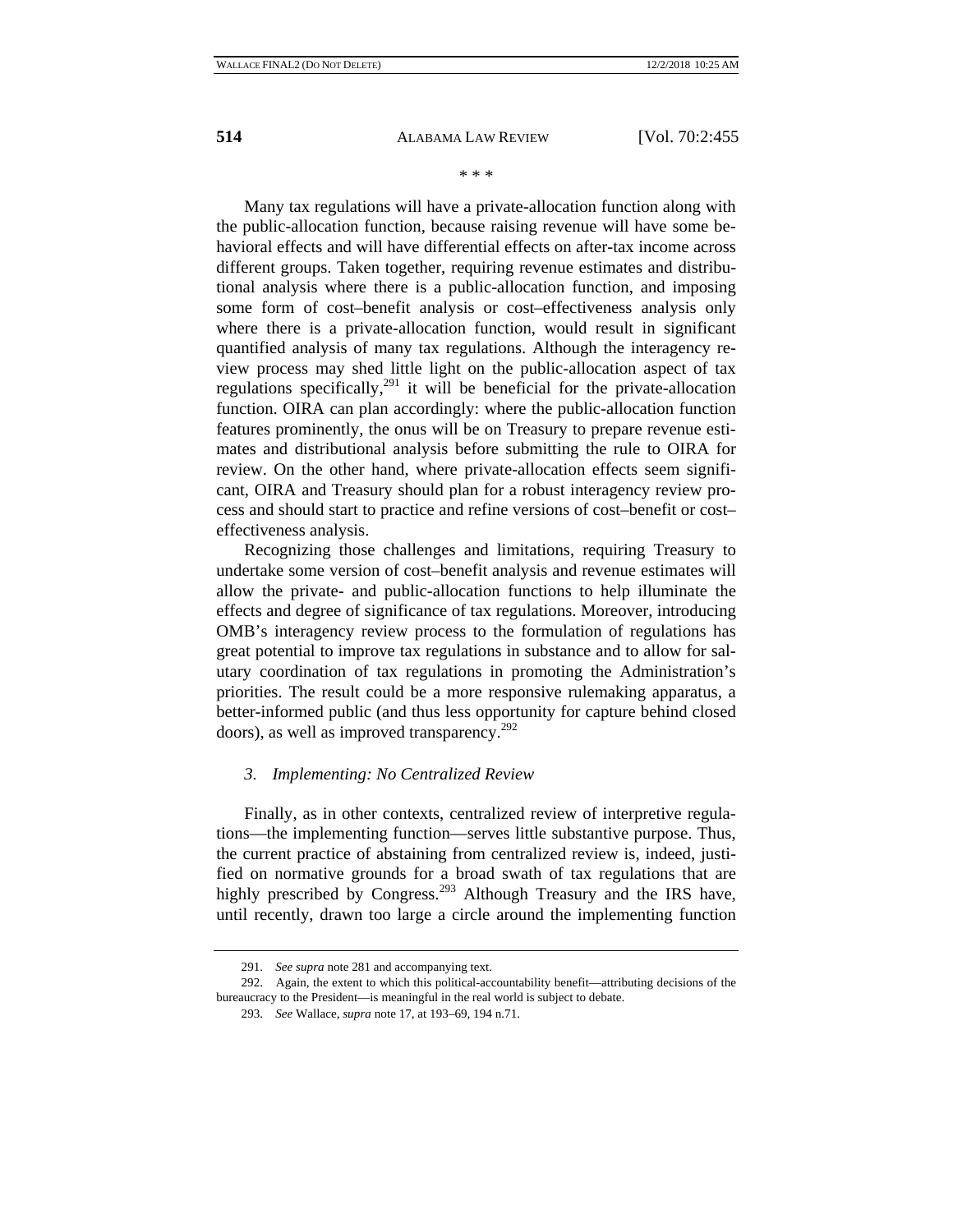(i.e., claiming that almost all tax regulations are exempt from Executive Order 12,866 because they are interpretive), using it to effectuate a blanket exemption from centralized review, this history should not give rise to an overcorrection. Many tax regulations have very large effects on revenue and thus might trigger centralized review as economically significant based on the transfer amount alone, if not treated as exempt from such review (and if revenue effect is made to be relevant to trigger centralized review, a departure from the Trump Administration framework). But often these regulations are carrying out precise directives from Congress that involve little if any policymaking discretion at the regulation-writing stage.<sup>294</sup> The extent to which these sorts of narrow delegations continue to predominate is an open question—it depends on whether Congress's quick policy development and legislative drafting, as seen with the 2017 Tax Act, proves to be an aberration or the new normal.

#### *4. The Threshold for Review*

Regardless of the substantive contents of any tax regulation, centralized review should be structured to avoid counterproductive politicization.<sup>295</sup> This means that the categories of tax regulations subject to review should be clearly prescribed in advance by objective criteria. The alternative, which would be accomplished by the Trump Administration framework if no further criteria are specified, leaves the decision of whether or not OMB will impose centralized review to the discretion of the OIRA Administrator or lower-ranking OIRA personnel, and this approach creates the potential for lobbying efforts from interested parties (who might, depending on the circumstances, prefer or oppose centralized review) to be decisive. The Trump Administration framework presents the prospect of a significant lack of transparency as to which rules are subject to review and which are not. The OIRA Administrator should further specify substantive triggers for review.

The general idea of setting a threshold for more searching centralized review—embodied in OIRA's current standard of making "economically significant" regulations, which are those that have an annual economic impact of \$100 million or more—makes as much sense with the private-

<sup>294.</sup> *See infra* Section IV.B.4 (discussing the challenge of setting a baseline for determining the revenue effect of a regulation and how the approach of assuming *no* legislation and attributing all costs and benefits of the legislation and regulation to the regulation would result in centralized review of many implementing regulations).

<sup>295.</sup> *See supra* Subpart III.A (contrasting two types of politicization: political influence that directs public policy to achieve private goals for a limited subset of affected parties and political accountability that flows from transparent decision-making by democratically accountable actors).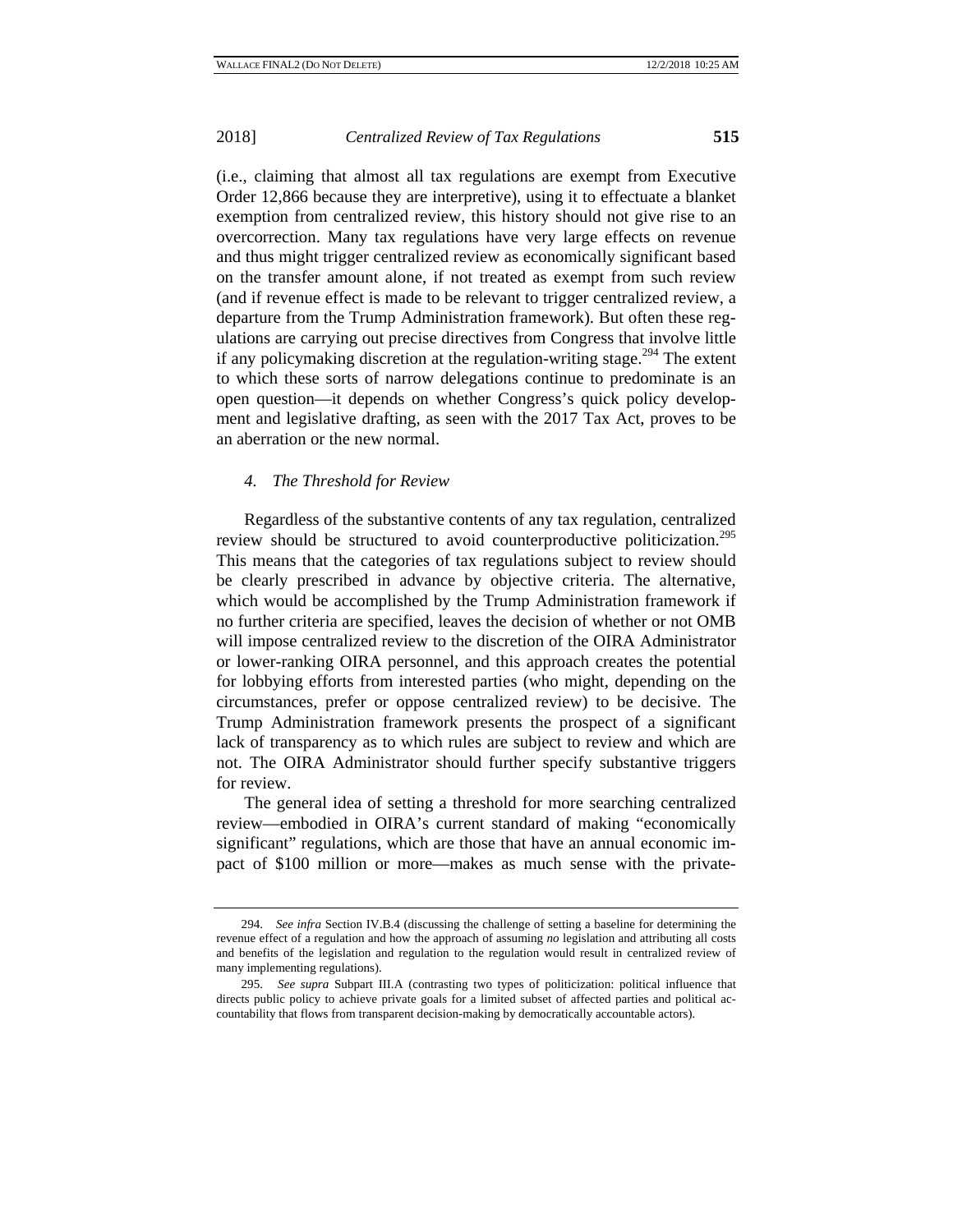allocation function of tax regulations as for nontax regulations.<sup>296</sup> However, the Trump Administration's decision to exclude transfer payment amounts (i.e., to disregard the question of how much tax revenue is at stake) from the trigger is ill-conceived. It may make review of tax regulations more arbitrary because tiny costs imposed on a huge number of people—which is often an effect of tax regulations—may frequently trigger review.

Further it will create unnecessary complications for centralized review of tax regulations, particularly in the immediate future. Applying the economically-significant trigger to tax regulations means that the full review process will only come to bear on a small portion of proposed tax regulations. But determining which regulations are subject to such review requires quantifying the costs of many regulations. Especially given that the data and methods for evaluating costs imposed remain under development, $297$  this standard will create murkiness as to what tax regulations should be subject to review.

One readily available alternative is to look only at the revenue effect. If a tax regulation will alter revenue collection by \$100 million (plus or minus, and since that threshold is arbitrary, it could be adjusted), that alone could trigger centralized review. A revenue-based standard could make use of existing competencies—Treasury has revenue estimating models and procedures—and would provide the same sort of filter that the \$100 million threshold seeks to accomplish for nontax regulations. A revenue-based threshold could also help with the baseline problem: Treasury and OIRA could decide that the threshold is in comparison to (1) a baseline starting with the legislation as enacted but assuming only limited compliance; or  $(2)$ a baseline that starts with the legislation as enacted and assumes compliance to the extent predicted in revenue estimates at the time of enactment (note: the revenue estimates make some assumptions about how the Service will implement and enforce).<sup>298</sup> These alternatives deserve further consideration; either of these two could potentially work and would allow for consistent imposition of centralized review. In theory, the same set of alternatives is available for a threshold based on behavioral and compliance costs, but the calculation of those costs will be less consistent, particularly

<sup>296.</sup> This is not to endorse or disclaim the "economically significant" standard. *See* Exec. Order No. 12,866, § 3(f), 3 C.F.R. §§ 641–42 (1993). There is an ongoing debate about the wisdom of that standard, and I see no reason to exclude tax regulations with a private-allocation function from that broader discussion. *See generally* Nina A. Mendelson & Jonathan B. Wiener, *Responding to Agency Avoidance of OIRA*, 37 HARV. J.L. & PUB. POL'Y 447 (2014).

<sup>297.</sup> *See supra* notes 222–26 and accompanying text.

<sup>298.</sup> A third alternative is assuming a baseline of no legislation and thus no compliance, whereby the comparison attributes all of the costs and benefits of policy changes caused by the underlying statute to the regulation. This would result in all implementing regulations being subject to review if the underlying statute has a significant revenue effect, which does not seem productive.